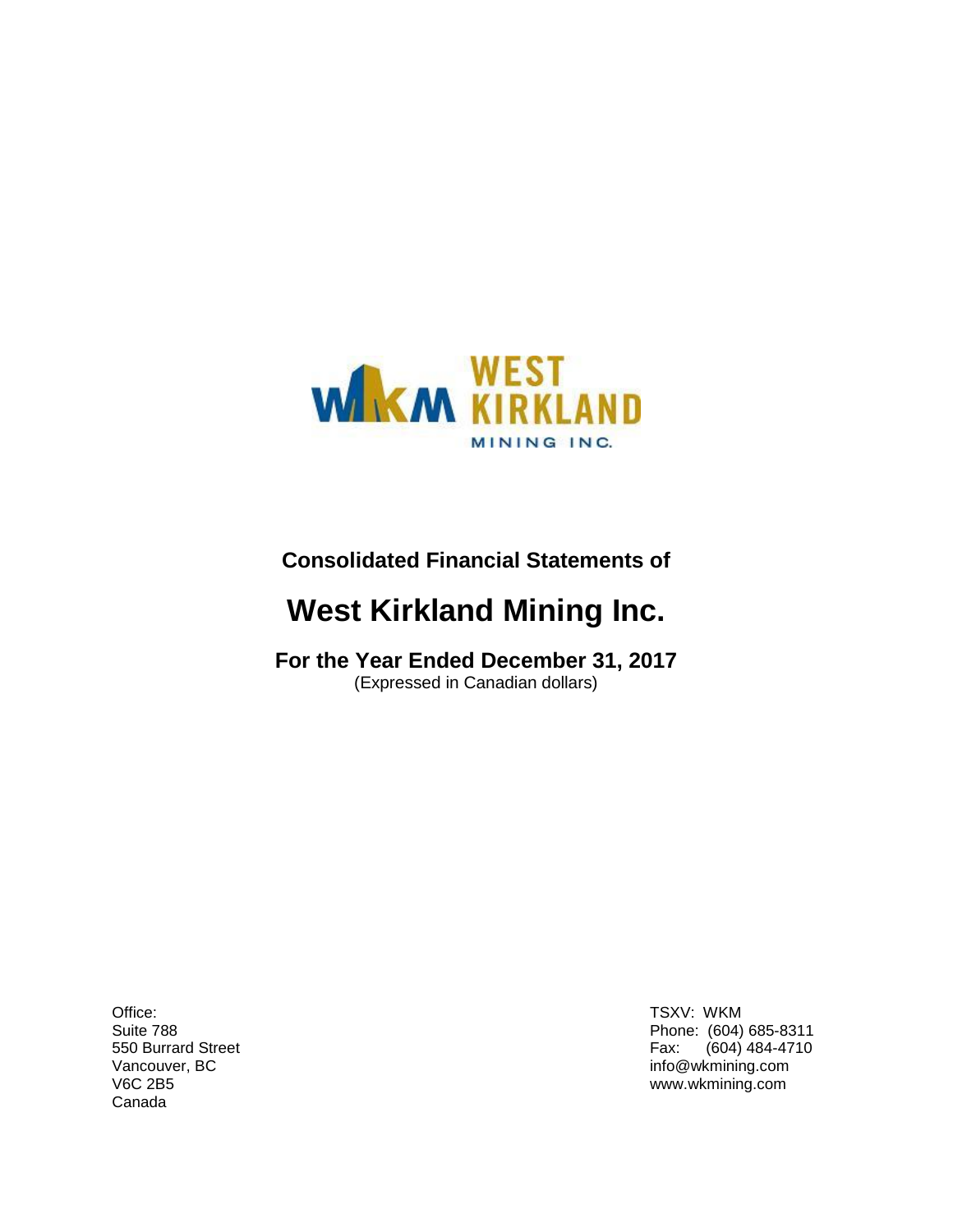# **Independent Auditor's Report**

To the Shareholders of West Kirkland Mining Inc.

We have audited the accompanying consolidated financial statements of West Kirkland Mining Inc., which comprise the consolidated statements of financial position as at December 31, 2017 and December 31, 2016, and the consolidated statements of loss and comprehensive loss, consolidated statements of changes in equity and consolidated statements of cash flows for the years then ended, and a summary of significant accounting policies and other explanatory information.

#### **Management's Responsibility for the Consolidated Financial Statements**

Management is responsible for the preparation and fair presentation of these consolidated financial statements in accordance with International Financial Reporting Standards, and for such internal control as management determines is necessary to enable the preparation of consolidated financial statements that are free from material misstatement, whether due to fraud or error.

#### **Auditor's Responsibility**

Our responsibility is to express an opinion on these consolidated financial statements based on our audits. We conducted our audits in accordance with Canadian generally accepted auditing standards. Those standards require that we comply with ethical requirements and plan and perform the audit to obtain reasonable assurance about whether the consolidated financial statements are free from material misstatement.

An audit involves performing procedures to obtain audit evidence about the amounts and disclosures in the consolidated financial statements. The procedures selected depend on the auditor's judgment, including the assessment of the risks of material misstatement of the consolidated financial statements, whether due to fraud or error. In making those risk assessments, the auditor considers internal control relevant to the entity's preparation and fair presentation of the consolidated financial statements in order to design audit procedures that are appropriate in the circumstances, but not for the purpose of expressing an opinion on the effectiveness of the entity's internal control. An audit also includes evaluating the appropriateness of accounting policies used and the reasonableness of accounting estimates made by management, as well as evaluating the overall presentation of the consolidated financial statements.

We believe that the audit evidence we have obtained in our audits is sufficient and appropriate to provide a basis for our audit opinion.

#### **Opinion**

In our opinion, the consolidated financial statements present fairly, in all material respects, the financial position of West Kirkland Mining Inc. as at December 31, 2017 and December 31, 2016, and its financial performance and its cash flows for the years then ended in accordance with International Financial Reporting Standards.

#### **Emphasis of Matter**

Without qualifying our opinion, we draw attention to Note 1 in the consolidated financial statements which indicates that the Company has incurred cumulative losses from inception in the amount of \$24.9 million at December 31, 2017. In addition, external financing will be sought to finance the operations of the Company, however, there is no certainty that such funds will be available at terms acceptable to the Company. These conditions, along with other matters as set forth in Note 1, indicate the existence of a material uncertainty that may cast significant doubt about West Kirkland Mining Inc.'s ability to continue as a going concern.

*/s/ Deloitte LLP*

Chartered Professional Accountants Vancouver, British Columbia April 26, 2018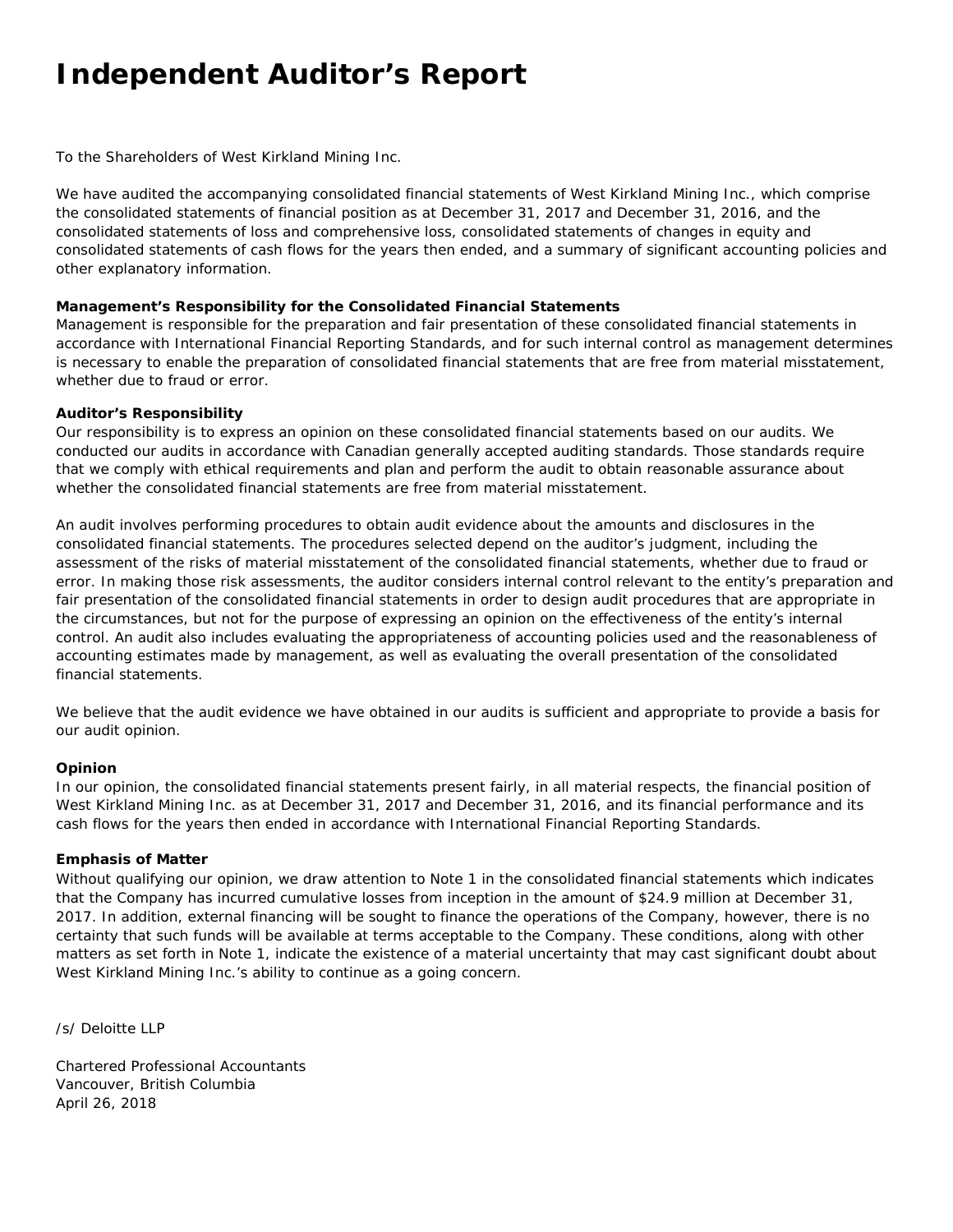### **Consolidated Statements of Financial Position**

(Expressed in Canadian dollars)

|                                                    | December 31,            | December 31,                  |
|----------------------------------------------------|-------------------------|-------------------------------|
|                                                    | 2017                    | 2016                          |
| <b>Assets</b>                                      |                         |                               |
| <b>Current:</b>                                    |                         |                               |
| Cash                                               | \$<br>228,492           | \$<br>1,021,407               |
| Accounts receivable                                | 93,105                  | 20,269                        |
| Prepaid expenses and other                         | 36,616                  | 34,835                        |
| <b>Total current assets</b>                        | 358,213                 | 1,076,511                     |
| Non-current assets:                                |                         |                               |
| Reclamation bond (Note 3)                          | 257,638                 | 275,587                       |
| Property and equipment (Note 4)                    | 43,236                  | 63,081                        |
| Mineral properties (Note 5)                        | 38,907,926              | 39,651,216                    |
| <b>Total assets</b>                                | \$<br>39,567,013        | \$<br>41,066,395              |
| <b>Liabilities and Equity</b>                      |                         |                               |
| Current:                                           |                         |                               |
| Accounts payable and accrued liabilities           | \$<br>179,837           | \$<br>462,222                 |
| <b>Total current liabilities</b>                   | 179,837                 | 462,222                       |
| Non-current liabilities:                           |                         |                               |
| Reclamation provision (Note 6)                     | 67,285                  | 65,556                        |
| <b>Total liabilities</b>                           | \$<br>247,122           | \$<br>527,778                 |
|                                                    |                         |                               |
| Equity:                                            | \$                      |                               |
| Share capital (Note 7)<br>Warrant reserve (Note 7) | 53,365,978<br>4,418,817 | \$<br>51,805,935<br>4,418,817 |
| Share based payment reserve (Note 7)               | 1,074,510               | 882,870                       |
| Foreign currency translation reserve               | 4,691,403               | 7,340,613                     |
| Deficit                                            | (24,866,248)            | (23,909,618)                  |
| Total shareholders' equity attributable to the     |                         |                               |
| shareholders of West Kirkland Mining Inc.          | \$<br>38,684,460        | \$<br>40,538,617              |
|                                                    |                         |                               |
| Non-controlling interest                           | 635,431                 |                               |
| Total shareholders' equity                         | 39,319,891              | 40,538,617                    |
| Total liabilities and shareholders' equity         | \$<br>39,567,013        | \$<br>41,066,395              |
|                                                    |                         |                               |

Going Concern (Note 1) Commitments and contingencies (Note 12)

The accompanying notes are an integral part of these consolidated financial statements.

Approved by the Board of Directors and authorized for issue on April 26, 2018.

*/s/ "R. Michael Jones" /s/ "Kevin Falcon"*

Director **Director** Director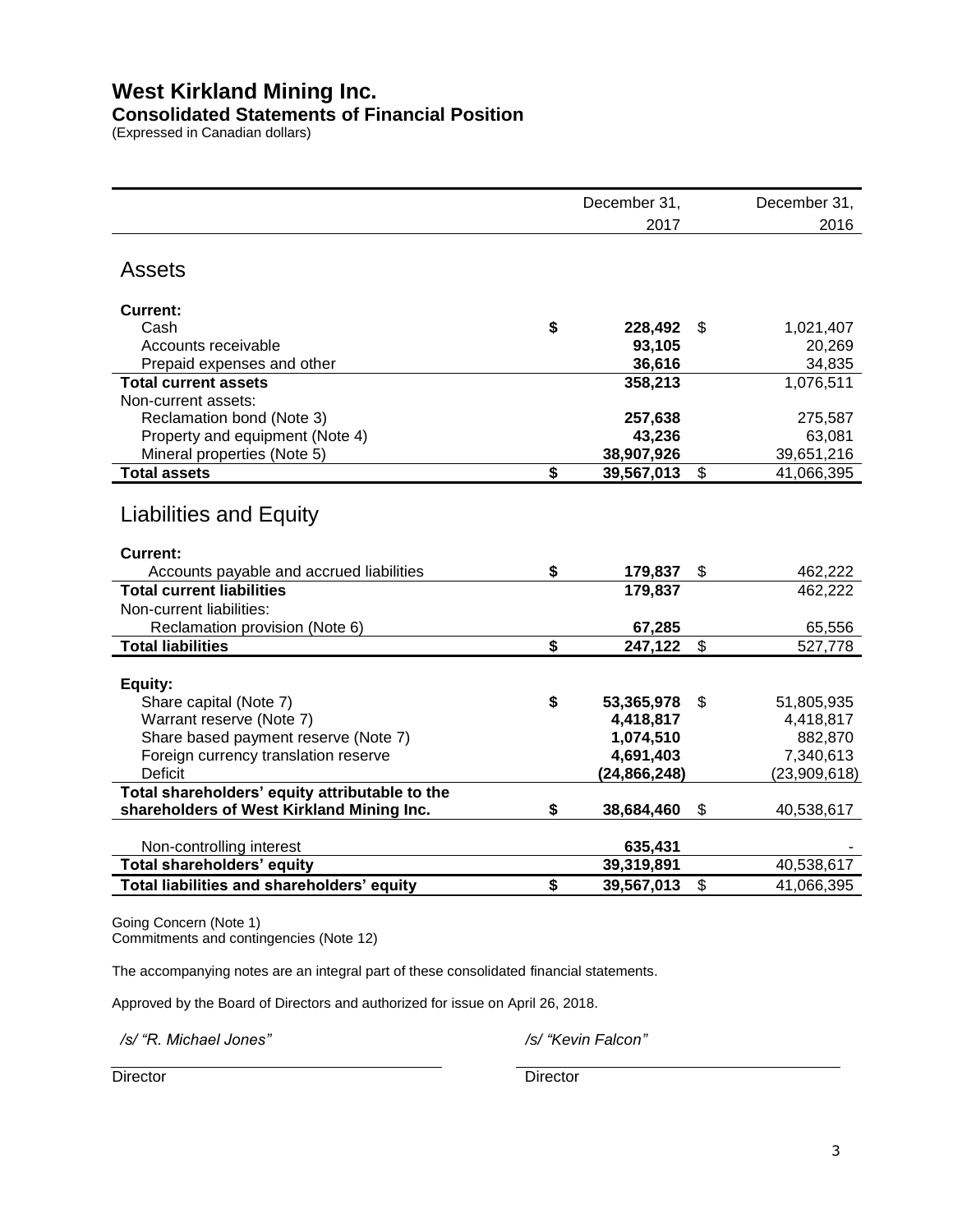# **West Kirkland Mining Inc. Consolidated Statements of Loss and Comprehensive Loss**

(Expressed in Canadian dollars)

|                                                                                                                                                                                                                                                                             | <b>Year Ended</b><br>December 31,<br>2017                                                 |                           | Year Ended<br>December 31,<br>2016                                                       |
|-----------------------------------------------------------------------------------------------------------------------------------------------------------------------------------------------------------------------------------------------------------------------------|-------------------------------------------------------------------------------------------|---------------------------|------------------------------------------------------------------------------------------|
| <b>Expenses</b><br><b>Professional Fees</b><br>\$<br>Management and consulting fees<br>Shareholder relations<br>Salaries and benefits<br>Office and general<br>Filing and transfer agent fees<br>Travel<br>Property investigation costs<br>Share-based compensation expense | 235,596<br>171,397<br>110,077<br>98,869<br>94,229<br>55,367<br>18,826<br>2,252<br>239,971 | S.                        | 232,943<br>230,129<br>29,857<br>160,466<br>113,448<br>47,910<br>27,407<br>833<br>248,072 |
| Depreciation<br>Loss before finance and other income                                                                                                                                                                                                                        | 7,936<br>1,034,520                                                                        |                           | 8,969<br>1,100,034                                                                       |
| <b>Finance and Other Income</b><br>Interest income<br>\$<br><b>Net loss</b><br>Item that may be subsequently reclassified to net loss<br>Exchange differences on translating foreign                                                                                        | (4,958)<br>1,029,562                                                                      | \$                        | (2,619)<br>1,097,415                                                                     |
| operations                                                                                                                                                                                                                                                                  | 2,672,367                                                                                 |                           | 1,181,484                                                                                |
| \$<br>Comprehensive loss for the year                                                                                                                                                                                                                                       | 3,701,929                                                                                 | $\boldsymbol{\mathsf{S}}$ | 2,278,899                                                                                |
| Loss attributable to:<br>\$<br>Shareholders of West Kirkland Mining<br>Non-controlling interest                                                                                                                                                                             | 1,029,396<br>166                                                                          |                           | 1,097,415                                                                                |
| \$<br><b>Net Loss</b>                                                                                                                                                                                                                                                       | 1,029,562                                                                                 | $\sqrt[6]{3}$             | 1,097,415                                                                                |
| Comprehensive loss attributable to:<br>\$<br>Shareholders of West Kirkland Mining<br>Non-controlling interest                                                                                                                                                               | 3,678,606<br>23,323                                                                       | $\frac{1}{2}$             | 2,278,899                                                                                |
| \$<br><b>Comprehensive Loss</b>                                                                                                                                                                                                                                             | 3,701,929                                                                                 | $\sqrt[6]{\frac{1}{2}}$   | 2,278,899                                                                                |
| \$<br>Basic and diluted loss per share                                                                                                                                                                                                                                      | 0.00                                                                                      | \$                        | 0.00                                                                                     |
| Weighted average number of common shares<br>outstanding:<br>Basic and diluted                                                                                                                                                                                               | 333,097,901                                                                               |                           | 311,199,743                                                                              |

The accompanying notes are an integral part of these consolidated financial statements.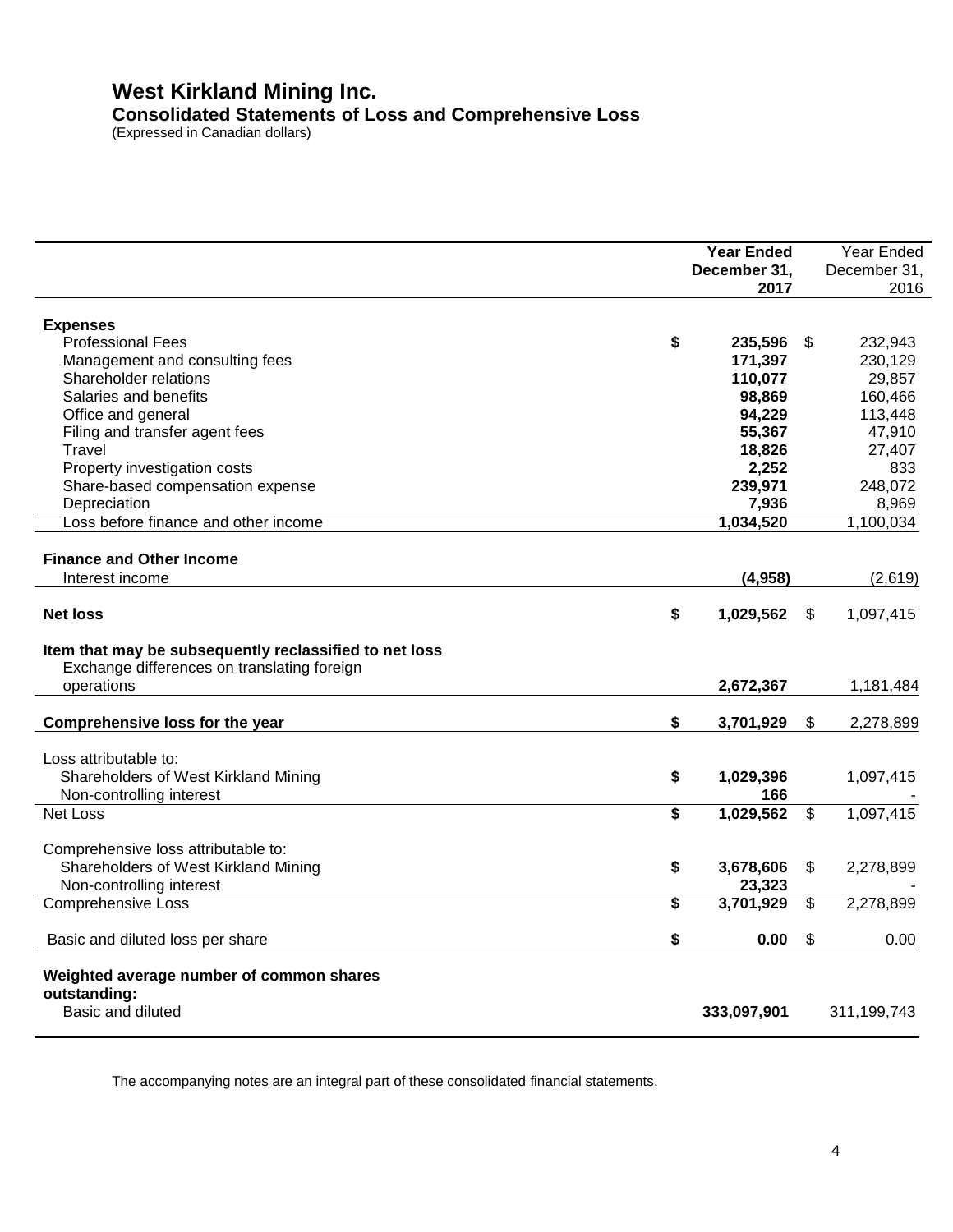### **West Kirkland Mining Inc. Consolidated Statements of Changes in Equity**

(Expressed in Canadian dollars)

|                                        | <b>Share Capital</b> |            |                           |    |                                                 |      |                                               |     |                   |    |                                                                           |    |                                 |      |               |
|----------------------------------------|----------------------|------------|---------------------------|----|-------------------------------------------------|------|-----------------------------------------------|-----|-------------------|----|---------------------------------------------------------------------------|----|---------------------------------|------|---------------|
|                                        | <b>Number</b>        | Amount     | Warrant<br><b>Reserve</b> |    | <b>Share Based</b><br><b>Payment</b><br>Reserve |      | Foreign<br>Currency<br>Translation<br>Reserve |     | <b>Deficit</b>    |    | Attributable<br>to the<br><b>Shareholders</b><br>of the Parent<br>Company |    | Non-<br>Controlling<br>Interest |      | Total         |
| Balance at December 31, 2015           | 308,134,169          | 50,187,973 | 4,418,817                 | S  | 789,089 \$                                      |      | 8,522,097                                     | - 5 | (22,981,004)      | -5 | 40,936,972                                                                | -S |                                 |      | 40,936,972    |
| Share issuance - financing (Note 7)    | 16,500,000           | 1,650,000  |                           |    |                                                 |      |                                               |     |                   |    | 1,650,000                                                                 |    |                                 |      | 1,650,000     |
| Share issuance - cost                  |                      | (32,038)   |                           |    |                                                 |      |                                               |     |                   |    | (32,038)                                                                  |    |                                 |      | (32,038)      |
| Share-based compensation expense       |                      |            |                           |    | 262,582                                         |      |                                               |     |                   |    | 262,582                                                                   |    |                                 |      | 262,582       |
| Cancelled or expired stock options     |                      |            |                           |    | (168, 801)                                      |      |                                               |     | 168,801           |    |                                                                           |    |                                 |      |               |
| Other comprehensive loss               |                      |            |                           |    |                                                 |      | (1, 181, 484)                                 |     |                   |    | (1, 181, 484)                                                             |    | $\overline{\phantom{a}}$        |      | (1, 181, 484) |
| Net loss                               |                      |            |                           |    |                                                 |      |                                               |     | (1,097,415)       |    | (1,097,415)                                                               |    |                                 |      | (1,097,415)   |
| Balance at December 31, 2016           | 324,634,169          | 51,805,935 | 4,418,817                 | \$ | 882,870                                         | - \$ | 7,340,613 \$                                  |     | $(23,909,618)$ \$ |    | 40,538,617                                                                | S  |                                 | - \$ | 40,538,617    |
| Share issuance – financing (Note 7)    | 19,300,000           | 1,447,500  |                           |    | $\overline{\phantom{a}}$                        |      |                                               |     |                   |    | 1,447,500                                                                 |    |                                 |      | 1,447,500     |
| Share issuance - cost                  |                      | (18, 387)  |                           |    |                                                 |      |                                               |     |                   |    | (18, 387)                                                                 |    |                                 |      | (18, 387)     |
| Share issuance - water rights (Note 7) | 1,454,778            | 130,930    |                           |    |                                                 |      |                                               |     |                   |    | 130,930                                                                   |    |                                 |      | 130,930       |
| Share based compensation expense       |                      |            |                           |    | 264,406                                         |      |                                               |     |                   |    | 264,406                                                                   |    |                                 |      | 264,406       |
| Cancelled or expired stock options     |                      |            |                           |    | (72, 766)                                       |      |                                               |     | 72,766            |    |                                                                           |    |                                 |      |               |
| Contributions for project costs        |                      |            |                           |    |                                                 |      |                                               |     |                   |    |                                                                           |    | 658,754                         |      | 658,754       |
| Other comprehensive loss               |                      |            |                           |    | $\overline{\phantom{0}}$                        |      | (2,649,210)                                   |     |                   |    | (2,649,210)                                                               |    | (23, 157)                       |      | (2,672,367)   |
| Net loss                               |                      |            |                           |    |                                                 |      |                                               |     | (1,029,396)       |    | (1,029,396)                                                               |    | (166)                           |      | (1,029,562)   |
| Balance December 31, 2017              | 345,388,947          | 53,365,978 | 4,418,817                 |    | 074,510,                                        |      | 4,691,403                                     |     | $(24,886,248)$ \$ |    | 38,684,460                                                                |    | 635,431                         |      | 39,319,891    |

The accompanying notes are an integral part of these consolidated financial statements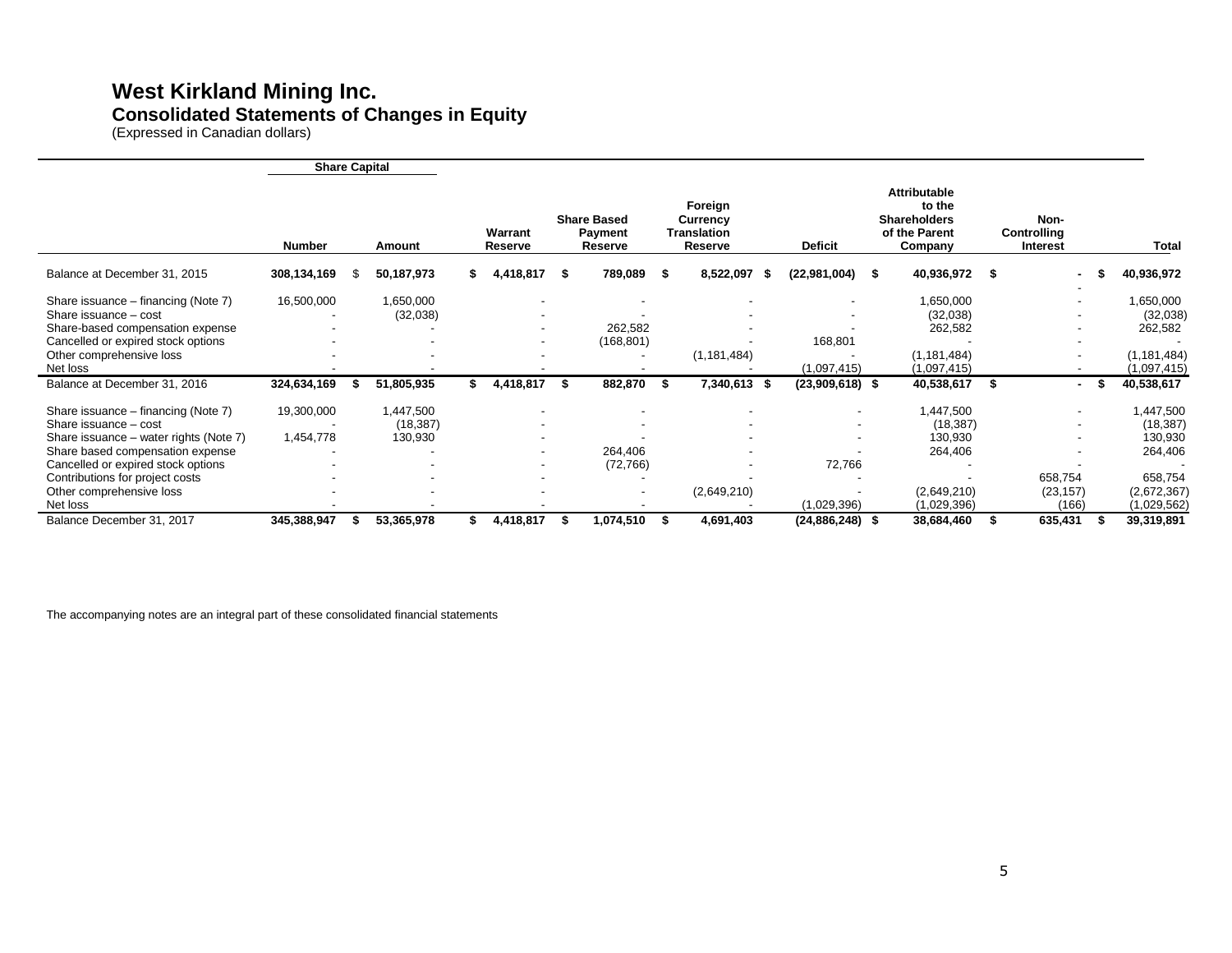### **Consolidated Statements of Cash flows**

(Expressed in Canadian dollars)

|                                                                                                  | <b>Year Ended</b>      | <b>Year Ended</b> |                   |  |  |
|--------------------------------------------------------------------------------------------------|------------------------|-------------------|-------------------|--|--|
|                                                                                                  | December 31, 2017      |                   | December 31, 2016 |  |  |
| Cash flows provided by (used in):                                                                |                        |                   |                   |  |  |
| <b>Operating activities</b>                                                                      |                        |                   |                   |  |  |
| Net loss                                                                                         | \$<br>(1,029,562)      | \$                | (1,097,415)       |  |  |
| Items not involving cash:                                                                        |                        |                   |                   |  |  |
| Share-based compensation expense                                                                 | 239,971                |                   | 248,072           |  |  |
| Depreciation                                                                                     | 7,936                  |                   | 8,969             |  |  |
| Changes in non-cash working capital:                                                             |                        |                   |                   |  |  |
| Accounts receivable                                                                              | 24,547                 |                   | 11,325            |  |  |
| Prepaid expenses and other<br>Accounts payable and accrued liabilities                           | (3, 170)<br>(267, 120) |                   | 5,855<br>167,936  |  |  |
| Net cash used in operating activities                                                            | (1,027,398)            |                   | (655, 258)        |  |  |
|                                                                                                  |                        |                   |                   |  |  |
| <b>Investing activities</b>                                                                      |                        |                   |                   |  |  |
| Expenditures on mineral properties (Note 5)                                                      | (1,690,293)            |                   | (1, 103, 243)     |  |  |
| Net cash used in investing activities                                                            | (1,690,293)            |                   | (1, 103, 243)     |  |  |
|                                                                                                  |                        |                   |                   |  |  |
| <b>Financing Activities</b>                                                                      |                        |                   |                   |  |  |
| Issuance of share capital                                                                        | 1,447,500              |                   | 1,650,000         |  |  |
| Share issuance costs                                                                             | (18, 387)              |                   | (32,038)          |  |  |
| Cash contributions from non-controlling interest                                                 | 561,053                |                   |                   |  |  |
| Net cash received from financing activities                                                      | 1,990,166              |                   | 1,617,962         |  |  |
| Decrease in cash                                                                                 | (727, 525)             |                   | (140, 539)        |  |  |
|                                                                                                  |                        |                   |                   |  |  |
| Effect of exchange rate changes on cash denominated in<br>a foreign currency                     | (65, 390)              |                   | 6,561             |  |  |
|                                                                                                  |                        |                   |                   |  |  |
| Cash, beginning of year                                                                          | 1,021,407              |                   | 1,155,385         |  |  |
| Cash, end of year                                                                                | \$<br>228,492          | \$                | 1,021,407         |  |  |
|                                                                                                  |                        |                   |                   |  |  |
| Supplemental disclosure of cash flow information<br>Non-cash investing and financing activities: |                        |                   |                   |  |  |
| Depreciation capitalized to mineral properties                                                   | \$<br>9,647            | \$                | 17,552            |  |  |
| Share-based compensation capitalized to mineral                                                  |                        |                   |                   |  |  |
| properties                                                                                       | 24,435                 |                   | 14,150            |  |  |
| Increase in trade and other payables related to                                                  |                        |                   |                   |  |  |
| mineral properties                                                                               | (141, 339)             |                   | 220,981           |  |  |
|                                                                                                  |                        |                   |                   |  |  |

The accompanying notes are an integral part of these consolidated financial statements.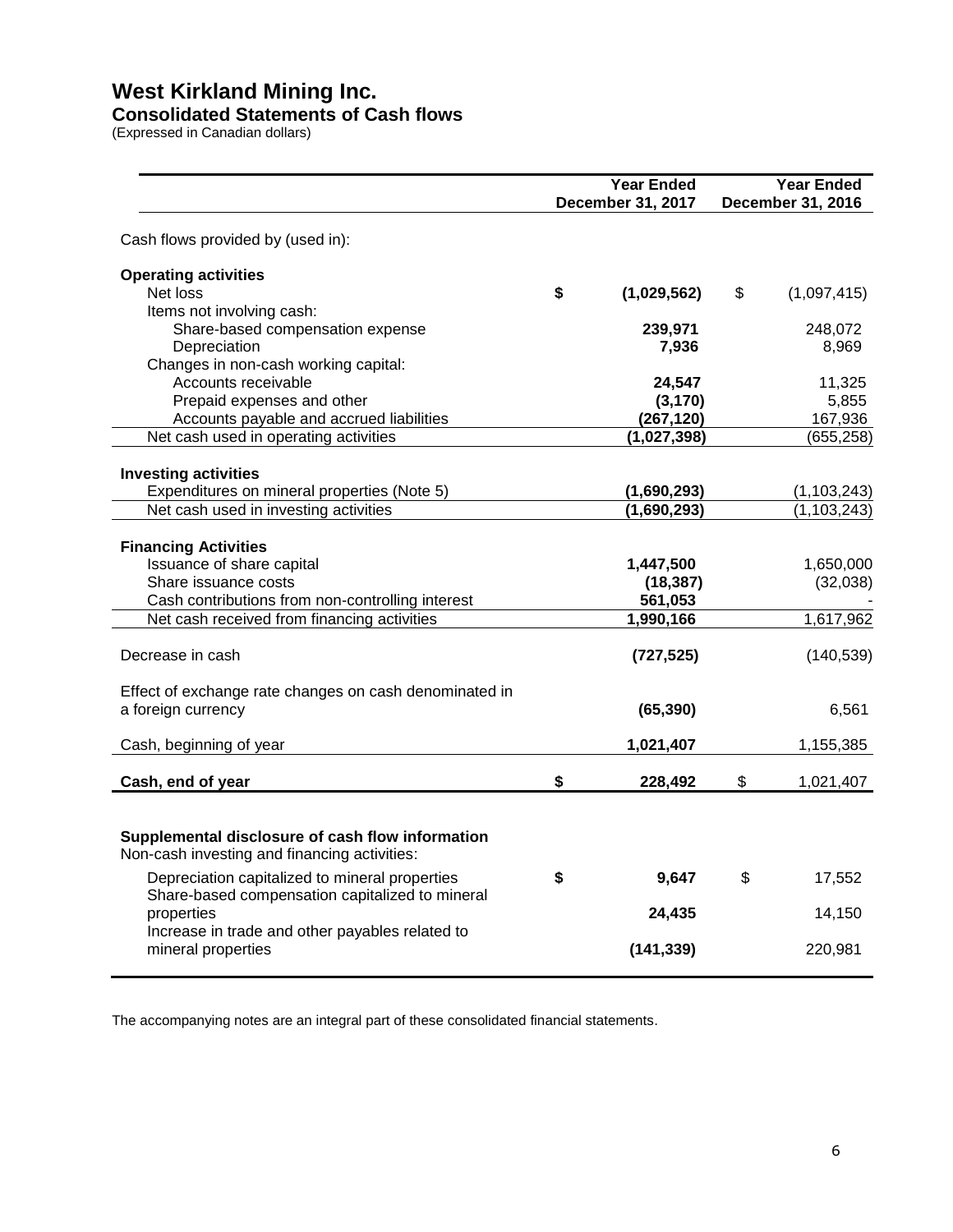### **1. Nature of Operations and Continuance of Operations**

West Kirkland Mining Inc. ("West Kirkland" or the "Company") was incorporated on April 3, 2007, under the Company Act of the Province of British Columbia, Canada. The Company was a capital pool corporation, and on May 28, 2010, completed its Qualifying Transaction as that term is defined in TSX Venture Exchange Policy 2.4. These consolidated financial statements reflect the financial position, financial performance and cash flows of the Company's legal subsidiaries, WK Mining Corp., WK Mining (USA) Ltd and WK-Allied Hasbrouck LLC. The address of the Company's head office is Suite 788 – 550 Burrard Street, Vancouver, BC, V6C 2B5.

The Company is an exploration and development company working on mineral properties it has staked or acquired in Nevada. At the Hasbrouck Project, an updated pre-feasibility study and declaration of reserves was completed in September 2016. The Company defers all acquisition, exploration and development costs related to the properties on which it is conducting exploration. The recoverability of these amounts is dependent upon the existence of economically recoverable reserves, the ability of the Company to obtain the necessary permitting and financing to complete the development of the interests, and future profitable production, or alternatively, upon the Company's ability to dispose of its interests on a profitable basis.

These financial statements have been prepared in accordance with International Financial Reporting Standards ("IFRS") applicable to a going concern, which assume that the Company will realize its assets and discharge its liabilities in the normal course of business for the foreseeable future. Since inception to December 31, 2017 the Company has incurred cumulative losses of approximately \$24.9 million, which may cast significant doubt regarding the Company's ability to continue as a going concern. Should the Company be unable to realize its assets and discharge its liabilities in the normal course of business, the net realizable value of its assets may be materially less than the amounts on the statements of financial position. External financing, predominantly by the issuance of equity to the public, will be sought to finance the operations of the Company; however, there is no certainty that such funds will be available at terms acceptable to the Company. These material uncertainties could cast significant doubt upon the Company's ability to continue as a going concern.

### **2. Significant Accounting Policies and Basis of Presentation**

### *(a) Statement of Compliance*

These consolidated financial statements have been prepared in accordance with accounting policies in full compliance with IFRS and were approved by the Board of Directors for distribution on April 26, 2018.

### *(b) Basis of Presentation*

These consolidated financial statements have been prepared on a historical cost basis.

The accounting policies set out below have been applied consistently to all periods presented in these consolidated financial statements and have been applied consistently by the Company and its subsidiaries.

### *(c) Principles of Consolidation*

These consolidated financial statements include the accounts of the Company and its wholly owned legal subsidiary, WK Mining Corp, its wholly owned legal subsidiary WK Mining (USA) Ltd and its 75% owned subsidiary WK-Allied Hasbrouck LLC all of which are controlled by the Company. Control is achieved when the Company has power over the investee; is exposed, or has rights, to variable returns from its involvement with the investee; and has the ability to use its power to affect its returns. All material intercompany transactions, balances, revenues and expenses are eliminated on consolidation.

### *(d) Foreign Currency*

Items included in the consolidated financial statements are measured in each entity's functional currency. Each entity's functional currency is determined by the primary environment the entity operates in. The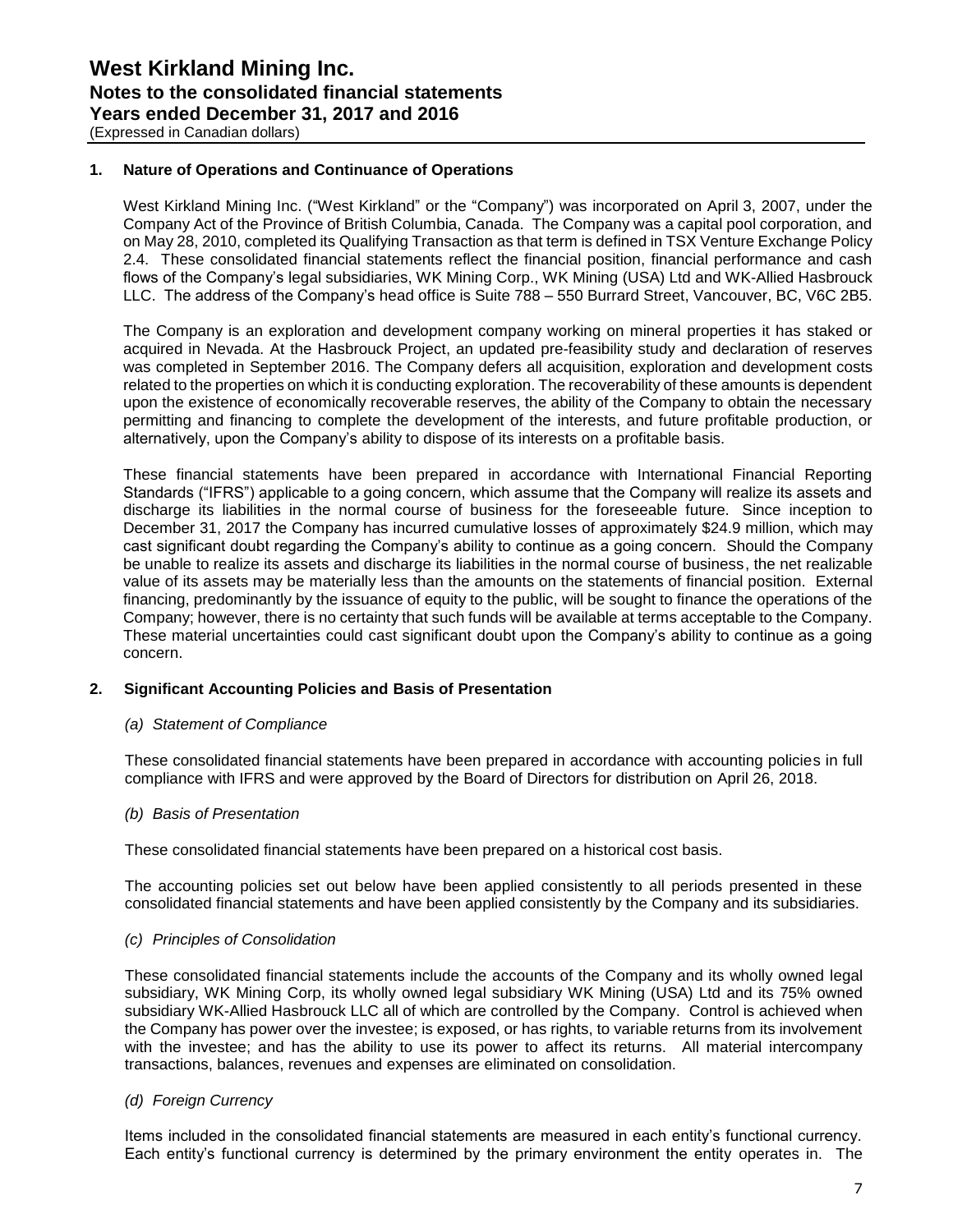(Expressed in Canadian dollars)

functional currency of the Company's subsidiaries, WK Mining (USA) Ltd. and WK-Allied Hasbrouck LLC, is the United States Dollar and the functional currency of WK Mining Corp. and the ultimate parent company is the Canadian Dollar.

The presentation currency of the Company is the Canadian Dollar. For the purpose of presenting the financial statements, assets and liabilities of the Company's foreign subsidiaries are expressed in Canadian dollars using the closing rates at the date of the statement of financial position being presented. Revenue and expense items are translated at average exchange rates of the reporting period. The exchange differences that arise on translation are recognized as a component of other comprehensive income or loss and recorded in equity as "foreign currency translation reserve". Accumulated amounts in the foreign currency translation reserve will be recognized in profit or loss in the period when the foreign operation is disposed of.

Transactions in currencies which are not the entity's functional currency are translated to the functional currency at exchange rates at the date of the transaction. At each financial position reporting date, monetary assets and liabilities that are denominated in foreign currencies are translated at the rates prevailing at the date of the statement of financial position. Non-monetary items that are measured in terms of historical costs in a foreign currency are not retranslated.

### *(e) Property and Equipment*

Property and equipment are stated at cost and are depreciated on a declining balance basis at the following rates:

| Field Equipment          | 30%        |
|--------------------------|------------|
| Leasehold Improvements   | <b>20%</b> |
| Vehicles                 | 30%        |
| <b>Computer Software</b> | 100%       |

The depreciation rates, useful lives and residual values are assessed annually.

### *(f) Exploration and Evaluation Expenditures*

The Company is in the exploration stage with respect to its investment in mineral properties and accordingly follows the practice of capitalizing all costs relating to the acquisition of, exploration for and development of mineral claims. Such costs include, but are not exclusive to, geological and geophysical studies, exploratory drilling and sampling. Capitalization of costs commences once the Company has obtained legal rights to explore a specific area. The aggregate costs related to abandoned mineral claims are charged to operations at the time of any abandonment or when it has been determined that there is evidence of impairment. An impairment charge relating to a mineral property is subsequently reversed when new exploration results or actual or potential proceeds on sale result in a revised estimate of the recoverable amount but only to the extent that this does not exceed the original carrying value of the property that would have resulted if no impairment had been recognized.

### *(g) Development and Production Costs*

When technical feasibility and commercial viability of a property is established and the Company determines that it will proceed with development, all exploration and evaluation costs attributable to that area are reclassified to construction in progress within property and equipment or as intangible assets depending on the nature of the expenditure. If economically recoverable ore deposits are developed, the capitalized costs of the related property will be amortized using the unit-of-production method following the commencement of production.

#### *(h) Impairment of Non-Financial Assets*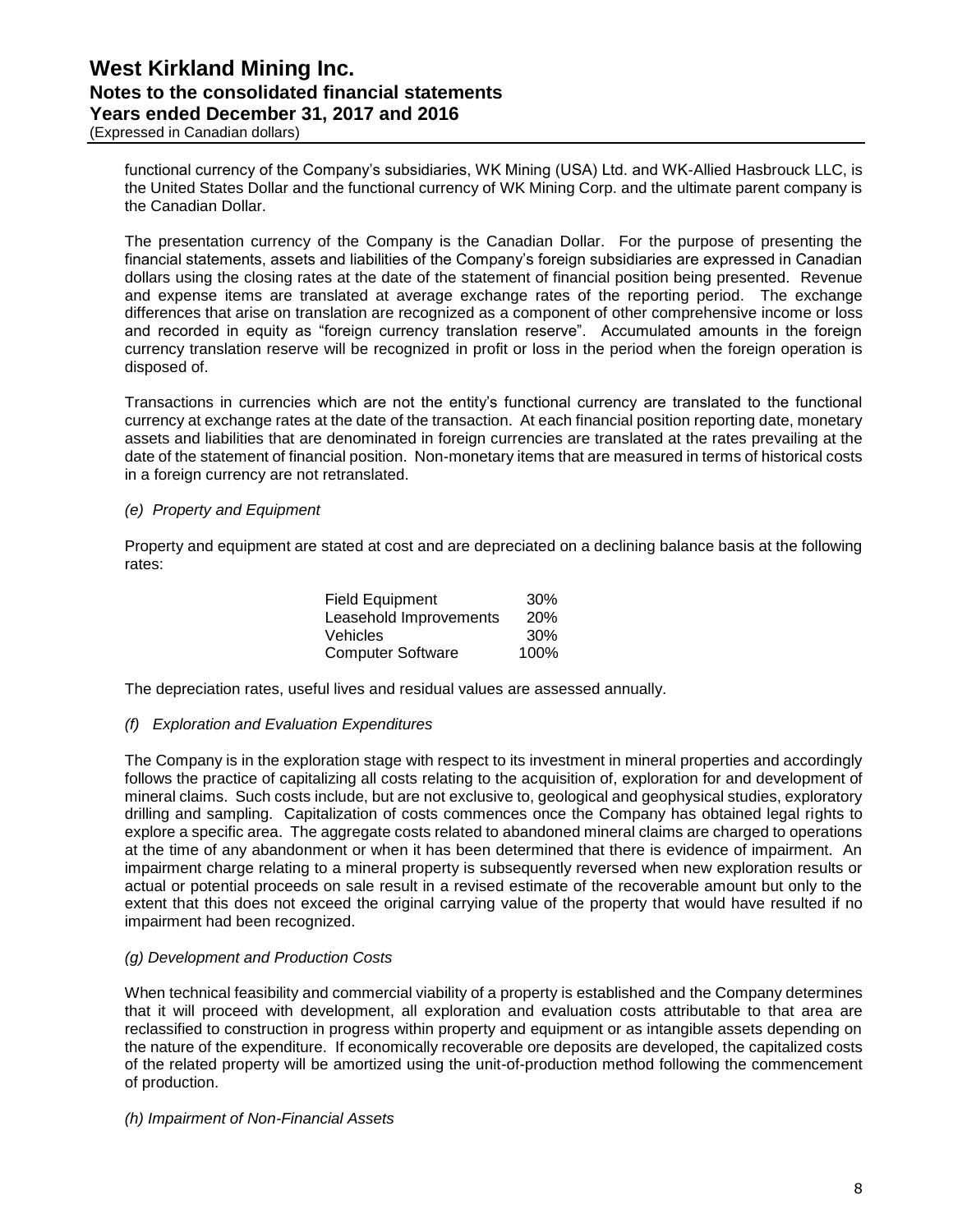(Expressed in Canadian dollars)

Non-financial assets are reviewed each reporting period for any indicators that the carrying amount may not be recoverable. If any such indication is present, the recoverable amount of the asset is estimated in order to determine whether an impairment exists. Where the asset does not generate cash inflows that are independent from other assets, the Company estimates the recoverable amount of the cash-generating unit to which the asset belongs. Goodwill, any intangible asset with an indefinite useful life or any intangible asset not yet available for use is tested for impairment annually and whenever there is an indication that the asset may be impaired.

An asset or cash-generating unit's recoverable amount is the higher of fair value less costs to sell and value in use. In assessing value in use, the estimated future cash inflows are discounted to their present value, using a pre-tax discount rate that reflects current market assessments of the time value of money and the risks specific to the asset for which estimates of future cash flows have not been adjusted.

If the recoverable amount of an asset or cash-generating unit is estimated to be less than its carrying amount, the carrying amount is reduced to the recoverable amount. Impairment is recognized immediately in profit or loss. Where an impairment subsequently reverses, the carrying amount is increased to the revised estimate of recoverable amount but only to the extent that this does not exceed the carrying value that would have been determined if no impairment had previously been recognized. Impairment of goodwill cannot be reversed.

Industry specific indicators for an impairment review arise typically when one of the following circumstances applies:

- Substantive expenditure on further exploration and development activities is neither budgeted nor planned;
- Title to the asset is compromised;
- Adverse changes in commodity prices and markets; and
- Adverse variations in the exchange rate for the currency of operation.

### *(i) Financial Instruments*

The Company classifies its financial instruments into one of the following categories: fair value through profit or loss ("FVTPL") (assets and liabilities), assets available-for-sale, loans and receivables, assets held-tomaturity and other financial liabilities. All financial instruments are measured at fair value on initial recognition.

Financial assets and liabilities designated as FVTPL are subsequently measured at fair value with changes in fair value recognized in net earnings. Financial assets designated as "available-for-sale" are subsequently measured at fair value with changes in fair value recognized in other comprehensive income (loss), net of tax. Transaction costs for FVTPL financial assets and liabilities are recognized in income when incurred.

Financial assets designated as "loans and receivables" or "held-to-maturity", and financial liabilities designated as "other financial liabilities" are recorded at amortized cost. Transaction costs from loans and receivables and other financial liabilities offset the carrying amount of the related financial assets or liabilities.

The Company has classified cash and accounts receivable as "loans and receivables", reclamation bonds as "assets held-to-maturity", and accounts payable, accrued liabilities and notes payable as "other financial liabilities".

### *(j) Share Capital*

Common shares are classified as equity. Incremental costs directly attributable to the issuance of common shares and share options are recognized as a deduction from equity, net of any tax effects. The proceeds from the issuance of units are allocated between common shares and purchase warrants based on the relative fair value method. Under this method, the proceeds are allocated to the components in proportion to their relative fair values. The market price on the date of the issuance of the shares and the market price of the publicly traded warrants on their first day of trading are used to determine the relative fair values.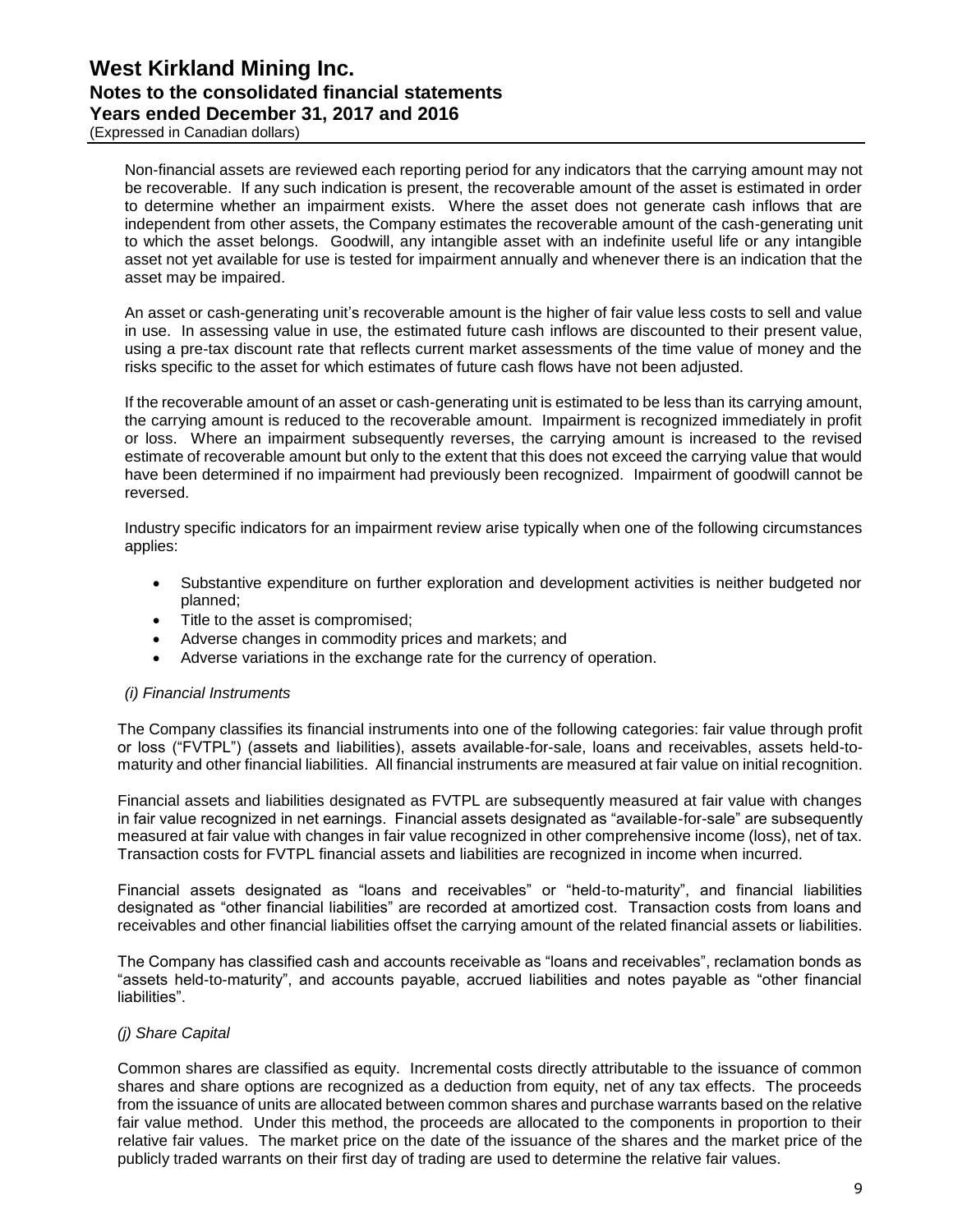(Expressed in Canadian dollars)

### *(k) Share-based Payments*

The share option plan allows the Company's board of directors to grant options to Company employees and consultants to acquire shares of the Company. The fair value of options granted to employees is measured by the Black-Scholes formula options pricing model and is recognized as a share-based compensation expense and recognized over the length of the vesting period of each tranche, while the corresponding amount is recognized in the share-based payments reserve. At each financial reporting date, the number of options recognized as an expense is adjusted to reflect the number of options actually expected to vest going forward. Upon cancellation or expiry, the fair value of the applicable options is transferred to deficit. An individual is classified as an employee when they are an employee for legal purposes, or primarily performing services similar to the services that would be provided by a legal employee.

### *(l) Revenue*

Revenue will be recorded when the fair value of the consideration is received or receivable and will be recognized to the extent that it is probable that the economic benefits will flow to the Company and when the revenue can be reliably measured.

Interest income is recognized monthly as earned.

### *(m) Loss Per Share*

Basic loss per share is calculated by dividing the loss attributable to common shareholders of the Company by the weighted average number of common shares outstanding during the year. Diluted loss per share is determined by adjusting the loss attributable to common shareholders and the weighted average number of common shares outstanding for the effects of dilutive instruments such as options granted to employees. During the years ended December 31, 2017 and 2016 all outstanding share options and warrants were antidilutive.

### *(n) Income Taxes*

Income tax expense comprises current and deferred income taxes. Income tax expense is recognized in profit and loss except to the extent that it relates to items recognized directly in equity or other comprehensive income, in which case it is recognized in equity or other comprehensive income.

Current tax is the expected tax payable on the taxable income for the year, using tax rates enacted or substantively enacted at the reporting date, and any adjustment to tax payable in respect of previous years.

Deferred taxes are recorded using the liability method. Deferred tax assets and liabilities are recognized for future tax consequences attributable to unused tax losses and unused tax credits and differences between the financial statement carrying amounts of existing assets and liabilities and their respective tax bases. The following temporary differences are not provided for: initial recognition of goodwill; the initial recognition of assets or liabilities in a transaction that affects neither accounting nor taxable loss and is not a business combination; and differences relating to investments in subsidiaries to the extent that they will probably not reverse in the foreseeable future. Deferred tax assets and liabilities are measured using the enacted or substantively enacted tax rates expected to apply when the asset is realized or the liability settled.

A deferred tax asset is recognized to the extent that it is probable that future taxable profits will be available against which the unused tax losses and unused tax credits and temporary differences can be utilized.

### *(o) Restoration, Rehabilitation and Environmental Obligations*

An obligation to incur restoration, rehabilitation and environmental costs arises when the environmental disturbance is caused by the exploration or development of a mineral property interest. Such costs arising from the decommissioning of plant and other site preparation work, discounted to their net present value, are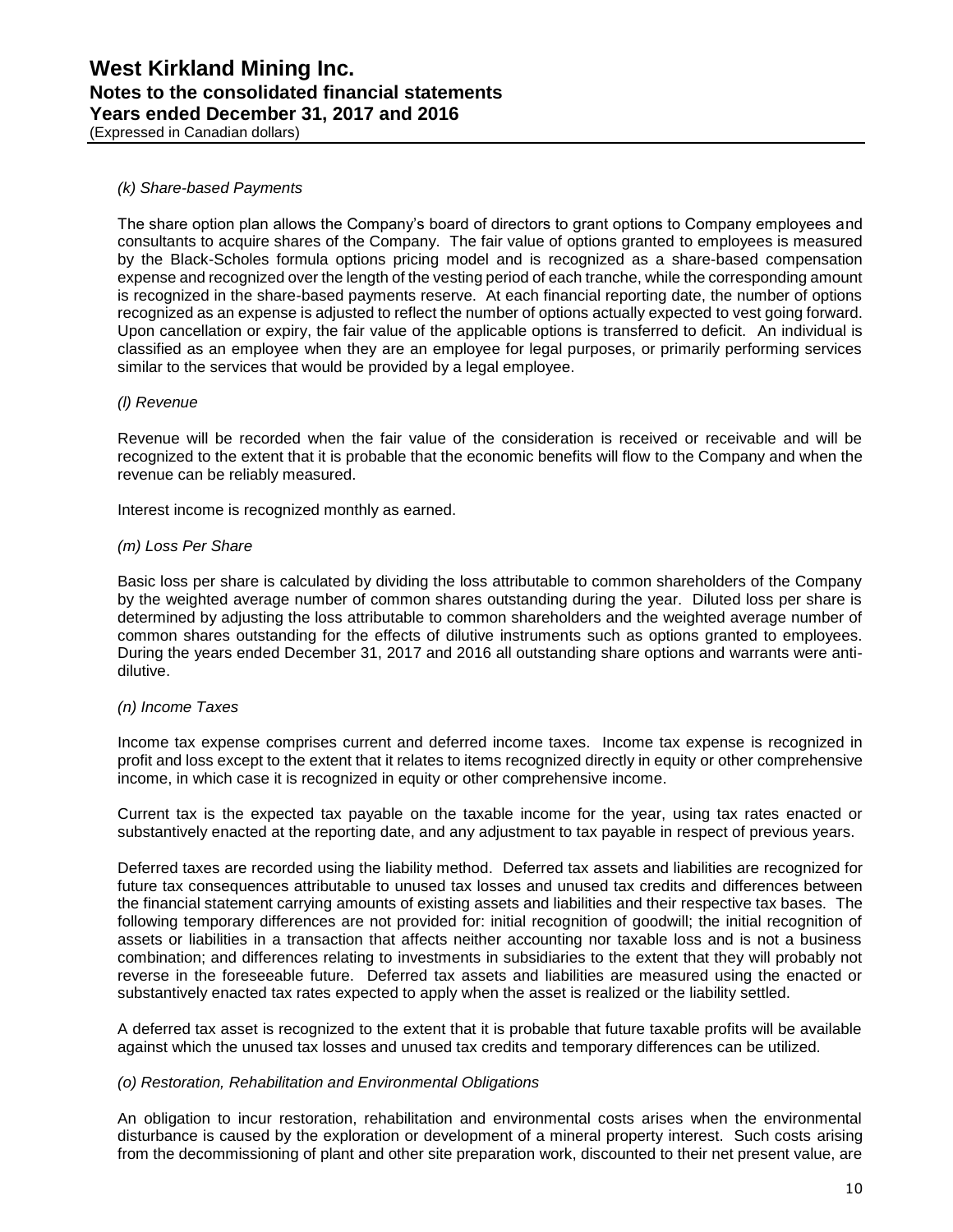(Expressed in Canadian dollars)

provided for and capitalized at the start of each project to the carrying amount of the asset, along with a corresponding liability as soon as the obligation to incur such costs arises. The timing of the actual rehabilitation expenditure is dependent on a number of factors such as the life and nature of the asset, the operation license conditions and, when applicable, the environment in which the mine operates.

Discount rates using a pre-tax rate that reflects the time value of money are used to calculate the net present value. The capitalized costs are charged against profit or loss over the economic life of the related asset, through amortization using the unit-of-production method. The corresponding liability is progressively increased as the effect of discounting unwinds creating an expense in profit or loss.

Decommissioning costs are also adjusted for changes in estimates. Those adjustments are accounted for as a change in the corresponding capitalized cost, except where a reduction in costs is greater than the unamortized capitalized cost of the related assets, in which case the capitalized cost is reduced to nil and the remaining adjustment is recognized in profit or loss.

The operations of the Company have been, and may in the future be, affected from time to time in varying degrees by changes in environmental regulations, including those for site restoration costs. Both the likelihood of new regulations and their overall effect upon the Company are not predictable.

### *(p) Measurement Uncertainties*

#### i) Resource estimates

The Company relies on appropriately qualified persons to estimate mineral resources. The information relating to the geological data on the size, depth and shape of the ore body requires complex geological judgments to interpret the data. Changes in the indicated and inferred mineral resources estimates may impact the carrying value of the mining properties.

### ii) Share-based payments

The Company follows accounting guidelines in determining the fair value of share-based compensation. The computed amount is not based on historical cost, but is derived based on subjective assumptions input into an option pricing model. The model requires that management make forecasts as to future events, including estimates of the average future period of issued stock options before exercise, expiry or cancellation; future volatility of the Company's share price in the life of the options (using historical volatility as a reference); and the appropriate risk-free rate of interest. Share-based compensation also incorporates an expected forfeiture rate. The expected forfeiture rate is estimated annually based on historical forfeiture rates and expectations of future forfeiture rates.

The resulting value calculated is not necessarily the value that the holder of the options could receive in an arm's length transaction, given that there is no market for the options and they are not transferable.

### iii) Deferred income taxes

Judgment is required in determining whether deferred tax assets are recognized on the statement of financial position. Deferred tax assets, including those arising from unutilized tax losses, require management to assess the likelihood that the Company and/or its subsidiaries will generate taxable earnings in future periods, in order to utilize recognized deferred tax assets. Estimates of future taxable income are based on forecast cash flows from operations and the application of existing tax laws in each jurisdiction. To the extent that future cash flows and taxable income differ significantly from estimates, the ability of the Company and/or its subsidiaries to realize the net deferred tax assets recorded at the statement of financial position date could be impacted. Additionally, future changes in tax laws in the jurisdictions in which the Company and its subsidiaries operate could limit the ability of the Company to obtain tax deductions in future periods.

iv) Impairment of mineral properties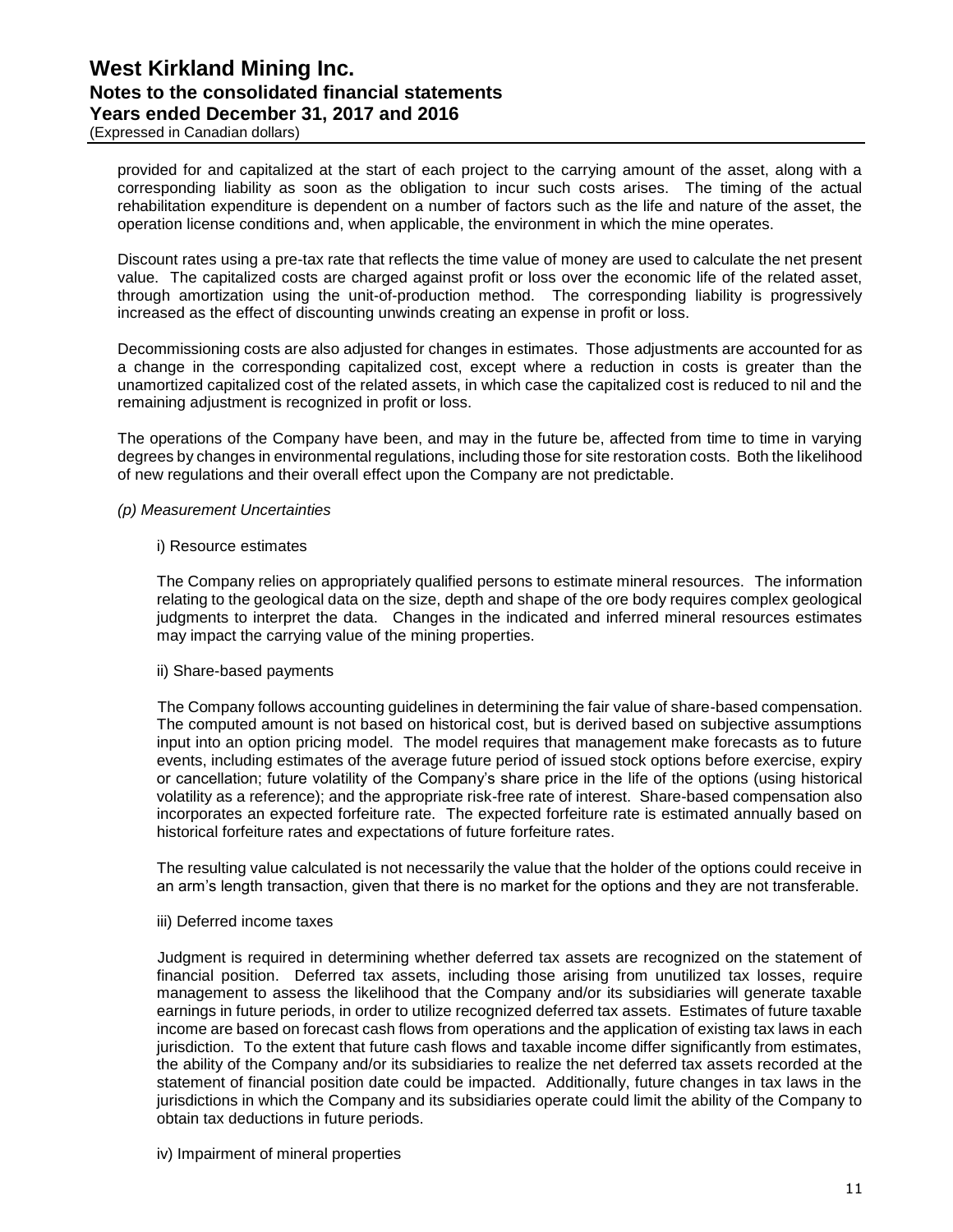(Expressed in Canadian dollars)

The Company assesses its mineral properties quarterly to determine whether any indication of impairment exists. Where an indicator of impairment exists, a formal estimate of the recoverable amount is made, which is considered to be the higher of the fair value less costs to sell and value in use. These assessments require the use of estimates and assumptions such as long-term commodity prices, discount rates, future capital requirements, exploration potential and operating performance.

#### v) Environmental reclamation

The Company must use judgement when it assesses environmental reclamation and closure costs. Costs have been estimated based on the Company's interpretation of current regulatory requirements, however changes in regulatory requirements and new information may result in revisions to estimates. The Company recognizes the fair value of liabilities for reclamation and closure costs in the period in which they are incurred. A corresponding increase to the carrying amount of the related assets is generally recorded and depreciated over the life of the asset.

### *(q) Significant Accounting Judgments*

The critical judgments that the Company's management has made in the process of applying the Company's accounting policies, apart from those involving estimations (Note 2(p)), that have the most significant effect on the amounts recognized in the Company's consolidated financial statements are related to the economic recoverability of the mineral properties, the determination of functional currency for the Company and its subsidiaries and the assumption that the Company will continue as a going concern.

#### *(r) Recent Accounting Pronouncements*

Several new standards, amendments to standards and interpretations applicable to the Company are not yet effective for the current accounting period and have not been applied in preparing these consolidated financial statements. These include:

*IFRS 9 Financial Instruments*, which replaces the current standard, IAS 39 *Financial Instruments*: *Recognition and Measurement*. The new standard replaces the current classification and measurement criteria for financial assets and liabilities with only two classification categories: amortized cost and fair value. The new standard is effective for annual periods beginning on or after January 1, 2018, with an early adoption permitted. The Company anticipates minimal effect of the new standard.

*IFRS 15 Revenue from Contracts with Customers*. The final standard on revenue from contracts with customers was issued on May 8, 2014 and is effective for annual reporting periods beginning after January 1, 2018 for public entities with early application permitted. Entities have the option of using either a full retrospective or a modified retrospective approach to adopt the guidance. The Company expects no material impact from the implementation of the new standard.

*IFRS 16 Leases.* IFRS 16 applies a control model to the identification of leases, distinguishing between a lease and a service contract based on whether the customer controls the asset being leased. IFRS 16 introduces significant changes to the accounting by lessees, introducing a single, on-balance sheet accounting model that is similar to current financial lease accounting, with limited exceptions for short-term leases or leases of low value assets. The standard is effective for annual periods beginning on or after January 1, 2019, with early adoption permitted for entities that apply IFRS 15. The Company is still in the process of assessing the impact, if any, on the financial statements of the new standard.

### **3. Reclamation Bonds**

The Company's US subsidiary, WK Mining (USA) Ltd. ("WK Mining (USA)"), has posted a total statewide bond of \$194,447 (US\$155,000) to the Bureau of Land Management (the "BLM") in the state of Nevada for disturbance of ground required to complete exploration work on projects in Nevada under the jurisdiction of the BLM. During the year \$134,900 (US\$107,533) was transferred to WK-Allied Hasbrouck LLC for work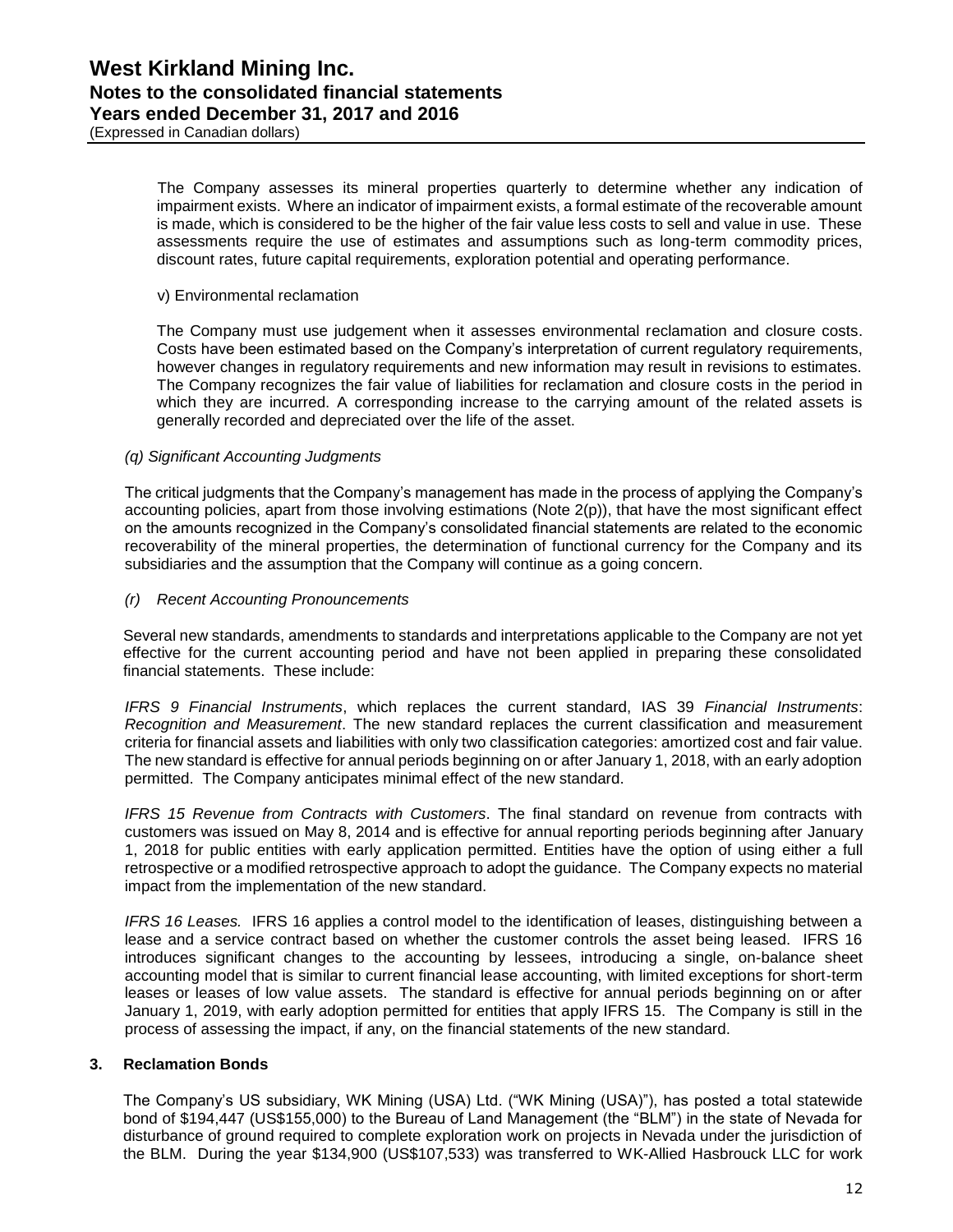(Expressed in Canadian dollars)

done on the Hasbrouck Project as defined in the LLC agreement. The remaining bond of \$59,547 (US\$47,467) left in WK Mining (USA) is applicable to work done on any property in Nevada and the funds are held in the State of Nevada's reclamation performance bond pool.

WK Mining (USA) has also posted a statewide bond of \$62,725 (US\$50,000) to the Division of Oil, Gas and Mining of Utah ("DOGM") for disturbance of ground required to complete exploration work on the TUG Project. This is applicable to work done on any property in Utah under the jurisdiction of the BLM or DOGM. The funds are held in the State of Utah's reclamation performance bond pool. They are held in an interestbearing account and will be returned with interest when the projects are successfully reclaimed. Total interest of \$466 (US\$371) has been earned on this bond. All anticipated reclamation work at TUG has been completed at year end. The statewide bond will be returned to the Company when reclamation work has been inspected and deemed to be completed by DOGM and the BLM (usually following multiple growing seasons).

### **4. Property and Equipment**

The Company holds the following property and equipment at December 31, 2017:

|                                    | <b>Field</b>     |    | Leasehold           |                 |              |
|------------------------------------|------------------|----|---------------------|-----------------|--------------|
| Cost                               | <b>Equipment</b> |    | <b>Improvements</b> | <b>Vehicles</b> | Total        |
| Balance December 31, 2015          | \$<br>107,605    | S  | 55.554              | \$111,488       | \$274,647    |
| Foreign exchange movement          | (2,921)          |    |                     | (3,327)         | (6, 248)     |
| Balance December 31, 2016          | \$<br>104,684    | \$ | 55.554              | \$108,161       | \$268,399    |
| Foreign exchange movement          | (6,238)          |    |                     | (7,105)         | (13,343)     |
| Balance December 31, 2017          | \$<br>98,446     | \$ | 55,554              | \$101,056       | \$255,056    |
|                                    |                  |    |                     |                 |              |
| <b>Accumulated Depreciation</b>    |                  |    |                     |                 |              |
| Balance December 31, 2015          | \$<br>75,211     | \$ | 18,950              | 89.152<br>\$.   | \$183,313    |
| Additions                          | 11,963           |    | 7,936               | 6,622           | 26,521       |
| Foreign exchange movement          | (1,933)          |    |                     | (2.583)         | (4,516)      |
| Balance December 31, 2016          | \$<br>85,241     | \$ | 26,886              | \$93.191        | \$205,318    |
| Additions                          | 5,324            |    | 7,936               | 4,323           | 17,583       |
| Foreign exchange movement          | (4,990)          |    |                     | (6.091)         | (11,081)     |
| <b>Balance December 31, 2017</b>   | \$<br>85,575     | \$ | 34,822              | \$91,423        | \$211,820    |
|                                    |                  |    |                     |                 |              |
| Carrying amount, December 31, 2017 | \$<br>12,871     | \$ | 20,732              | \$9,633         | 43,236<br>\$ |
|                                    |                  |    |                     |                 |              |
| Carrying amount, December 31, 2016 | \$<br>19,443     | \$ | 28,668              | \$14,970        | \$<br>63,081 |

During the years ended December 31, 2017 and 2016, the Company capitalized depreciation of \$9,647 and \$17,552 respectively to mineral properties.

### **5. Mineral Properties**

The Company's flagship property is the 75% owned Hasbrouck & Three Hills properties (together the "Hasbrouck Project") which was purchased in April 2014. Per the purchase agreement and post a secondary purchase option, the Hasbrouck Project was placed into an LLC agreement in September 2016. All costs incurred at the Hasbrouck Project prior to September 2016 (including the acquisition) and all expenditures on 100% owned Company lands in the vicinity of Hasbrouck and Three Hills which are held outside of the LLC (including the 100% owned royalty on the Hasbrouck Project) are presented separately in the table below. Further details on all properties can be found following the below table showing expenditures in the LLC, non-LLC expenditures and TUG: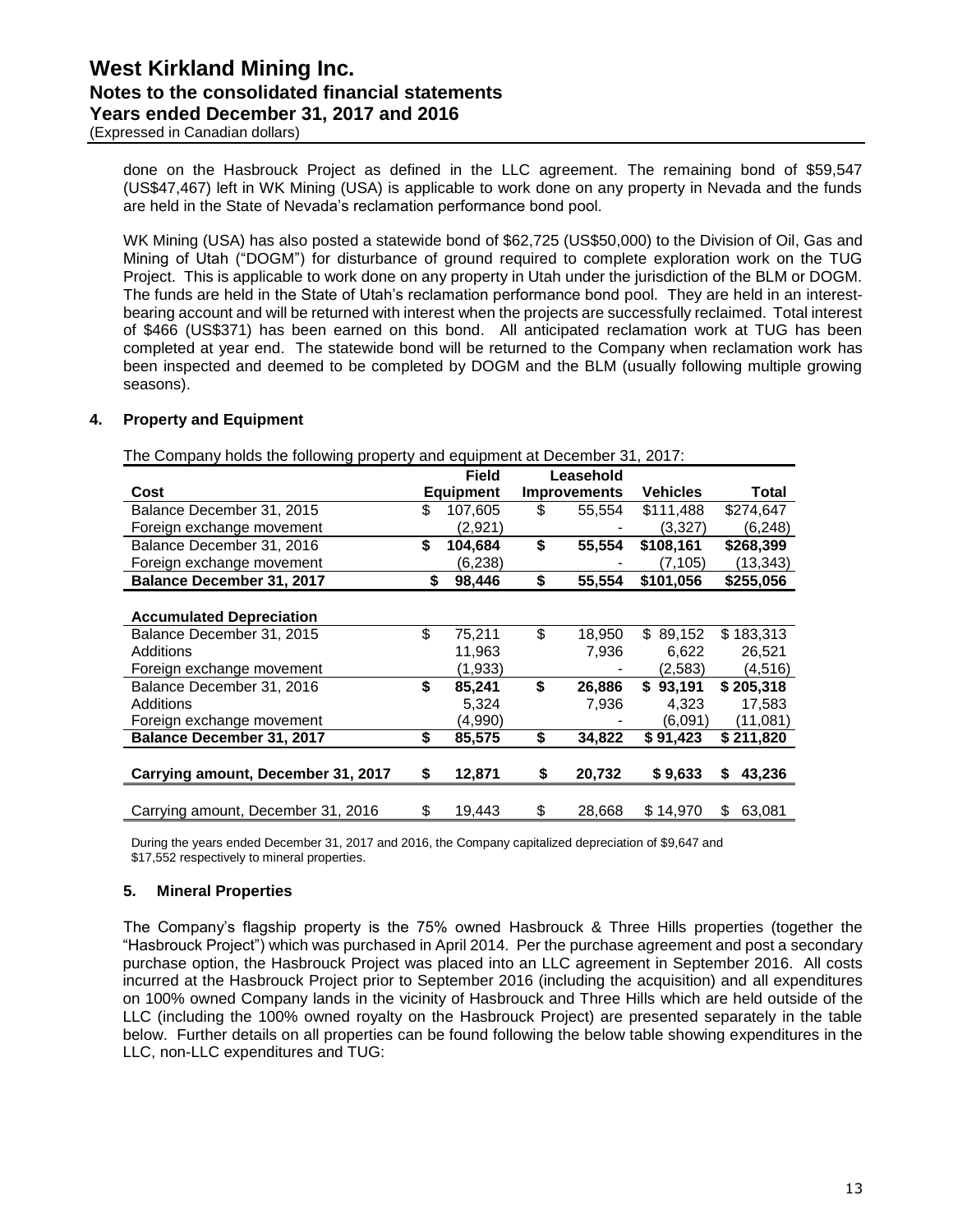### **Notes to the consolidated financial statements**

**Years ended December 31, 2017 and 2016**

(Expressed in Canadian dollars)

|                                                                         |                         | Hasbrouck &<br><b>Three Hills</b><br>LLC |          | Hasbrouck &<br>Three Hills<br>Non LLC | Fronteer<br><u>&amp; TUG</u> |    | <b>Total</b>              |
|-------------------------------------------------------------------------|-------------------------|------------------------------------------|----------|---------------------------------------|------------------------------|----|---------------------------|
| <b>Acquisition costs of mineral rights</b><br>Balance December 31, 2016 | \$                      |                                          | \$       | 27,457,851                            | \$<br>166,195                | \$ | 27,624,046                |
| Incurred during the period                                              |                         | 133,397                                  |          | 143,357                               | 51,172                       |    | 327,926                   |
| Acquisition costs transferred                                           |                         | 276,733                                  |          | (276, 733)                            |                              |    |                           |
| Acquisition of royalty <sup>1</sup>                                     |                         |                                          |          | 4,440,405                             | (223, 751)                   |    | 4,216,654                 |
| Foreign exchange movement                                               |                         |                                          |          | (2, 181, 876)                         | 6,384                        |    | (2, 175, 492)             |
| Balance December 31, 2017                                               | \$                      | 410, 130                                 | \$       | 29,583,004                            | \$                           | \$ | 29,993,134                |
| <b>Deferred exploration costs</b>                                       |                         |                                          |          |                                       |                              |    |                           |
| Balance December 31, 2016                                               | \$                      | 220,327                                  | \$       | 7,444,518                             | \$<br>4,362,325              |    | 12,027,170                |
| Engineering                                                             |                         | 123,699                                  |          |                                       |                              |    | 123,699                   |
| Permitting                                                              |                         | 779,939                                  |          |                                       |                              |    | 779,939                   |
| Drilling - non-exploration                                              |                         | 141,378                                  |          |                                       |                              |    | 141,378                   |
| Drilling - exploration                                                  |                         | 125,945                                  |          | 86,046                                |                              |    | 211,991                   |
| Salaries and Wages                                                      |                         | 235,409                                  |          |                                       |                              |    | 235,409                   |
| Land holding costs                                                      |                         | 226,901                                  |          | 1,410                                 | 27,486                       |    | 226,901                   |
| Other<br>Disposal of TUG property <sup>1</sup>                          |                         | 32,710                                   |          |                                       |                              |    | 61,606                    |
| Foreign exchange movement                                               |                         | (14, 473)                                |          | (489, 017)                            | (4,484,258)<br>94,447        |    | (4,484,258)<br>(409, 043) |
| Balance December 31, 2017                                               | $$\mathfrak{F}$$        | 1,871,835                                | \$       | 7,042,957                             | \$                           | \$ | 8,914,792                 |
| Total December 31, 2017                                                 | $\overline{\mathbf{s}}$ | 2,281,965                                | \$       | 36,625,961                            | \$                           | \$ | 38,907,926                |
|                                                                         |                         |                                          |          |                                       |                              |    |                           |
|                                                                         |                         |                                          |          |                                       |                              |    |                           |
| <b>Acquisition costs of mineral rights</b>                              |                         |                                          |          |                                       |                              |    |                           |
| Balance December 31, 2015                                               | \$                      |                                          | \$       | 27,996,522                            | \$<br>52,133                 | \$ | 28,048,655                |
| Incurred during the year                                                |                         |                                          |          | 296,774                               | 115,618                      |    | 412,392                   |
| Foreign exchange movement                                               |                         |                                          |          | (835, 445)                            | (1,556)                      |    | (837,001)                 |
| Balance December 31, 2016                                               | \$                      |                                          | \$       | 27,457,851                            | \$<br>166,195                | \$ | 27,624,046                |
| <b>Deferred exploration costs</b>                                       |                         |                                          |          |                                       |                              |    |                           |
| Balance December 31, 2015                                               | \$                      |                                          | \$       | 7,160,457                             | \$<br>4,491,373              | S  | 11,651,830                |
| Engineering                                                             |                         | 32,665                                   |          | 136,692                               |                              |    | 169,356                   |
| Permitting                                                              |                         | 17,816                                   |          | 28,418                                |                              |    | 46,234                    |
| Drilling - non-exploration                                              |                         |                                          |          | 40,895                                |                              |    | 40,895                    |
| Drilling – exploration                                                  |                         | 7,150                                    |          | 6,858                                 |                              |    | 14,008                    |
| Salaries and Wages                                                      |                         | 97,460                                   |          | 149,491                               |                              |    | 246,951                   |
| Land holding costs                                                      |                         | 53,018                                   |          |                                       |                              |    | 53,018                    |
| Other                                                                   |                         | 12,218                                   |          | 135,381                               | 4,978                        |    | 152,577                   |
| Foreign exchange movement                                               |                         | 220,327                                  |          | (213, 674)                            | (134, 025)                   |    | (347, 699)                |
| Balance December 31, 2016                                               |                         |                                          |          |                                       | \$                           | \$ |                           |
| Total December 31, 2016                                                 | \$<br>\$                | 220,327                                  | \$<br>\$ | 7,444,518<br>34,902,369               | \$<br>4,362,325<br>4,528,520 | \$ | 12,027,170<br>39,651,216  |

**<sup>1</sup>**TUG property exchanged for royalty on Hasbrouck Project, please see Note (c) below for further details**.**

### **(a) Hasbrouck and Three Hills LLC**

On January 24, 2014, the Company signed a purchase agreement with Allied Nevada Gold Corp. ("ANV") to acquire ANV's Hasbrouck Project for consideration of up to US\$30 million. The Company was required to pay an aggregate of US\$20 million to acquire a 75% interest in the properties with a US\$500,000 nonrefundable cash deposit made upon execution of the letter agreement. The additional US\$19.5 million was paid April 23, 2014 at which time the Company purchased a 75% interest in the properties.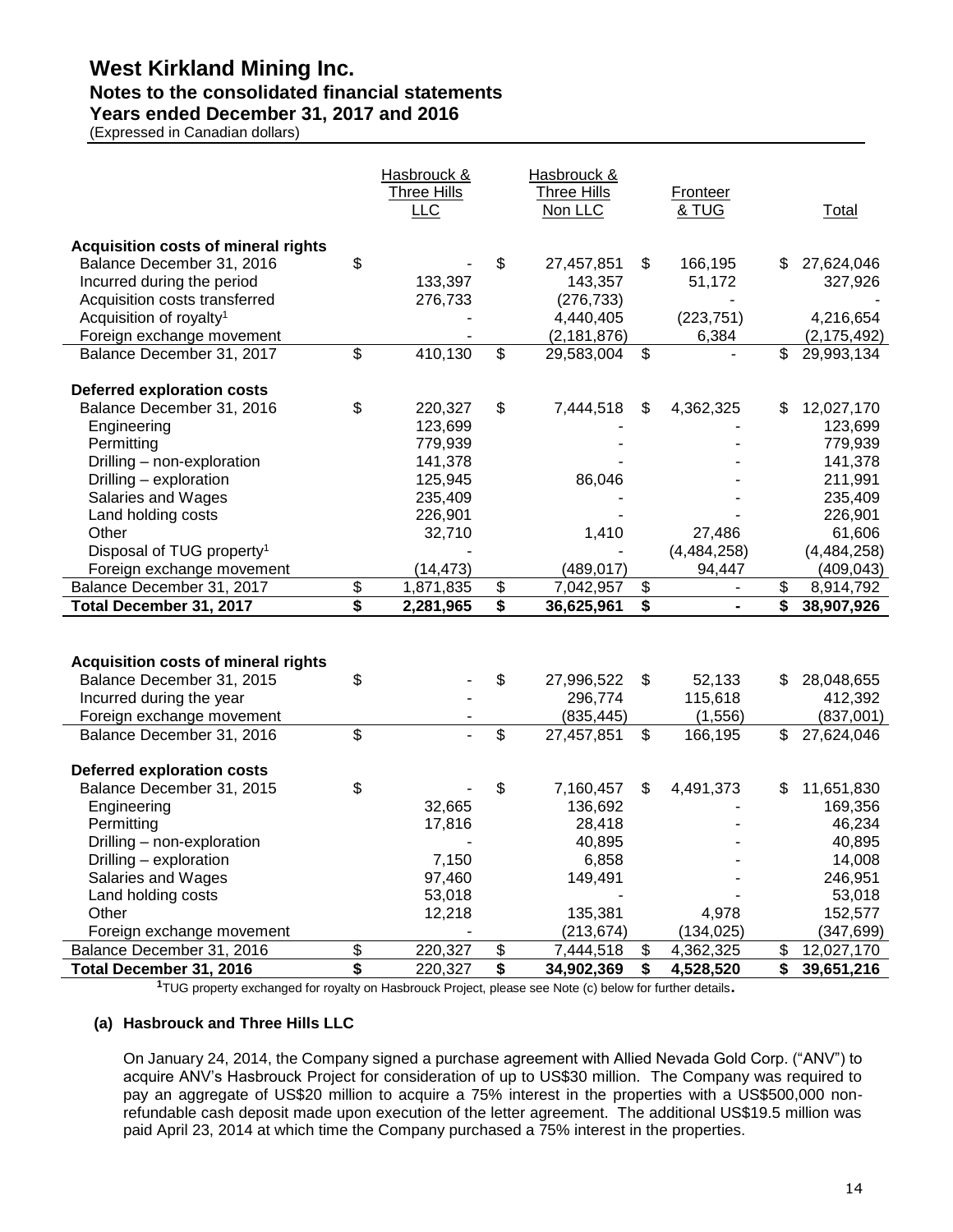(Expressed in Canadian dollars)

On March 10, 2015, ANV announced that it had filed for Chapter 11 bankruptcy protection in the U.S. and was implementing a financial restructuring of its debt. On June 19, 2015, Waterton Precious Metals Fund ("Waterton") acquired all of ANV's exploration properties and related assets (excluding the Hycroft operation) for US\$17.5 million. The bankruptcy of ANV and the subsequent acquisition of the 25% interest in the Hasbrouck Project by Waterton does not alter the Company's legal rights or interests in the Hasbrouck Project.

As outlined in the purchase agreement, 100% title to the mineral rights underlying the Hasbrouck Project has been transferred into a Limited Liability Corporation (the "LLC") for ownership and operating purposes. Effective September 1, 2016, the Company transferred a 25% interest in the LLC to Waterton and retained the remaining 75% interest after a formal operating agreement was executed during the year. Under the terms of the LLC agreement, Waterton is required to fund their 25% share of expenditures on the Hasbrouck Project incurred subsequent to September 1, 2016. To date, Waterton has been funding their share of expenditures. However, should Waterton choose not to fund their share of expenditures, their interest will be diluted according to a prescribed formula in the LLC agreement. At December 31, 2017 the Company has recorded in accounts receivable an amount of \$89,622 (US\$71,440) representing Waterton's 25% share of LLC expenses incurred from October 1 – December 31, 2017.

The transfer of rights into the LLC and the execution of a formal operating agreement has not altered or affected the existing royalty structure on the Hasbrouck Project, being approximately an aggregate 3.5% over the claims hosting the Hasbrouck Project's proven and probable reserves. (More details in (b) and (c) below.)

### **(b) Non-LLC Properties and Royalties**

The Company holds properties in the immediate area adjacent to the Hasbrouck Project. These properties are held to compliment the Hasbrouck Project and are not currently expected to become stand-alone future operations. These properties and royalties are held 100% by the Company and are not included in the LLC.

### 1.1% Hasbrouck Royalty

On May 9, 2017 the Company announced it had purchased an approximate 1.1% NSR royalty on the Hasbrouck Project, plus the rights to US\$1.0 million in payments due upon commercial production at the Hasbrouck Project. Please see (c) below for further details of the transaction. This royalty is not held in the LLC and is 100% owned by the Company.

### Hill of Gold Property

On November 29, 2016 the Company announced that it had signed a ten-year Mineral Lease and Option to Purchase Agreement (the "HOG Lease") for a 100% interest in the Hill of Gold property near Tonopah, Nevada. The Hill of Gold property is located midway between the Three Hills and the Hasbrouck properties. The HOG Lease terms allow for mining, and involve annual lease payments as pre-payments on a 2% Net Smelter Return ("NSR") royalty of US\$25,000 for the first three years and thereafter US\$30,000 per year, with the option of buying the mining claims and royalty for US\$500,000 at any time during the lease term. The lease is for 25 mining claims on approximately 500 acres of unpatented land.

### Tonopah Divide Property

On December 18, 2017 the Company announced it had entered into a lease agreement with the Tonopah Divide Mining Company ("TDMC") for a 100% working interest on mining patents and mineral claims located adjacent to the Hasbrouck property. In consideration for the 100% working interest in the property the Company must continue to make optional US\$75,000 annual advance royalty payments to TDMC. Also, a US\$100,000 annual work requirement from 2018 to 2022 increasing to US\$200,000 per year from 2023 to 2028. TDMC is to receive an approximate 3% NSR royalty from any production from the property, less any underlying royalty payments and the advance royalties already paid.

### **(c) Fronteer / TUG**

On December 14, 2010, the Company entered into an agreement with Fronteer Gold Inc. ("Fronteer") to option 11 properties comprising approximately 234 km<sup>2</sup> in north eastern Nevada and Utah. Newmont Mining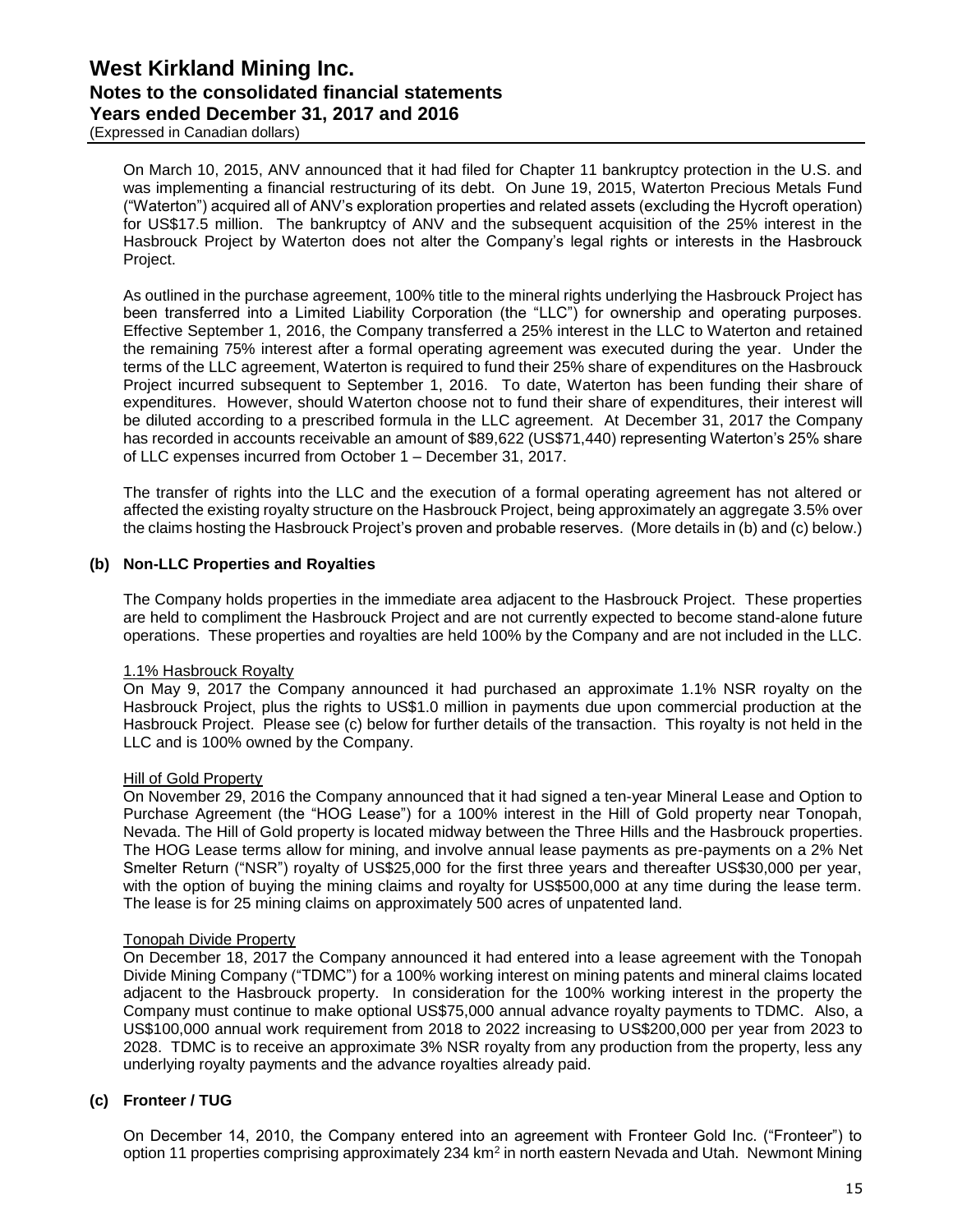(Expressed in Canadian dollars)

Corporation ("Newmont") later acquired Fronteer on February 3, 2011. The acquisition of Fronteer had no effect on the agreement with the Company. In the agreement, the Company had the option of earning in on a number of designated properties and earned a 60% interest on the TUG property in 2013.

On May 9, 2017 the Company announced it had purchased an approximate 1.1% NSR royalty on the Hasbrouck project, plus the rights to US\$1.0 million in payments due upon commercial production at Hasbrouck and the extinguishment of US\$194,000 in existing land fees payable to Newmont, in exchange for all of the Company's rights, title and interests in, and its obligations associated with the TUG property. Newmont retains a 1.25% NSR royalty over the Hasbrouck project, which the Company has a right to purchase at any time for so long as Newmont continues to own the rights. The Company owns the approximate 1.1% NSR royalty for its own account, representing 31.4% of the existing 3.5% NSR royalties on the Hasbrouck Gold Project. The existing NSR royalties are over claims hosting the proven and probable reserves and have not been altered by way of this transaction.

### **6. Reclamation Provision**

The reclamation provision represents the estimated costs required to provide adequate restoration and rehabilitation of drilling activities in Nevada and Utah. The Company measures the reclamation costs at fair value, which is based on the net present value of future cash expenditures upon reclamation of drilling sites and related lands. Reclamation costs are capitalized mineral properties and will be amortized over the life of the related mine once the mine commences commercial production.

At December 31, 2017 the provision of \$67,285 (2016 - \$65,556) for reclamation cost obligations has been adjusted to reflect risk and foreign exchange. The estimate has been discounted at its present value at a rate of approximately 2.28% per annum (2016 – 2.07%) being an estimate of the long-term, risk-free, pre-tax cost of borrowing. The undiscounted balance of the reclamation provision is \$62,725 (2016 - \$60,422) and is expected to be incurred between 2018 and 2028.

### **7. Share Capital**

The authorized share capital consists of an unlimited number of common shares without par value. At December 31, 2017, the Company had 345,388,947 shares outstanding.

On August 16, 2017, the Company closed a non-brokered private placement of 19,300,000 shares at a price \$0.075 per share for gross proceeds of \$1,447,500.

On February 28, 2017 the Company issued 1,454,778 common shares (worth US\$100,000) to Liberty Moly in consideration for leased water rights on the Hasbrouck Project.

On October 28, 2016, the Company closed a private placement of 16,500,000 common shares for aggregate gross proceeds of \$1,650,000. There were no finders' fees or commissions paid as the financing was arranged by management with two of the Company's major shareholders. Legal and exchange fees of \$32,038 were incurred.

#### *Warrant Reserve*

In 2014, the Company issued 220,940,833 warrants. Each warrant is exercisable for one common share at a price of \$0.30 at any time prior to April 17, 2019. The \$4,418,817 fair value of these warrants was estimated using the relative fair value method using the share price on the date of issue of the shares and the warrant price from the first day of public trading.

#### *Share based payment reserve*

The Company established a stock option plan (the "Plan") on May 1, 2007, whereby options can be granted to directors, officers, employees and consultants at the discretion of the Board of Directors. The number of options that can be granted is limited to 10% of the total shares issued and outstanding.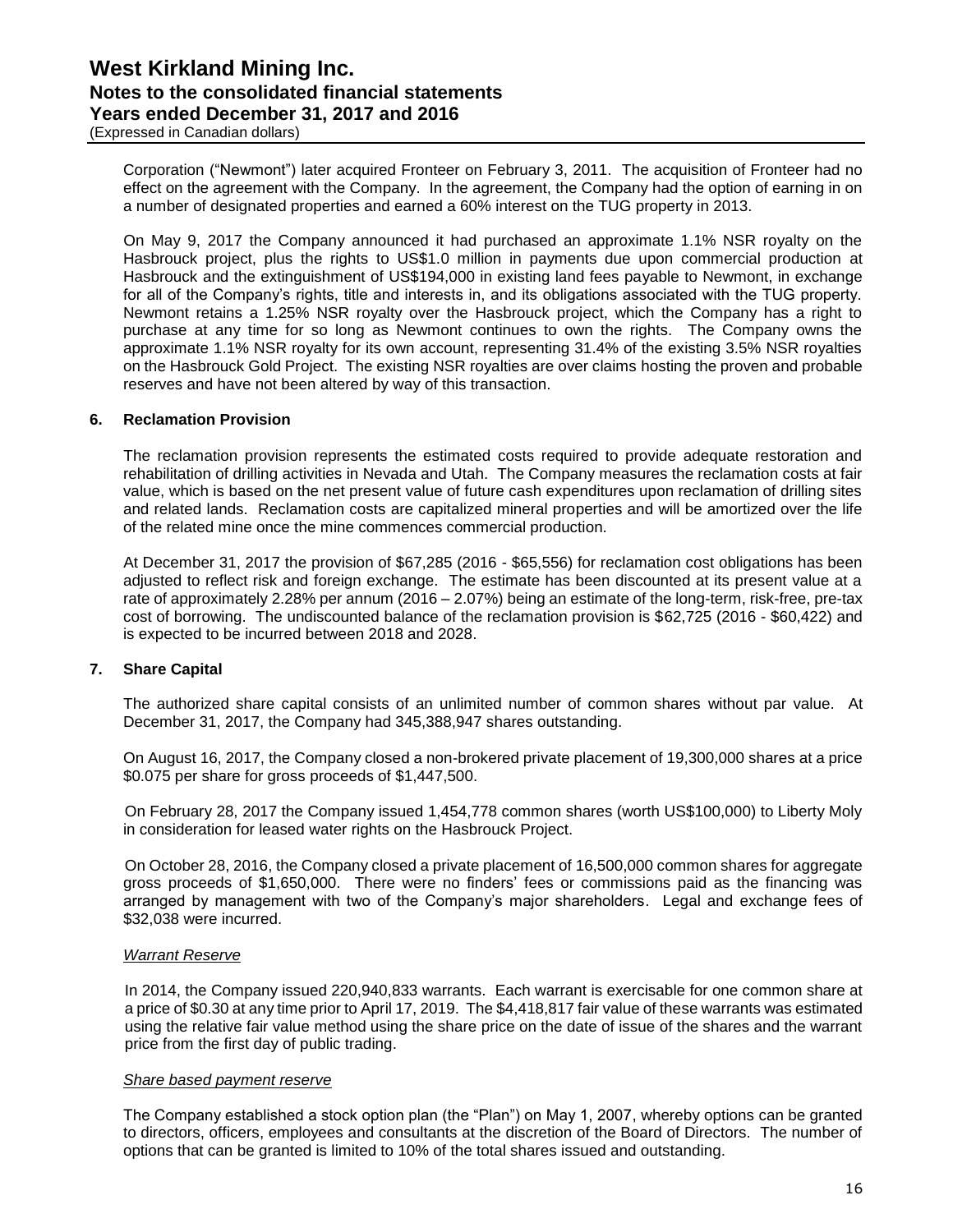(Expressed in Canadian dollars)

| Exercise Price | Number Outstanding at<br>December 31, 2017 | <b>Weighted Average</b><br><b>Remaining Contractual</b><br>Life (Years) | Number Exercisable at<br>December 31, 2017 |
|----------------|--------------------------------------------|-------------------------------------------------------------------------|--------------------------------------------|
| \$0.22         | 500,000                                    | 0.18                                                                    | 500,000                                    |
| \$0.15         | 5,600,000                                  | 1.48                                                                    | 5,600,000                                  |
| \$0.11         | 3,700,000                                  | 4.01                                                                    | 3,700,000                                  |
| \$0.10         | 4,000,000                                  | 3.14                                                                    | 3,950,000                                  |
|                | 13,800,000                                 | 2.59                                                                    | 13,750,000                                 |

The following table summarizes the Company's outstanding share options:

The weighted average remaining contractual life of the options outstanding at December 31, 2017 is 2.59 years.

The following table summarizes the Company's share based payment reserve:

| <b>Balance December 31, 2015</b>   | 789.089    |
|------------------------------------|------------|
| Share-based compensation expense   | 262.582    |
| Share options cancelled or expired | (168, 801) |
| <b>Balance December 31, 2016</b>   | 882.870    |
| Share-based compensation expense   | 264.406    |
| Share options cancelled or expired | (72, 766)  |
| <b>Balance December 31, 2017</b>   | 1,074,510  |

On January 4, 2017, 3,900,000 incentive stock options were granted to various officers and employees of the Company. Each option is exercisable at a price of \$0.11 per share for a period of five years and vest immediately. The Company expensed \$233,491 related to these options and capitalized \$24,435 to mineral properties.

On January 23, 2017, the Company granted 200,000 options with 25% vesting immediately with the remaining unvested options vesting evenly at six, nine and 12 months after issue. Each option is exercisable at a price of \$0.10 for a period of two years. The Company recognized a \$6,480 expense during the year ended December 31, 2017 relating to these options.

The fair value of the options granted in 2017 was estimated using the Black-Scholes model with the following weighted average assumptions:

| Expected life                    | 4.85 vears |
|----------------------------------|------------|
| Risk-free interest rate          | 1.03%      |
| Expected volatility <sup>1</sup> | 90%        |
| Expected dividends               |            |

<sup>1</sup>Expected volatility is based on the trading history of the Company and companies with a similar corporate structure and operating in similar regions as the Company. The Company's expected volatility is similar to this comparable peer group.

On April 12, 2016, 3,800,000 incentive stock options were granted to various officers and employees of the Company. Each option is exercisable at a price of \$0.10 per share for a period of five years and vest immediately. The Company expensed \$248,072 related to these options and capitalized \$14,510 to mineral properties. The Company estimated the fair value of these options using the Black-Scholes model using the following assumptions:

| Expected life                    | 5 vears  |
|----------------------------------|----------|
| Risk-free interest rate          | $0.68\%$ |
| Expected volatility <sup>1</sup> | 90%      |
| Expected dividends               | -        |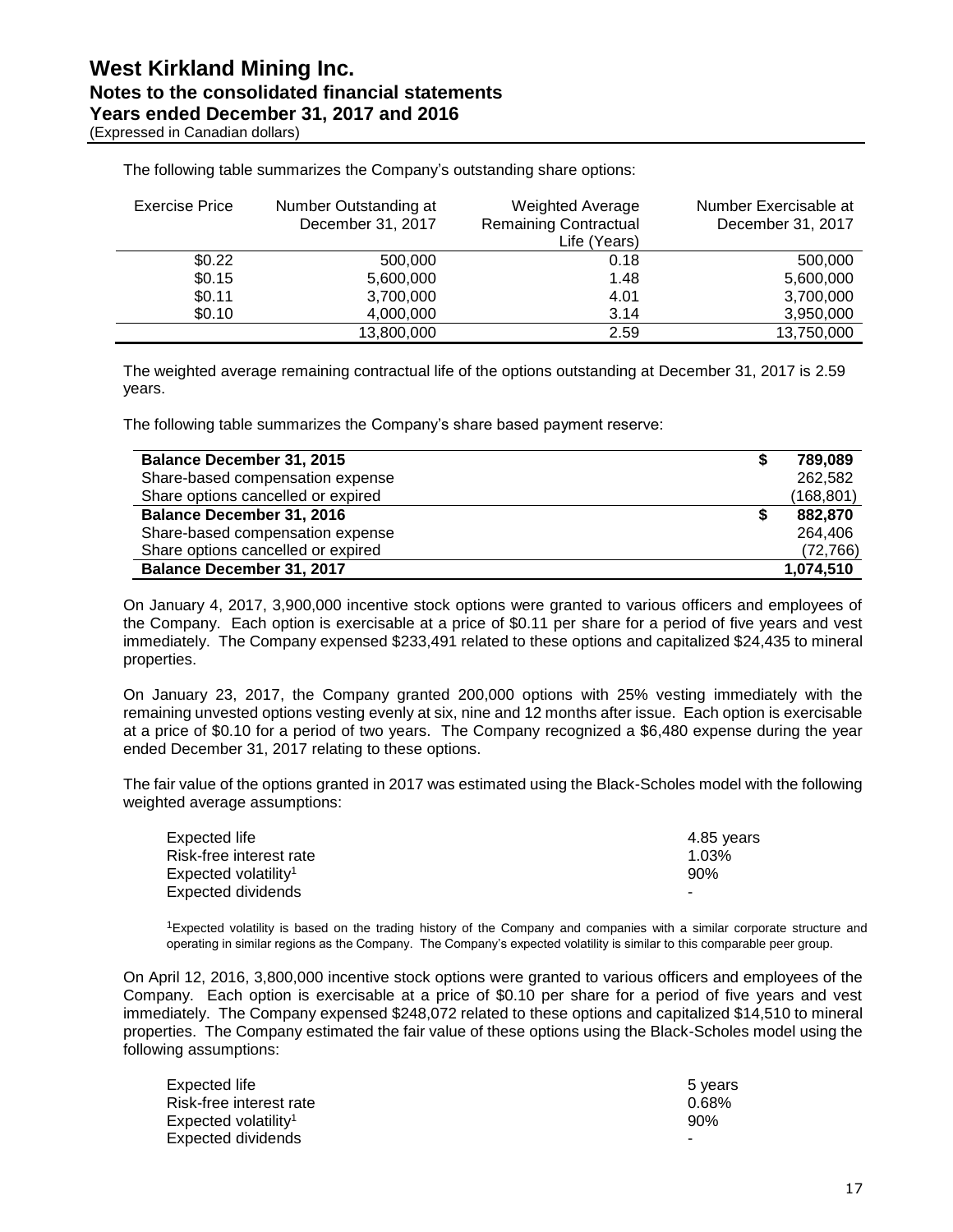(Expressed in Canadian dollars)

<sup>1</sup>Expected volatility is based on the trading history of the Company and companies with a similar corporate structure and operating in similar regions as the Company. The Company's expected volatility is similar to this comparable peer group.

During the year ended December 31, 2017 a total of 900,000 (December 31, 2016 - 790,000) share purchase options were cancelled at a fair value amount of \$168,801 (December 31, 2016 – 72,766). The fair value of these options was transferred from share based payment reserve to deficit.

As at December 31, 2017 the weighted average fair value per option outstanding was \$0.08

Details of the weighted average exercise price of outstanding share options is as follows:

| <b>Number</b> | <b>Weighted average</b><br>exercise price |
|---------------|-------------------------------------------|
| 7,590,000     | \$0.18                                    |
| 3,800,000     | \$0.10                                    |
| (790,000)     | \$0.97                                    |
| 10,600,000    | \$0.13                                    |
| 4,100,000     | \$0.11                                    |
| (900,000)     | \$0.15                                    |
| 13,800,000    | \$0.13                                    |
|               |                                           |

The weighted average exercise price for both the outstanding and exercisable share purchase options at December 31, 2017 was \$0.13.

### **8. Capital Risk Management**

The Company's objectives in managing its liquidity and capital are to safeguard the Company's ability to continue as a going concern and to provide financial capacity to meet its strategic objectives. The capital structure of the Company consists of equity attributable to common shareholders, comprising of issued share capital, reserves and accumulated deficit.

The Company manages the capital structure and makes adjustments to it in light of changes in economic conditions and the risk characteristics of the underlying assets. To maintain or adjust the capital structure, the Company may attempt to issue new shares, issue new debt and acquire or dispose of mineral rights.

As at December 31, 2017, the Company does not have any long-term debt and is not subject to any externally imposed capital requirements.

### **9. Financial Risk Management**

The Company examines the various financial instrument risks to which it is exposed and assesses the impact and likelihood of those risks.

*(a) Fair Value*

As at December 31, 2017 the Company's financial instruments consist of cash, accounts receivable, reclamation bonds, accounts payable and accrued liabilities. The fair values of accounts receivable and accounts payable approximate their carrying values due to the short-term nature of these instruments and the fair value of the reclamation bonds approximates their fair value due to the fact they earn interest at rates approximating market rates.

#### *(b) Interest Rate Risk*

Interest rate risk is the risk that the fair value or future cash flows of a financial instrument will fluctuate because of changes in market interest rates. The Company is exposed to the short-term interest rates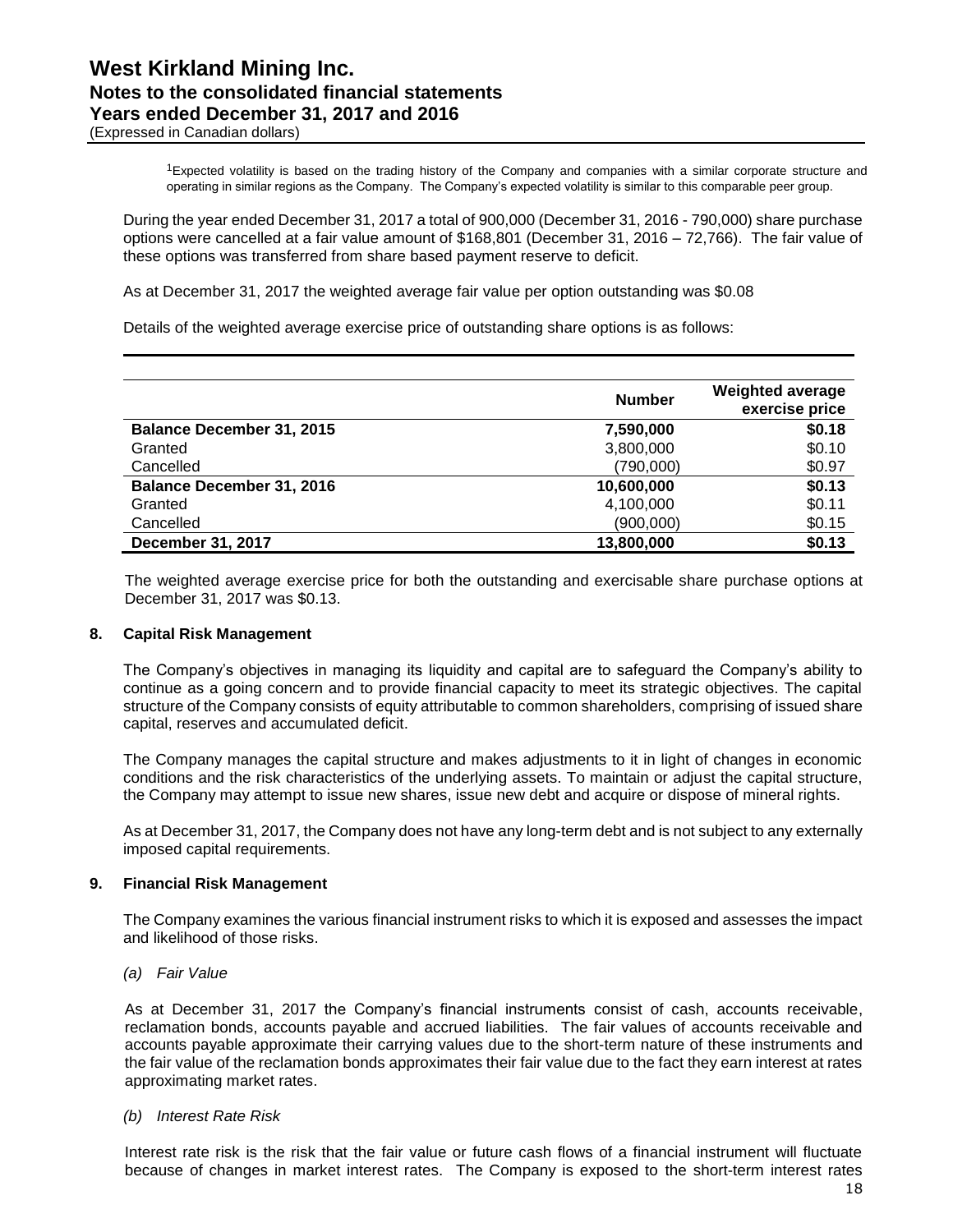through the interest earned on cash balances; however, management does not believe this exposure is significant.

### *(c) Credit Risk*

Credit risk is the risk of financial loss to the Company if a customer fails to meet its contractual obligations. The Company is exposed to credit risk through its cash, which is held in large Canadian financial institutions and accounts receivable. The Company believes this credit risk is insignificant.

### *(d) Foreign Currency Risk*

Foreign currency risk is the risk that the fair value of financial instruments or future cash flows will fluctuate as a result of changes in foreign exchange rates. The Company operates in Canada and the United States and is therefore exposed to foreign currency risk arising from transactions denominated in U.S. dollars. Certain amounts of the Company's accounts payable and accrued liabilities are denominated in U.S. dollars. A 10% change in the exchange rate between the Canadian and United States dollar would have an effect on the loss before income taxes as at December 31, 2017 of approximately \$15,698 (\$10,560 - December 31, 2016. The Company monitors its net exposure to foreign currency fluctuations and adjusts its cash held in U.S. dollars accordingly. The following table lists the Canadian dollar equivalent of financial instruments and other current assets denominated in U.S. dollars as of December 31, 2017:

|                                          |   | December 31, 2017 |    | December 31, 2016 |  |  |
|------------------------------------------|---|-------------------|----|-------------------|--|--|
|                                          |   |                   |    |                   |  |  |
| Cash                                     | S | 201.026           | \$ | 103,545           |  |  |
| Accounts receivable                      |   | 89.622            |    | 4.511             |  |  |
| Prepaid expenses and other               |   | 19.778            |    | 18,800            |  |  |
| <b>Reclamation bond</b>                  |   | 257,638           |    | 275.587           |  |  |
| Accounts payable and accrued liabilities |   | 94.624            |    | 232.381           |  |  |

### *(e) Liquidity Risk*

Liquidity risk is the risk that the Company will not be able to meet its financial obligations as they fall due. The Company manages liquidity risk through the management of its capital structure.

Accounts payable and accrued liabilities are due within the current operating period.

### **10. Segmented Information**

The Company currently operates in one segment, being the exploration of mineral properties in Nevada and Western Utah, USA. The Company's executive and head office is located in Vancouver, British Columbia, Canada.

Details of the geographic location of assets, liabilities and net loss are as follows:

| As at December 31, 2017                  | Canada                   | <b>United States</b> |   | Total      |
|------------------------------------------|--------------------------|----------------------|---|------------|
| <b>Current Assets</b>                    | \$<br>63.816             | 294.397              | S | 358.213    |
| <b>Mineral Properties</b>                | $\overline{\phantom{a}}$ | 38,907,926           |   | 38,907,926 |
| <b>Other Assets</b>                      | 20.731                   | 280,143              |   | 300.874    |
| <b>Total Assets</b>                      | 84.547                   | 39,482,466           |   | 39,567,013 |
| Accounts Payable and accrued liabilities | 85.213                   | 94.624               |   | 179.837    |
| Net loss                                 | 872,584                  | 156,978              |   | 1,029,562  |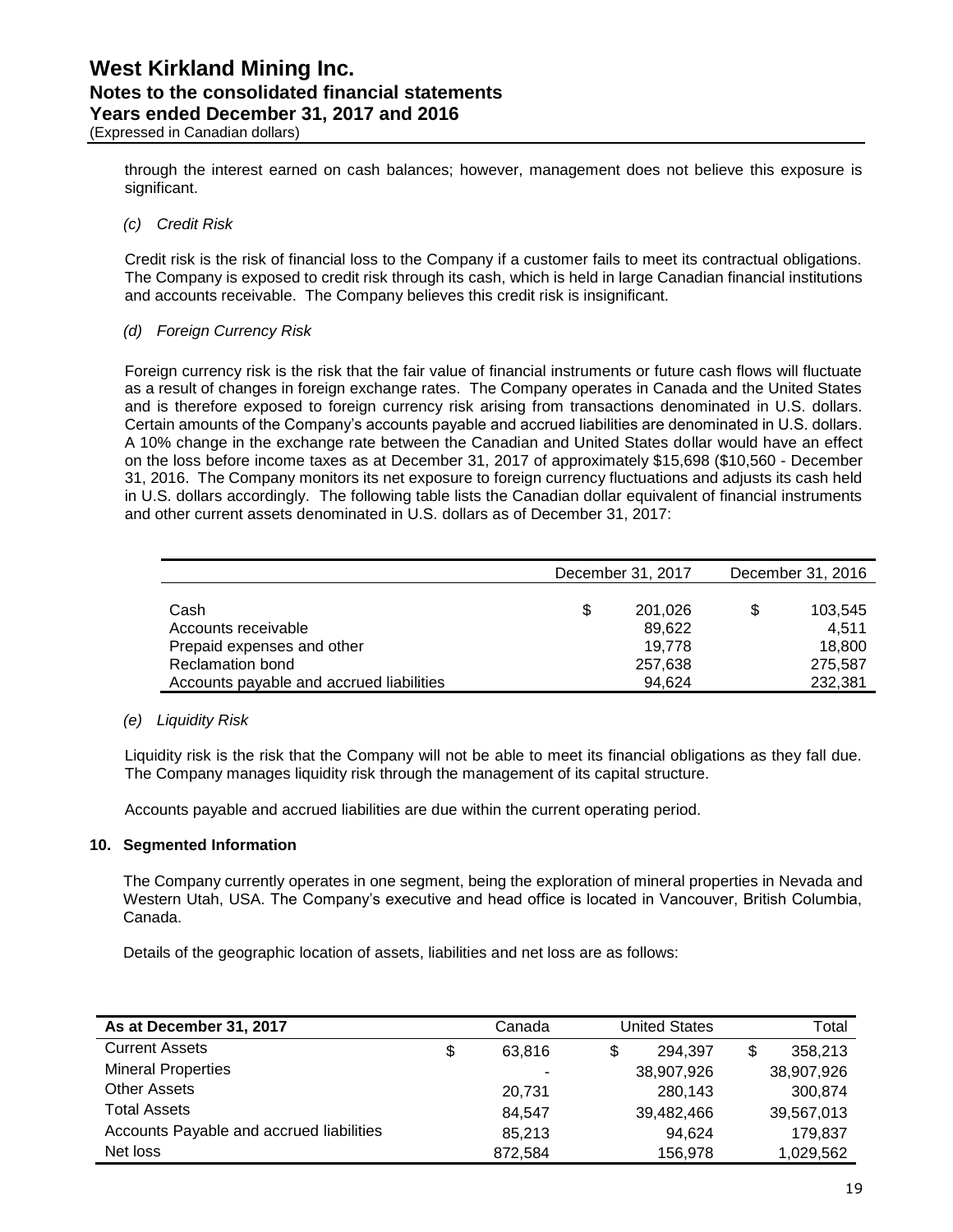### **Notes to the consolidated financial statements**

**Years ended December 31, 2017 and 2016**

(Expressed in Canadian dollars)

| As at December 31, 2016                  | Canada          | <b>United States</b> |     | Total      |
|------------------------------------------|-----------------|----------------------|-----|------------|
| <b>Current Assets</b>                    | \$<br>1.014.461 | \$<br>62.051         | -\$ | 1,076,511  |
| <b>Mineral Properties</b>                | ۰               | 39,651,216           |     | 39,651,216 |
| <b>Other Assets</b>                      | 28.667          | 310.001              |     | 338,668    |
| <b>Total Assets</b>                      | 1,043,128       | 40,023,268           |     | 41,066,395 |
| Accounts Payable and accrued liabilities | 229.841         | 232,381              |     | 462,222    |
| Net loss                                 | 991,817         | 105,598              |     | 1,097,415  |

### **11. Related Party Transactions**

The Company paid remuneration for the following items with companies related by way of directors in common:

|                                                                            | 12 months ended<br>December 31, 2017        |    | 12 months ended<br>December 31, 2016  |
|----------------------------------------------------------------------------|---------------------------------------------|----|---------------------------------------|
| <b>General Administration</b><br>Accounting fees<br>Rent<br>Directors Fees | \$<br>24.000<br>48,000<br>25,200<br>101,379 | \$ | 24,000<br>48,000<br>25,200<br>114,750 |
| <b>Total Related Party Transactions</b>                                    | \$<br>198.579                               | ß. | 211,950                               |

For the year ended December 31, 2017 the Company accrued and paid \$24,000 (December 31, 2016 - \$24,000) for day-to-day administration, reception and secretarial services and \$48,000 (December 31, 2016 - \$48,000) for accounting services; and \$25,200 (December 31, 2016 - \$25,200) for rent to Platinum Group Metals Ltd., a company related by virtue of common directors and officers. Amounts payable at year end include an amount of \$12,201 to Platinum Group Metals (December 31, 2016 - \$28,638).

These transactions are in the normal course of operations and are measured at the exchange amount of consideration established and agreed to by the parties.

### Compensation of Key Management Personnel

|                                                                        |    | December 31,<br>2017          | December 31,<br>2016          |
|------------------------------------------------------------------------|----|-------------------------------|-------------------------------|
| Salaries and management fees<br>Directors fees<br>Share-based payments | \$ | 273.000<br>101,379<br>193,445 | 334.979<br>114,750<br>186,572 |
| Total compensation of key management personnel                         | œ  | 567,824                       | 636,301                       |

### **12. Commitments and Contingencies**

To acquire certain other mineral property interests or to continue to hold current properties in Nevada the Company must make optional acquisition and exploration expenditures in order to satisfy the terms of existing option agreements, failing which the rights to such mineral properties will revert to the property vendors. For details of the Company's mineral property acquisitions and optional expenditure commitments see Note 5. The Company has no other identified commitments or contingencies.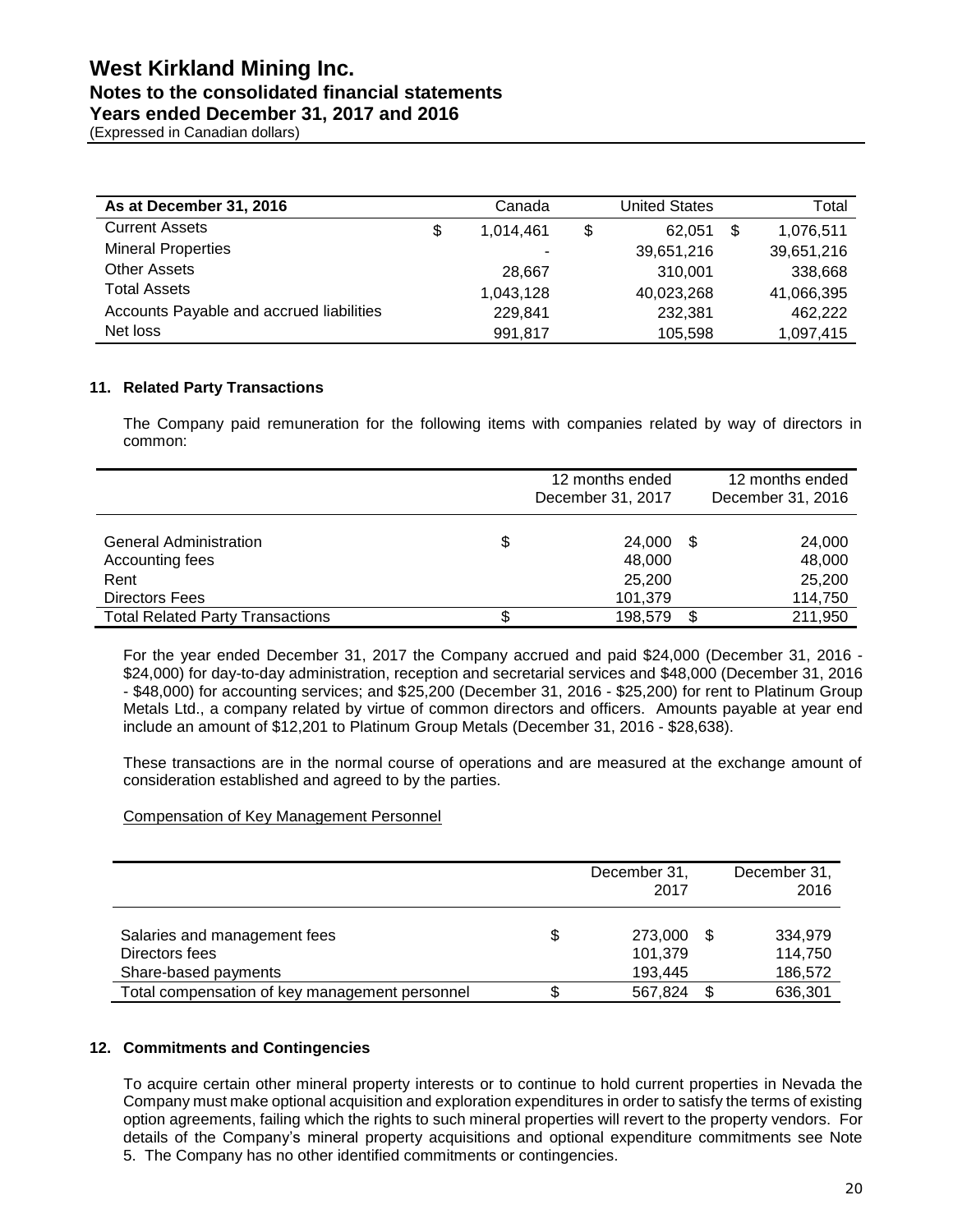(Expressed in Canadian dollars)

### **13. Deferred Taxes**

Income tax expense reported differs from the amount computed by applying the combined Canadian federal and provincial income tax rates, applicable to West Kirkland Mining Inc., to the loss before the tax provision due to the following:

|                                                         | 2017                   | 2016        |
|---------------------------------------------------------|------------------------|-------------|
| Net loss before income taxes                            | \$<br>$(1,029,562)$ \$ | (1,097,416) |
| Canadian federal and provincial income tax rates        | 26%                    | 26%         |
|                                                         |                        |             |
| Income tax expense based on Canadian federal and        |                        |             |
| provincial income tax rates                             | (267, 686)             | (285, 328)  |
| Increase (decrease) attributable to:                    |                        |             |
| Non-deductible expenditures                             | 2,064                  | 2,065       |
| Non-deductible share based payments                     | 62,392                 | 64.499      |
| Changes in unrecognized deferred tax assets             | (1,557,690)            | 108.989     |
| Effects of different statutory tax rates on earnings of |                        |             |
| subsidiaries                                            | (7,906)                | 8,455       |
| Effect of foreign currency exchange rate change         | 586,247                | 126,390     |
| Impact of change in DIT rates                           | 1,177,118              |             |
| Other                                                   | 5,461                  | (25,070)    |
| Income tax recovery                                     | \$                     |             |

The significant components of the Company's deferred tax assets and liabilities are as follows:

|                                                   | December 31,<br>2017 |    | December 31,<br>2016 |
|---------------------------------------------------|----------------------|----|----------------------|
| Deferred tax assets                               |                      |    |                      |
| Non-capital and net operating loss carry forwards | 2,165,106            | S  | 3,456,373            |
| Total deferred tax assets                         | 2,165,106            |    | 3,456,373            |
|                                                   |                      |    |                      |
| Deferred tax liabilities                          |                      |    |                      |
| Mineral properties                                | \$<br>(2, 165, 106)  | \$ | (3, 456, 373)        |
| Total deferred tax liabilities                    | (2, 165, 106)        |    | (3, 456, 373)        |
|                                                   |                      |    |                      |
| Net deferred taxes                                | \$<br>۰              |    |                      |

Unrecognized deductible temporary differences, unused tax losses, and unused tax credits are attributable to the following:

|                                                                | 2017             |    | 2016       |
|----------------------------------------------------------------|------------------|----|------------|
| Non-capital and net operating loss carry forwards <sup>1</sup> | \$<br>35,380,330 | \$ | 34,633,626 |
| Share issuance costs                                           | 629,526          |    | 1,339,096  |
| Mineral properties                                             | 1,771,919        |    | 1,771,919  |
| Pre-production investment tax credits                          | 86.537           |    | 86.537     |
| Tax value of property and equipment in excess of book          | 129,753          |    | 121,817    |
| Other temporary differences                                    | 76.027           |    | 80,838     |
|                                                                | \$<br>38,074,092 | S  | 38,033,833 |

<sup>1</sup>The unrecognized tax losses and investment tax credits will expire between 2029 and 2037.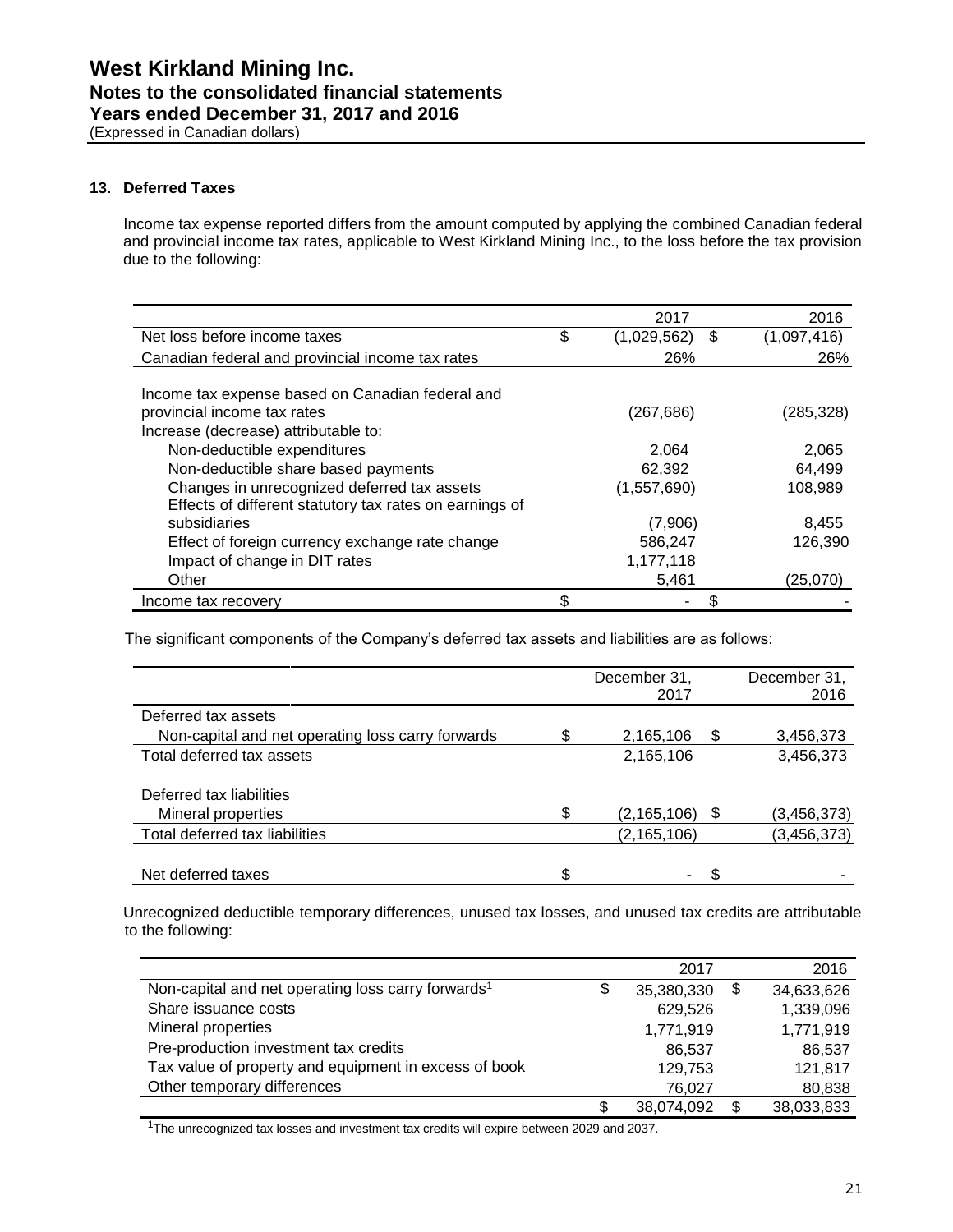(Expressed in Canadian dollars)

### **14. Subsequent Events**

- i) On March 13, 2018 the Company announced that its non-brokered private placement with three of its major shareholders and two new investors for \$1,374,000 had closed. The Company issued 22,900,000 shares at a price of \$0.06 per share. A finders fee of \$27,720 was paid on a portion of the private placement.
- ii) On April 12, 2018 the Company granted 7,125,000 stock options to officers, directors, employees and consultants of the Company in accordance with the Company Stock Option Plan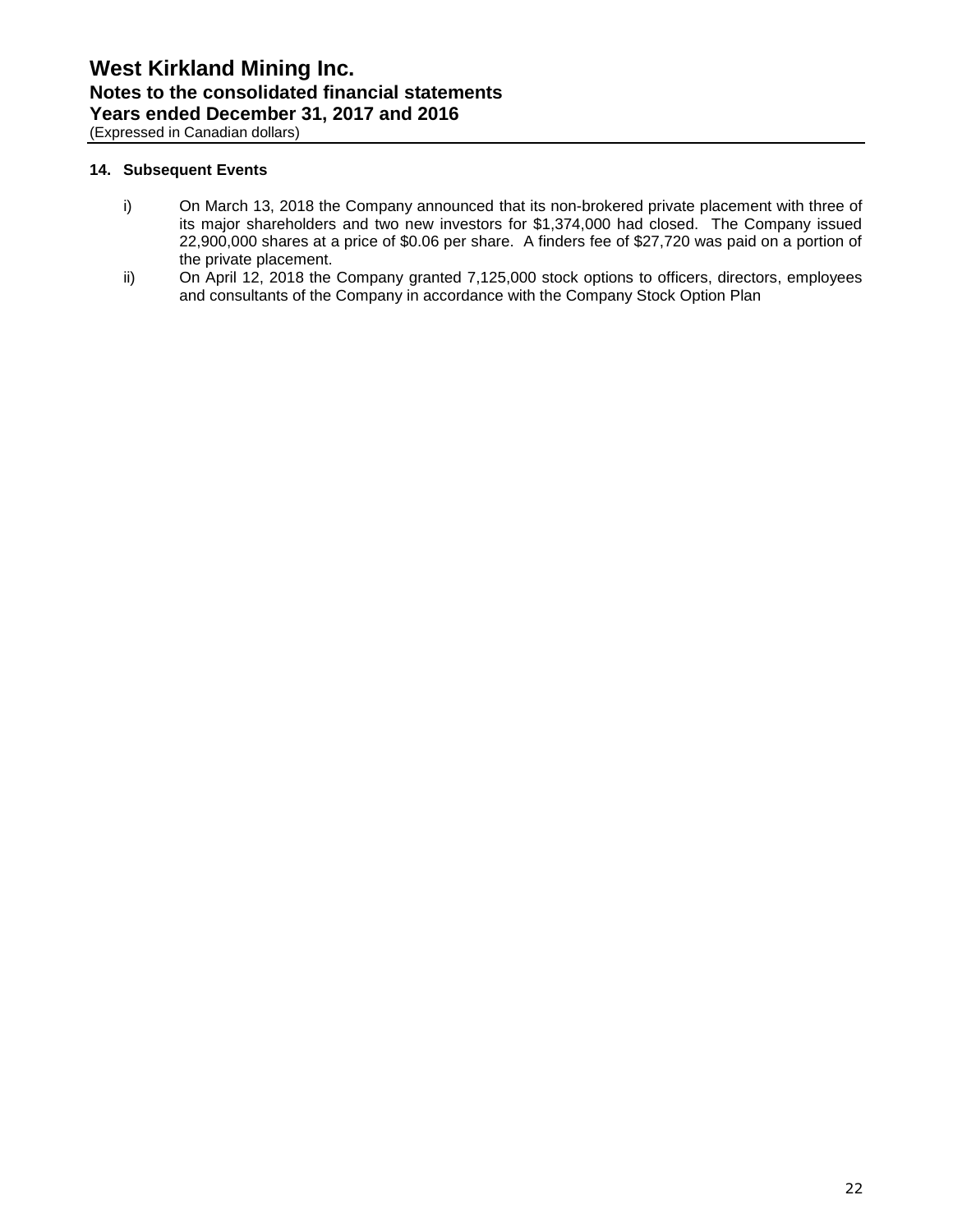

### **MANAGEMENT'S DISCUSSION AND ANALYSIS of**

## **WEST KIRKLAND MINING INC.**

**For the year ended December 31, 2017**

Office: Suite 788 550 Burrard Street Vancouver, BC V6C 2B5 Canada

TSXV: WKM Phone: (604) 685-8311 Fax: (604) 484-4710 [info@wkmining.com](mailto:info@wkmining.com) www.wkmining.com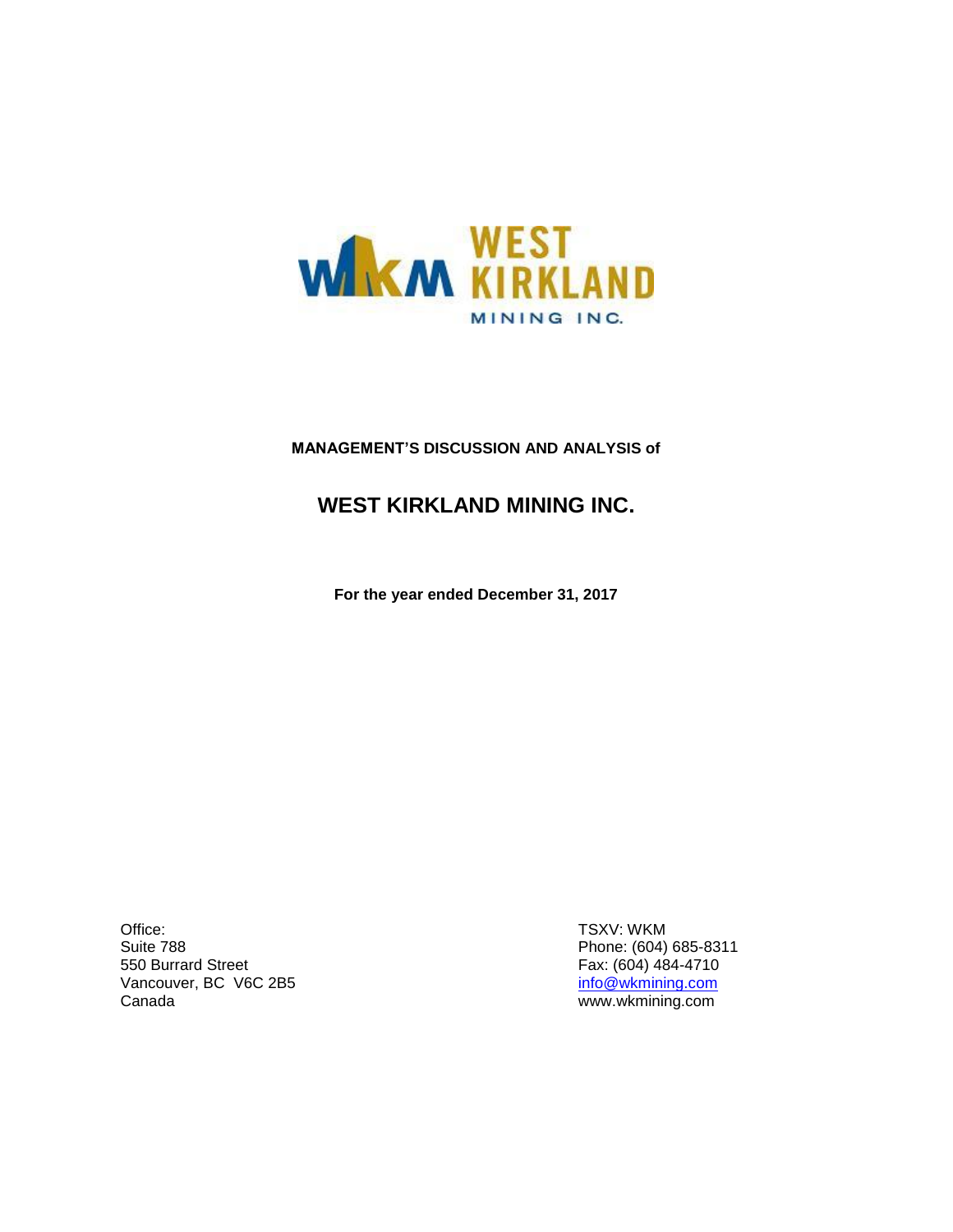### **Management's Discussion and Analysis For the year ended December 31, 2017**

### **Overview**

West Kirkland Mining Inc. ("West Kirkland" or the "Company") is a mineral exploration and development company focused on the acquisition, exploration and development of gold projects in Nevada with its flagship asset being the Hasbrouck heap leach gold project, which consists of the Hasbrouck and Three Hills properties (the "Hasbrouck Project"). The Company is based in Vancouver, British Columbia, Canada and its common shares trade on the TSX Venture Exchange under the symbol, "WKM". The Company is a reporting issuer in the each of the provinces of Canada except Quebec.

The following Management Discussion and Analysis ("MD&A") focuses on the financial condition and results of operations of the Company for the period ended December 31, 2017. This MD&A is prepared as of April 26, 2018 and should be read in conjunction with the Company's consolidated financial statements and related notes thereto for the year ended December 31, 2017.

The Company prepares its financial statements in accordance with International Financial Reporting Standards ("IFRS"). All dollar figures included therein and in the following discussion and analysis are quoted in Canadian dollars unless otherwise noted.

### **Forward-Looking Information**

Certain statements made and information contained herein may constitute "forward-looking statements" or "forward-looking information" within the meaning of applicable securities legislation (collectively, "Forward-Looking Statements"). Forward-Looking Statements are typically identified by words such as: believe, expect, anticipate, intend, estimate, postulate and similar expressions, or are those, which, by their nature, refer to future events. Forward-Looking Statements in this MD&A include, but are not limited to, statements with regard to:

- Planned exploration activity including both expected drilling and geological and geophysical related activities;
- Planned permitting activity for the Hasbrouck properties;
- Impact of increasing competition;
- Future foreign currency exchange rates;
- The Company's ability to obtain additional financing on satisfactory terms;
- Future sources of liquidity, cash flows and their uses; and

Forward-Looking Statements are necessarily based on a number of estimates and assumptions that, while considered reasonable by the Company based on the information available to it, are inherently subject to significant business, economic and competitive uncertainties and contingences. The Company cautions investors that any Forward-Looking Statements provided by the Company are not a guarantee of future results or performance, and that actual results may differ materially from those in Forward-Looking Statements as a result of various estimates, assumptions, risks, and uncertainties, including, but not limited to, the state of the financial markets for the Company's equity securities, the state of the market for gold or other minerals that may be produced generally, recent market volatility; variations in the nature, quality and quantity of any mineral deposits that may be located, the Company's ability to obtain any necessary permits, consents or authorizations required for its activities, to raise the necessary capital or to be fully able to implement its business strategies and other risks associated with the exploration and development of mineral properties.

Although the Company has attempted to identify risks and uncertainties (section 10) that may cause actual actions, events or results to differ materially from those described in Forward-Looking Statements, there may be other factors that cause actual results, performances, achievements or events to not be as anticipated, estimated or intended. Also, many of the factors are beyond the Company's control. As actual results and future events could differ materially from those anticipated in Forward-Looking Statements, readers should not place undue reliance on such statements. Except as may be required by law, the Company undertakes no obligation to publicly update or revise any Forward-Looking Statements, whether as a result of new information, future events or otherwise.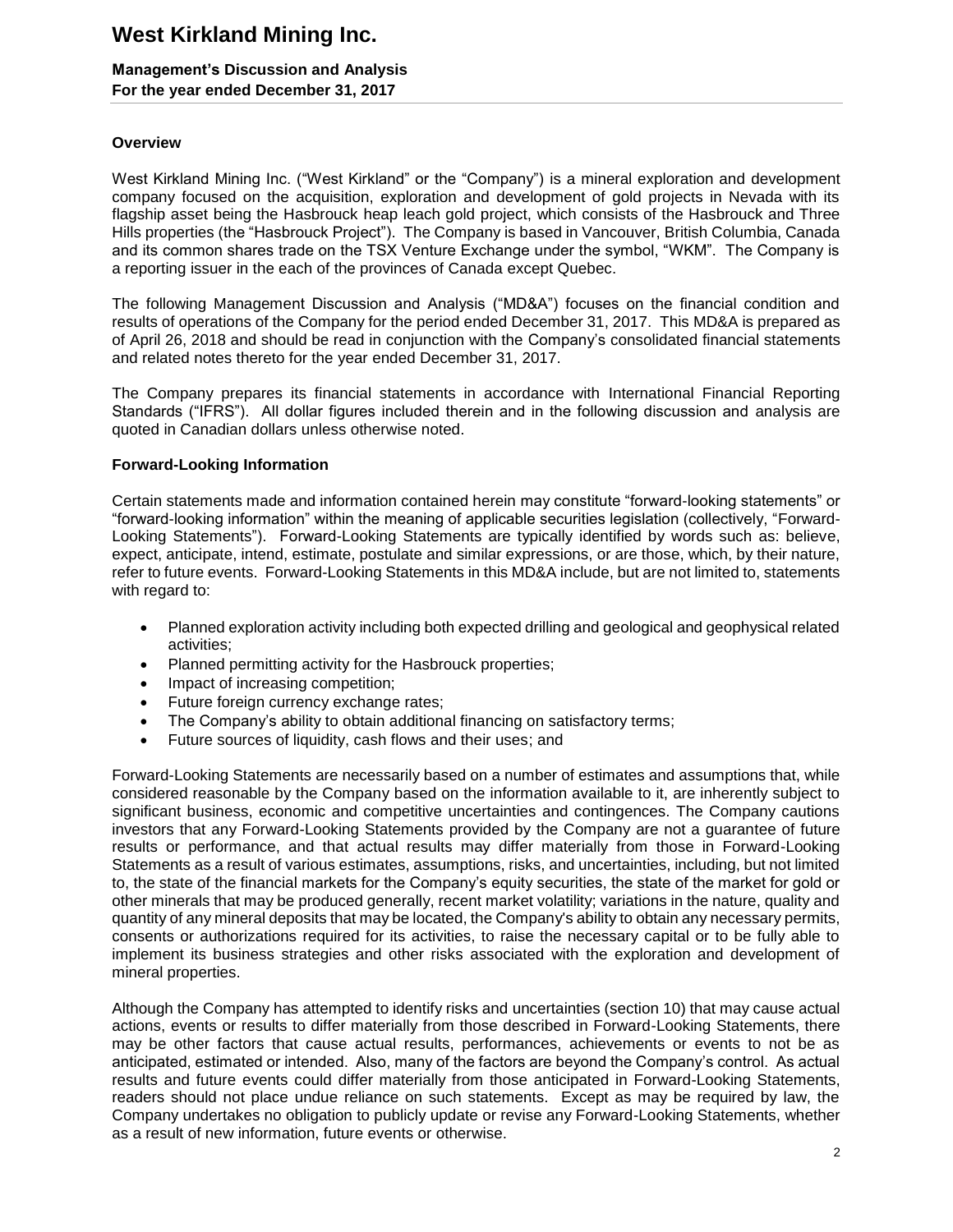### **Management's Discussion and Analysis For the year ended December 31, 2017**

### **Recent Activities in the Company**

On April 5, 2018 the Company reported gold assay values in continuous sample lengths, at surface, further outlining a new target near the Hasbrouck Project. The best channel results of 1.54 g/t Au over 120 feet compares well with a historic drill intercept 500 feet to the west of 1.1 g/t Au over a down-hole length of 225 feet. Additional detailed surface sampling will be completed in the weeks ahead followed by drilling targeted on potential for open pit resources near surface.

On March 13, 2018, the Company closed a private placement for 22,900,000 common shares at a price of \$0.06 per share for aggregate gross proceeds of \$1,374,000. A 6% finder's fee amounting to \$27,720 was paid on a portion of the private placement, which was otherwise arranged by management. Following the Private Placement, Sun Valley Gold Master Fund, Ltd. and Ruffer LLP, on behalf of its clients, held approximately 45.85% and 17.23% respectively of the common shares of the Company.

On December 18, 2017 the Company entered into a lease agreement with Tonopah Divide Mining Company ("TDMC") for a 100% working interest on mining patents and mineral claims covering 2,500 acres adjacent to the Company's Hasbrouck Project. The TDMC lease includes important areas of former open pit and underground gold production, some of which have no record of exploration since the 1920's. TDMC was incorporated in 1908 and has carefully consolidated and confirmed title over the lease area in the past several decades, including important and careful legal historic title work in the past two years.

On August 16, 2017, the Company closed a private placement for 19,300,000 common shares at a price of \$0.075 per share for aggregate gross proceeds of \$1,447,500. There were no finder's fees or commissions paid on the private placement, which was arranged by management with three of the Company's larger shareholders.

On May 9, 2017 the Company announced it had purchased from Newmont Mining Corporation ("Newmont") an approximate 1.1% NSR royalty on the Hasbrouck Project, plus the rights to US\$1.0 million in payments due upon commercial production at the Hasbrouck Project and the extinguishment of existing land fees (US\$194,000) due in exchange for the Company's TUG property interest. Newmont retains a 1.25% NSR royalty over the Hasbrouck Project, which the Company has a right to purchase at any time for so long as Newmont continues to own the rights. The Company now owns for its own account approximately a 1.1% NSR royalty, or 31.4% of the existing 3.5% NSR royalties on the Hasbrouck Project. Royalties held by the Company are not held in the Limited Liability Corporation, ("LLC"). The existing NSR royalties are over claims hosting the proven and probable reserves and have not been altered by way of this transaction.

On March 30, 2017 a formal LLC agreement, effective as at September 1, 2016, was executed between the Company and Waterton. Under the terms of the LLC agreement Waterton is required to fund their 25% share of expenditures on the Hasbrouck Project incurred subsequent to September 1, 2016. To date, Waterton has been funding their share of expenditures. However, should Waterton choose not to fund their share of expenditures, their interest will be diluted according to a prescribed formula in the LLC agreement. At December 31, 2017 the Company recorded an amount receivable of \$89,622 (US\$71,441) representing Waterton's 25% share of LLC expenses incurred.

On September 1, 2016, the Company announced the results of the Hasbrouck Updated Pre-Feasibility Study ("2016 PFS"). The 2016 PFS updates the earlier July 2015 Pre-feasibility Study (the "2015 PFS") with value engineering, detailed construction scheduling, revised contractor cost estimates, an updated gold price, and various other changes.

Highlights of the 2016 PFS included a US\$120 million after-tax Net Present Value ("NPV") at a 5% discount rate with a 43% after-tax Internal Rate of Return ("IRR"), assuming a gold price of US\$1,275 per ounce and a silver price of US\$18.21 per ounce. Initial capital required according to the 2016 PFS amounted to US\$47 million. All values are based on 100% of the project.

The 2016 PFS includes a timeline showing the Three Hills Mine operating for approximately two years followed by six years of operations at the Hasbrouck Mine to produce 594,000 gold equivalent ounces over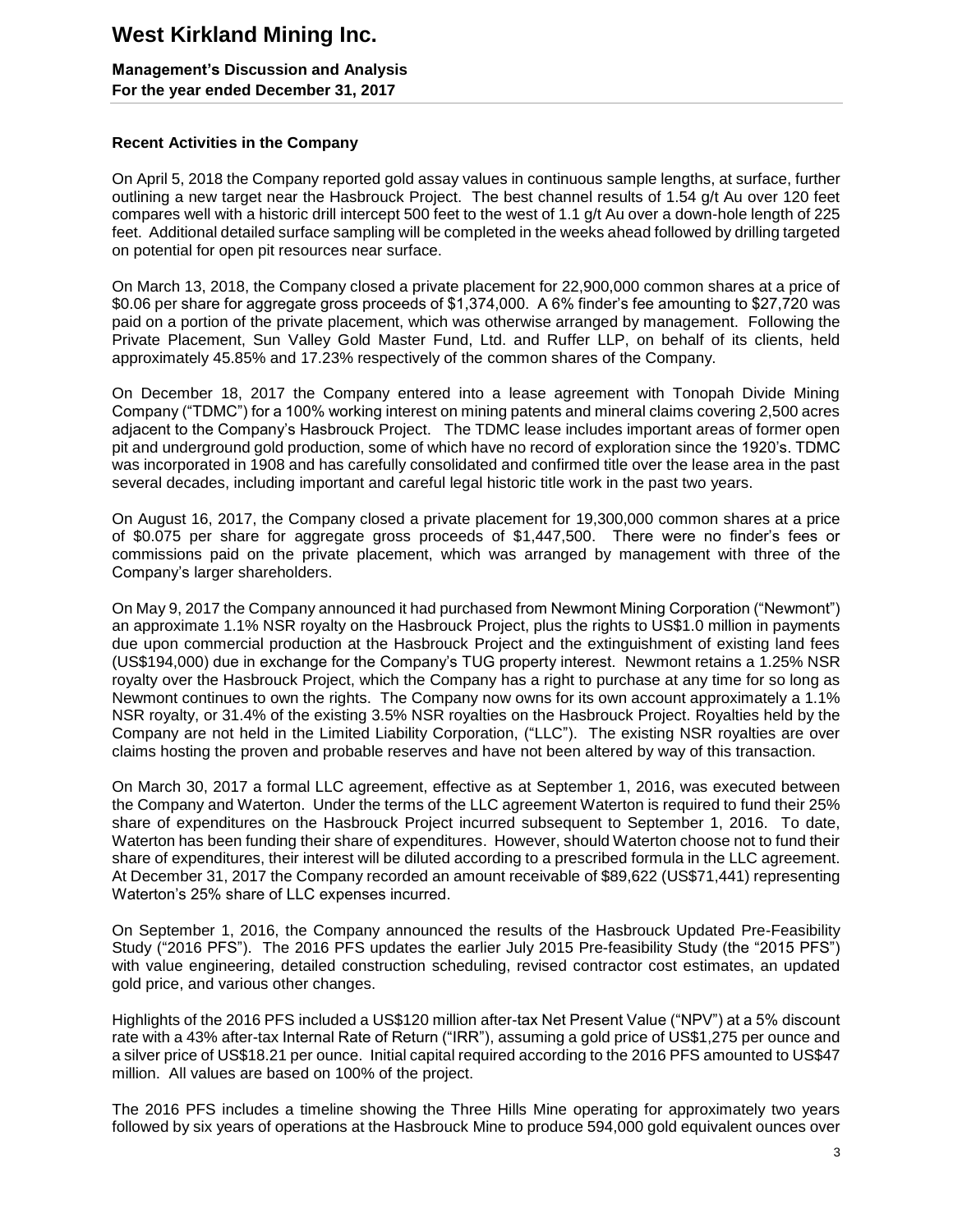### **Management's Discussion and Analysis For the year ended December 31, 2017**

eight years. The life of mine stripping ratio is modeled at 1:1. Adjusted operating costs for the project are estimated to be US\$661 per ounce of gold, with all-in sustaining costs of US\$709 per ounce of gold.

The Company continues to advance permitting at the Hasbrouck Mine, advance value engineering of the Hasbrouck Project, and develop exploration opportunities. Exploration in the district of the Hasbrouck Project is also a focus of the Company's activities currently.

### **Discussion of Operations and Financial Results**

### **1. Results of Operations**

### *For the year ended December 31, 2017*

For the twelve-month period ended December 31, 2017, the Company incurred a net loss of \$1.0 million (December 31, 2016 - \$1.1 million). Shareholder relations totaled \$110,077 (December 31, 2016 \$29,857) with the increase resulting from the engagement of an investor relations specialist and an increase in shareholder relations activities relative to the prior year. Management and consulting fees of \$171,397 (December 31, 2016 - \$230,129) have dropped due to a one-time payment in the previous year. Salaries and benefits \$98,869 (December 31, 2016 - \$160,466) have dropped due to less staff being employed as compared to the prior year. Exchange differences on translating foreign operations were a loss of \$2,672,367 (December 31, 2016 - \$1,181,484) due to a 6.6% rise in Canadian Dollar value relative to the United States Dollar as compared to a 3.0% rise in value in the previous year.

### *For the three-month period ended December 31, 2017*

For the period ended December 31, 2017, the Company incurred a net loss of \$111,673 (December 31, 2016 - \$157,026). Professional fees were \$43,260 (December 31, 2016 - \$56,290) due to higher legal fees in the prior comparable period. Management and consulting fees were \$41,669 (December 31, 2016 - \$36,520). Exchange differences on translating foreign operations was a gain of \$0.2 million in the current quarter (December 31, 2016 \$1.5 million gain) due to a 0.6% increase in Canadian Dollar value relative to the United States Dollar as compared to a 2.3% drop in the previous comparable quarter.

### *Selected Information*

The following tables set forth selected financial data from the Company's consolidated financial statements and should be read in conjunction with those financial statements:

|                                  |    | Year Ended<br>December 31,<br>2017 | <b>Year Ended</b><br>December 31,<br>2016 |    | <b>Year Ended</b><br>December 31,<br>2015 |
|----------------------------------|----|------------------------------------|-------------------------------------------|----|-------------------------------------------|
| Interest Income                  | Φ  | 4,958                              | \$<br>2,619                               |    | 12,678                                    |
| Comprehensive Loss (Income)      |    | 3,701,929                          | \$<br>2,278,889                           | \$ | (5, 107, 295)                             |
| Basic and Diluted Loss per Share | \$ | 0.00                               | \$<br>0.00                                | S  | 0.00                                      |
| <b>Total Assets</b>              | \$ | 39,567,013                         | \$<br>41,066,395                          |    | 41,305,203                                |
| Long Term Debt                   |    | Nil                                | \$<br>Nil                                 | S  | Nil                                       |
| <b>Dividends</b>                 |    | Nil                                | \$<br>Nil                                 | S  | Nil                                       |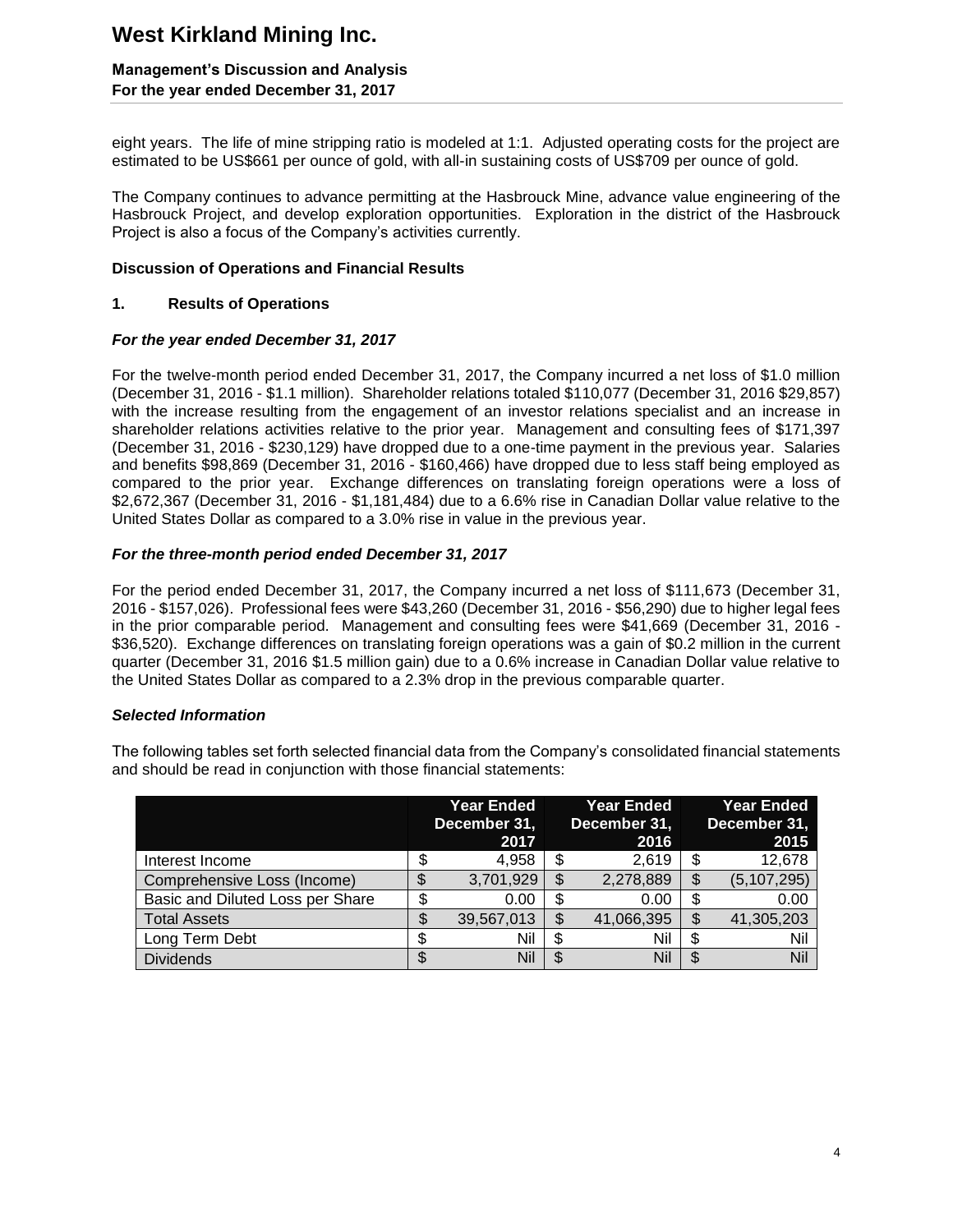### **Management's Discussion and Analysis For the year ended December 31, 2017**

The following table sets forth selected quarterly financial information for each of the last eight (8) quarters:

| <b>Quarter Ending</b> |    | <b>Interest &amp; Other</b><br><b>Income</b> | Net Loss <sup>(a)</sup> | <b>Comprehensive Loss</b><br>$(Gain)^{(b)}$ | <b>Net Basic Loss</b><br>per Share |
|-----------------------|----|----------------------------------------------|-------------------------|---------------------------------------------|------------------------------------|
| December 31, 2017     | \$ | 2,088                                        | \$<br>111,673           | \$<br>(51, 694)                             | \$<br>0.00                         |
| September 30, 2017    | \$ | 684                                          | \$<br>286,035           | \$<br>1,818,606                             | \$<br>0.00                         |
| June 30, 2017         | \$ | 223                                          | \$<br>158,404           | \$<br>(1, 216, 155)                         | \$<br>0.00                         |
| March 31, 2017        | \$ | 1,963                                        | \$<br>478,042           | \$<br>849,854                               | \$<br>0.00                         |
| December 31, 2016     | S  | 1,089                                        | \$<br>157,026           | \$<br>(1, 337, 118)                         | \$<br>0.00                         |
| September 30, 2016    | \$ | 627                                          | \$<br>264,000           | \$<br>(321, 769)                            | \$<br>0.00                         |
| June 30, 2016         | \$ | 787                                          | \$<br>465,071           | \$<br>668,430                               | \$<br>0.00                         |
| March 31, 2016        |    | 116                                          | \$<br>211,318           | 2,683,587                                   | 0.00                               |

#### **Notes:**

a) Quarterly Net Loss is often materially affected by the timing and recognition of large non-cash expenses.

b) Comprehensive (gain) loss by quarter is often materially affected by changes in foreign exchange rates.

### **2. Exploration Programs and Expenditures**

For more detailed information regarding the Company's mineral properties and mineral property expenditures during the period, please refer to note 5, "Mineral Properties" in the Company's consolidated financial statements for the year ended December 31, 2017.

### *Hasbrouck Project*

On January 24, 2014, the Company entered into a purchase agreement to acquire 75% of the Hasbrouck and Three Hills properties in southwestern Nevada for consideration of US\$20 million from Allied Nevada Gold Corp. ("ANV"). A US\$0.5 million non-refundable cash deposit was paid to ANV upon execution of the purchase agreement. A further US\$19.5 million cash payment was paid on April 23, 2014, at which time the Company acquired a 75% interest in the properties.

On March 10, 2015, ANV announced that it had filed for Chapter 11 bankruptcy protection in the U.S. and was implementing a financial restructuring of its debt. On June 19, 2015, Waterton Precious Metals Fund II Cayman, LP ("Waterton") acquired all of ANV's exploration properties and related assets (excluding the Hycroft operation) for US\$17.5 million.

As outlined in the purchase agreement, 100% title to the mineral rights underlying the Hasbrouck Project was transferred into the LLC on September 1, 2016 with the Company retaining its 75% interest and Waterton its 25% interest for ownership and operating purposes.

On March 30, 2017 a formal operating agreement was executed whereby Waterton is required to fund their 25% share of expenditures on the property, or in the event they do not fund their 25% share, their interest will be diluted. The co-funding of project expenditures is effective from September 1, 2016. At December 31, 2017 an amount of \$89,622 was recorded as Waterton's 25% share of LLC expenditures, which Waterton paid subsequent to the end of the period.

The Company has advanced the Hasbrouck Project to a pre-feasibility study level. Permitting to allow mine development at the Hasbrouck property is underway. On November 27, 2015, the Company announced the receipt of a Decision Record and Finding of No Significant Impact for an environmental assessment report ("EA") at the Three Hills property. The last key permit necessary for construction and operation at Three Hills was issued in June 2016.

Since acquiring its 75% interest in the Hasbrouck properties in April 2014 the Company has conducted exploration and condemnation drilling, geotechnical and hydrological investigations and metallurgical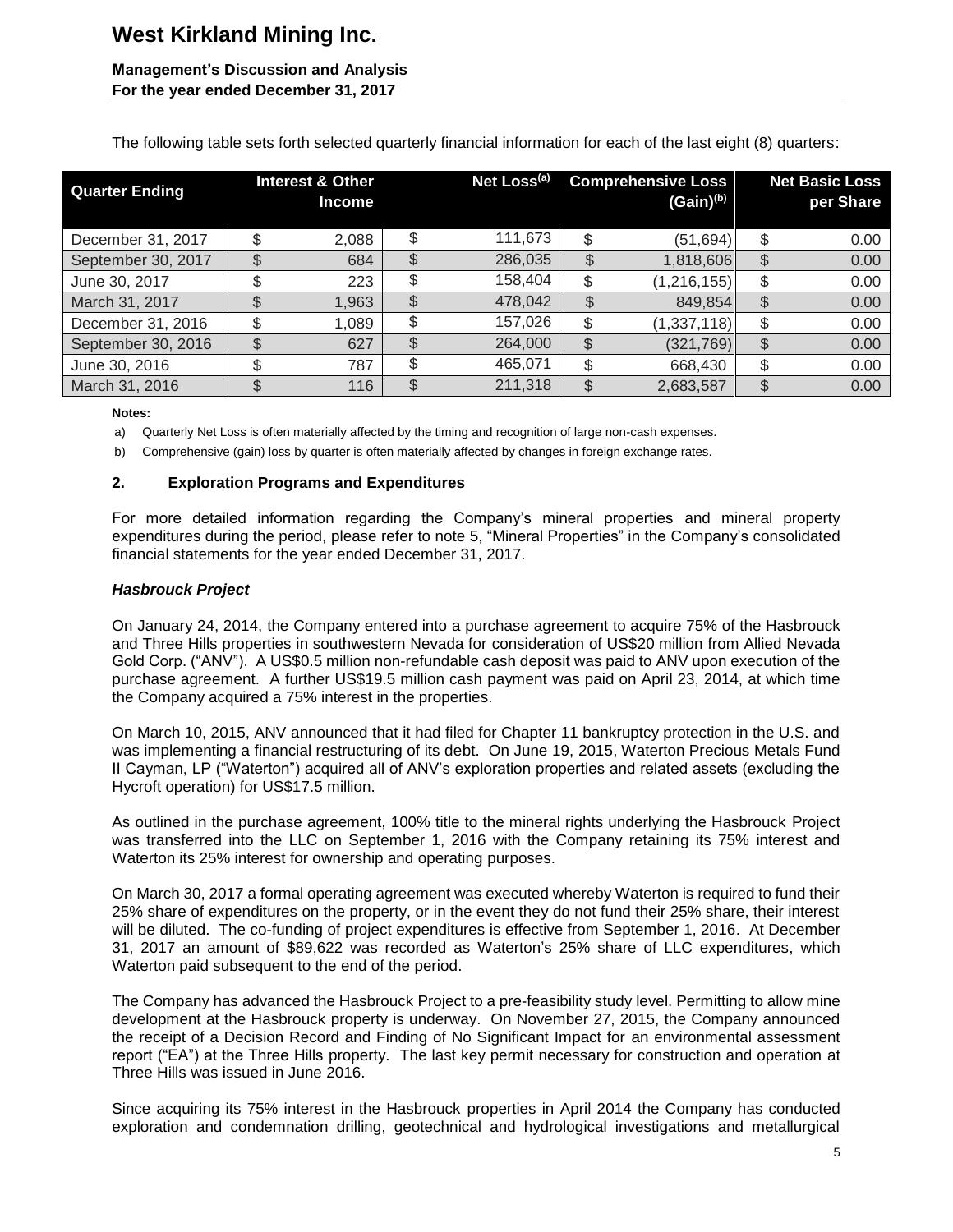### **Management's Discussion and Analysis For the year ended December 31, 2017**

studies. Pre-feasibility engineering and modelling as well as permitting activities continued into 2016, culminating with the completion of an updated PFS as announced September 1, 2016 and filed September 15, 2016 on SEDAR.

On January 12, 2017 the Company announced that it had exercised an option with Eastfield Resources (USA) Inc. ("Eastfield") to purchase 7 patented mining claims comprising approximately 140 acres over a portion of the Hasbrouck and Three Hills Project. On September 11, 2014, the Company entered a mining lease and purchase agreement with Eastfield for the patented mining claims, including surface rights. Total consideration paid was \$285,000. The purchase of these patented claims and surface rights is in accordance with the fully-permitted Plan of Operations for the Three Hills gold mine.

### *Properties held outside of Hasbrouck LLC*

### *Hill of Gold*

On November 29, 2016 the Company announced that it had signed a ten-year Mineral Lease and Option to Purchase Agreement (the "HOG Lease") for a 100% interest in the Hill of Gold property near Tonopah, Nevada. The Hill of Gold property is located midway between the Three Hills Mine and the Hasbrouck Mine. The HOG Lease terms allow for mining, and involve annual lease payments as pre-payments on a 2% NSR royalty of US\$25,000 for the first three years and thereafter US\$30,000 per year, with the option of buying the mining claims and royalty for US\$500,000 at any time during the lease term. The lease is for 25 mining claims on approximately 500 acres of unpatented land. Although adjacent to the Hasbrouck Project, Hill of Gold is 100% owned by the Company.

Exploration at Hill of Gold will be directed at defining an open pit that can add life to the permitted Three Hills Mine. Historical drilling of 29,926 feet from 83 reverse circulation holes and 6 core holes and metallurgical work at Hill of Gold indicates that mineralization is oxidized and amenable to heap leach at 1.5 inch crush for an 80% gold recovery. The Hill of Gold host rocks and geological setting are similar to the Three Hills deposit.

On March 16, 2017 the Company announced that one exploration hole had been drilled at Hill of Gold, together with seven exploration holes at Three Hills Mine. The hole was successful in expanding the known gold zone. Further drilling will be targeted up–dip towards surface from this initial gold bearing intercept.

### *Tonopah Divide Property*

On December 18, 2017 the Company announced it had entered into a lease agreement with the Tonopah Divide Mining Company ("TDMC") for a 100% working interest on mining patents and mineral claims located adjacent to the Hasbrouck property. In consideration for the 100% working interest in the property the Company must continue to make optional US\$75,000 annual advance royalty payments to TDMC. Also, a US\$100,000 annual work requirement from 2018 to 2022 increasing to US\$200,000 per year from 2023 to 2028. TDMC is to receive an approximate 3% NSR royalty from any production from the property, less any underlying royalty payments and the advance royalties already paid.

The Company has completed a Geogrpahic Information System ("GIS") compliation of over \$ 4m of previous exploration on the property along with historical level plans and data going back to 1915. This data is being combined with the ongoing new exploration and sampling and assaying data. Clear new targets for at surface gold are emerging from this work and sampling is ongoing.

### *Royalty on Hasbrouck LLC*

On May 9, 2017 the Company announced it had purchased an approximate 1.1% NSR royalty on the Hasbrouck Project, plus the rights to US\$1.0 million in payments due upon commercial production at the Hasbrouck Project and the extinguishment of US\$194,000 in existing land fees due to Newmont in exchange for the Company's TUG property interest (see below for further details). Newmont retains a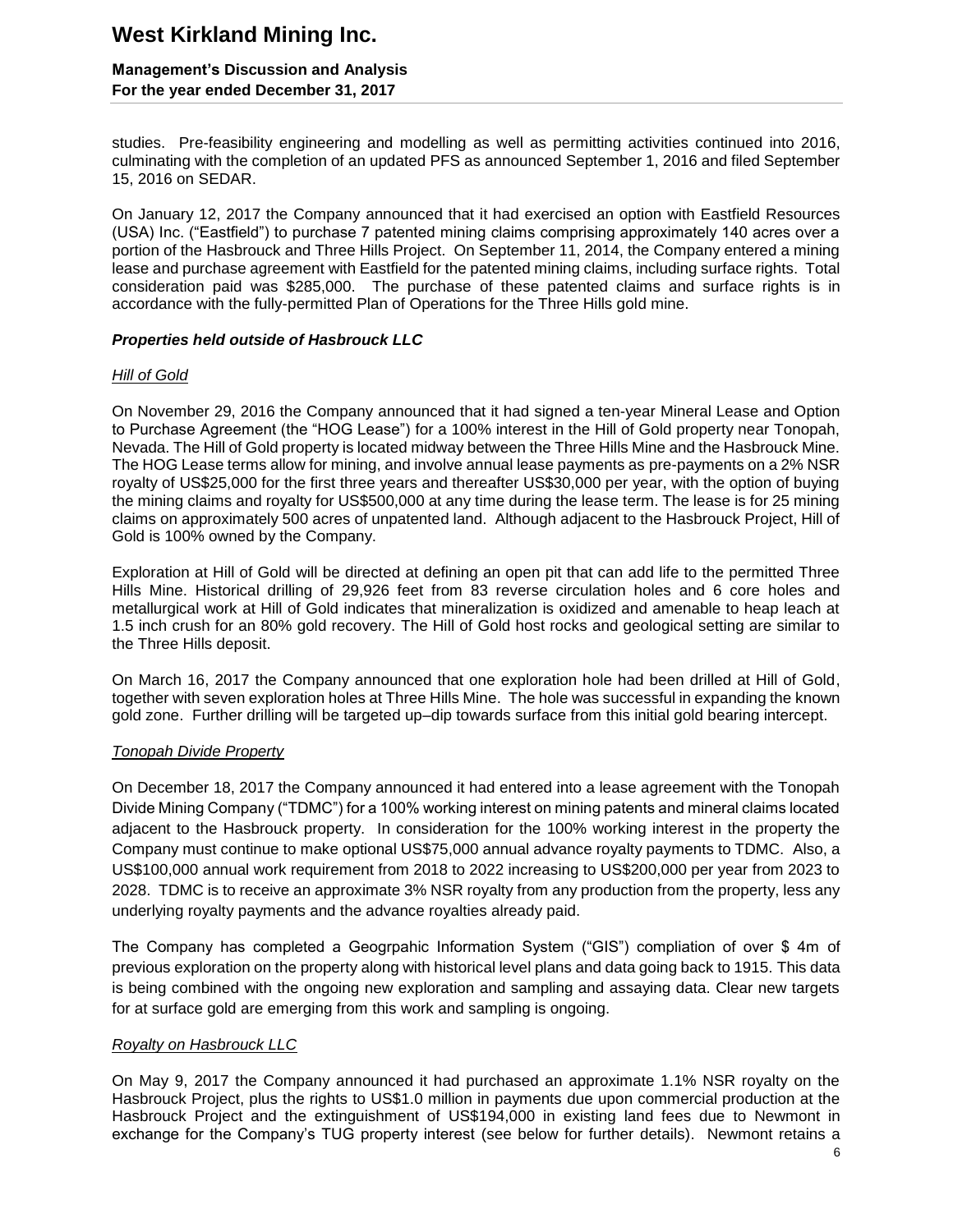### **Management's Discussion and Analysis For the year ended December 31, 2017**

1.25% NSR royalty over the Hasbrouck Project, which the Company has a right to purchase at any time for so long as Newmont continues to own the rights. The Company now owns for its own account approximately a 1.1% NSR royalty, or 31.4% of the existing 3.5% NSR royalties on the Hasbrouck Project. The existing NSR royalties are over claims hosting the proven and probable reserves and have not been altered by way of this transaction.

### *Permitting*

### *Three Hills Permitting Update*

On November 27, 2015, the Company announced the receipt of a Decision Record and Finding of No Significant Impact for the EA at the Three Hills Mine. The receipt of the Decision Record signifies completion of the National Environmental Policy Act ("NEPA") and environmental assessment process and is the final major permitting step for construction to begin. The last key permit necessary for construction and operation was issued in June 2016.

Three Hills Mine qualified to be assessed under an EA as opposed to the lengthier and costlier Environmental Impact Statement ("EIS") because of its small footprint of less than a square mile and the absence of "significant impacts" as determined by the Bureau of Land Management ("BLM"). West Kirkland plans to operate the Three Hills Mine for at least two years, allowing time to finalize permitting and to build the Hasbrouck Mine. Hasbrouck Mine's capital costs are projected to be significantly funded by cash flow from the Three Hills Mine. The possibility exists that the ore body at Three Hills Mine can be extended through exploration while the mine is in construction and operation, which would generate additional cash flow in order to reduce peak funding requirements on the Hasbrouck Mine. Drilling completed in 2017 did not yield further economically recoverable ore.

### *Hasbrouck Permitting Update*

The mine plan for Hasbrouck Mine, as outlined in the 2016 PFS, will require a typical amount of permitting for a mining operation in Nevada, including the completion of either an EA or an EIS. Based on the fact that the Hasbrouck Mine is similar to Three Hills Mine in being less than one square mile and not believed to have significant impacts on the environment, it may be reasonable to expect that it will be permitted under an EA. The Company submitted the Hasbrouck Mine Plan of Operation to the BLM in September 2017. Recent changes and directives from the senior levels of federal government to accelerate and simplify permitting have resulted in delays in determining process at the local level. The Company had expected a decision on its Plan of Operations in the first half of 2018. This could start an expedited process and the local level has requested more baseline work. There are no identified biological, cultural, hydrology, or geochemistry issues that would delay or disrupt the timely process of applications and permitting for development. The two mines are scheduled sequentially which will allow 24 months during Three Hills Mine construction and operation for the finalization of permit acquisition for the Hasbrouck Mine. This is considered sufficient time, given the amount of permitting work that has already been performed and the straightforward nature of the Hasbrouck Mine, but the time required to obtain permits is outside of the Company's control. The Company has continued work towards the completion of permitting at Hasbrouck during 2017 in advance of the completion of project financing and the commencement of construction at Three Hills, reducing the time gap between the commencement of production at Three Hills versus the completion of permitting at Hasbrouck.

A significant reduction in cost and time for permitting the larger Hasbrouck Mine will be achieved if the BLM choose to process the Hasbrouck Mine under an Environmental Assessment ("EA") versus an Environmental Impact Statement ("EIS") as was assumed in the 2016 PFS. An EA is possible following certain minor re-designs of the Hasbrouck Mine which have brought the area of disturbance down to less than a square mile. Should the BLM decide on an EA, the potential saving would be estimated at approximately US\$2 million and a year off the project schedule.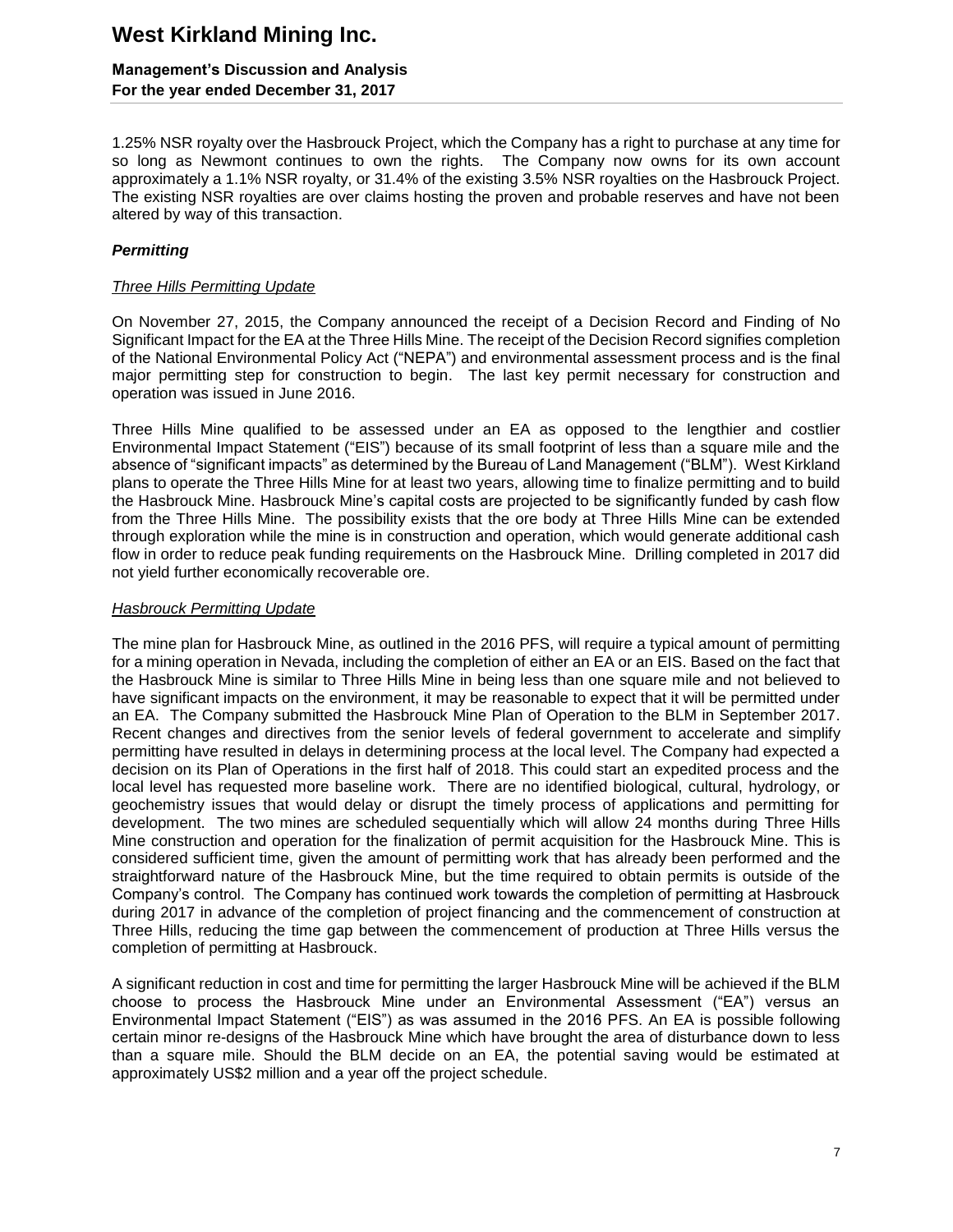**Management's Discussion and Analysis For the year ended December 31, 2017**

### *Hasbrouck Project Updated Pre-Feasibility Study*

The Hasbrouck Project's base case, as reported in the 2016 PFS, has an after-tax IRR of 43% and a US\$120 million after-tax NPV at a 5% discount rate (NPV 5%) assuming a US\$1,275/oz gold price and a US\$18.21/oz silver price (all figures are based on 100% of the project). Processing is planned at an average 6.1 million ore tons per year for 74,000 ounces annual gold-equivalent production for eight years.

In the 2016 PFS base case a Carbon-In-Columns ("CIC") plant will be installed at the Three Hills. Gold will be stripped from carbon off-site by a contractor. An Adsorption-Desorption-Recovery plant (ADR) complete with CIC will be installed at the Hasbrouck Mine to handle the greater amount of silver in that deposit.

Initial capital to construct the Three Hills Mine is estimated at \$47 million. Further capital expenditures of \$83 million to construct the larger Hasbrouck Mine are modelled to come from free cashflow from operations at the Three Hills Mine.

The 2016 PFS includes a timeline showing the Three Hills Mine operating for approximately two years followed by six years of operations at the Hasbrouck Mine to produce 594,000 equivalent gold ounces over eight years. The life of mine stripping ratio is modeled at 1:1. Adjusted Operating Costs net of by-products as defined by the World Gold Council for the project are predicted to be US\$661 per ounce of gold, with All-in Sustaining Costs net of by products of US\$709 per ounce of gold.

Three Hills Mine is planned as a run-of-mine heap-leach operation using conventional open pit, truck-andshovel mining. Run-of-mine ore will be placed on the leach pad at 15,000 tons per day. A large-scale metallurgical test on 20 tons of un-crushed ore predicted 81.5% gold recovery and 11% silver recovery at the Three Hills Mine.

The Hasbrouck Mine is designed as a 17,500 ton-per-day heap-leach operation. Crushing will be by a primary jaw crusher, two secondary cone-crushers, and a tertiary high pressure grinding roll (HPGR). The crushed product will be agglomerated with cement in a pug mill and conveyed to a leach pad. Metallurgical tests of Hasbrouck ore in a lab-scale HPGR predict that using an HPGR for tertiary crushing will result in a gold recovery of 74% and silver recovery of 11%. Gold, and silver in the case of Hasbrouck, is to be leached using industry-standard cyanide solution which will be passed through carbon columns to extract the precious metals.

The 2016 PFS National Instrument 43-101 Standards of Disclosure for Mineral Projects ("NI 43-101") compliant technical report was filed on SEDAR on September 15, 2016. The filed report is entitled "Technical Report and Updated Preliminary Feasibility Study: Hasbrouck and Three Hills Gold-Silver Project, Esmeralda County, Nevada," is dated September 14, 2016 and was prepared by Thomas L. Dyer, P.E. and Paul Tietz, C.P.G. of Mine Development Associates ("MDA") of Reno, Nevada, who are WKM's Independent Qualified Persons as defined under NI 43-101. A copy of the report can be found at www.sedar.com and on the Company's website. This latest technical report is an update to the earlier 2015 PFS technical report dated effective June 19, 2015, which was prepared by the same Qualified Persons as the 2016 PFS. Mineral resource and reserve estimates have not changed since June 19, 2015.

### *Water*

On February 21, 2017 the Company announced that it had entered into an agreement to lease water rights from Liberty Moly LLC ("Liberty Moly"). Liberty Moly holds certain water rights which allow it to appropriate ground water within Basin 137a for use at their Liberty Moly project, located 30 km north of WKM's Hasbrouck Project. The lease allows WKM to appropriate ground water in the amount of 1.522 cubic feet per second with an annual duty of 800 acre feet. The quantity of water leased by WKM is a portion of Liberty Moly's right to 6,200 acre feet annually and is sufficient for all of WKM`s water needs at the Hasbrouck Project.

As initial compensation for the leased water rights, WKM has issue to Liberty Moly US\$100,000 worth of WKM common shares (1,454,778 common shares) at a price of \$0.09 per share calculated on the last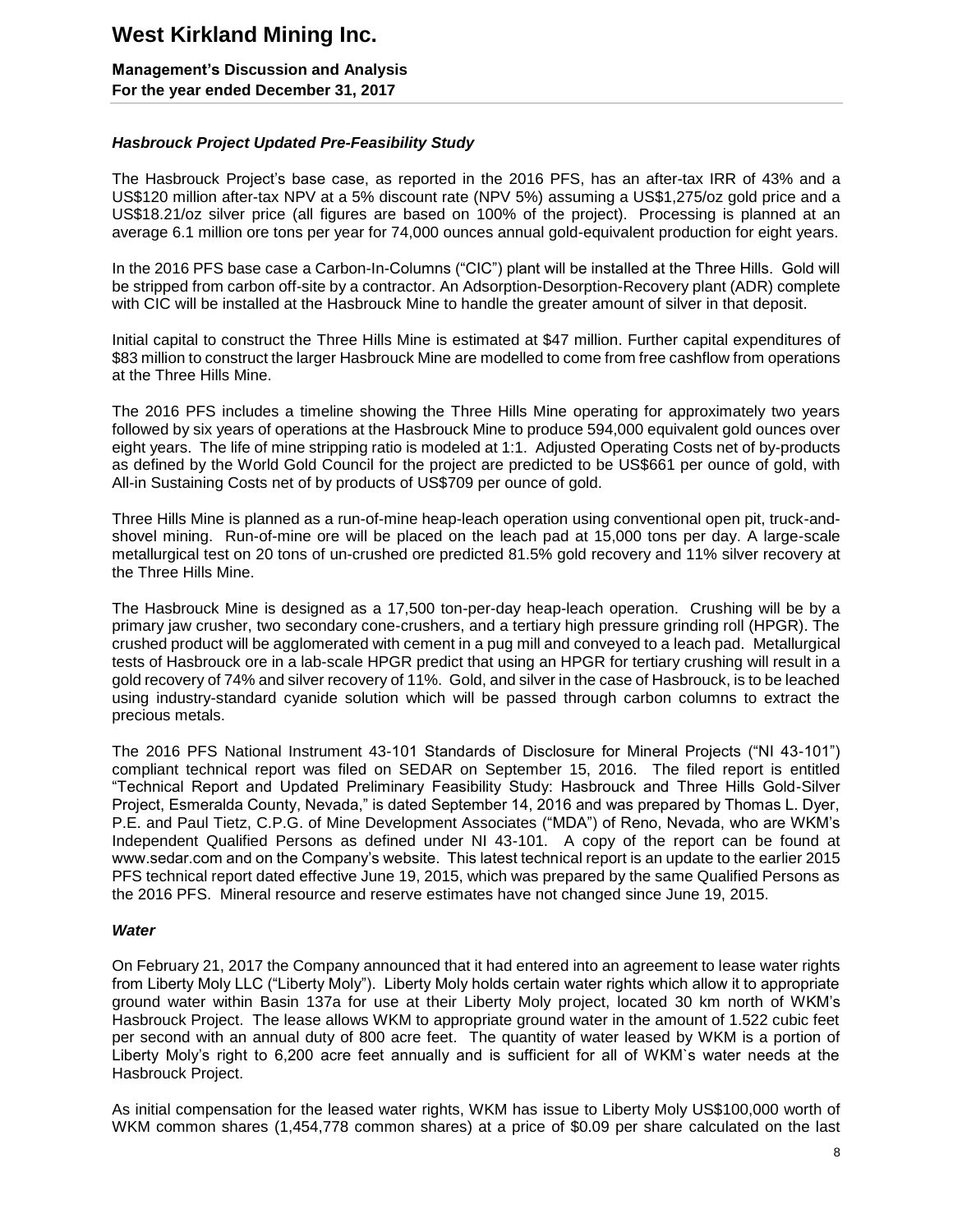### **Management's Discussion and Analysis For the year ended December 31, 2017**

closing price of one WKM common share on the TSX Venture Exchange (the "TSXV") on February 13, 2017, converted into U.S. dollars based on the noon buying rate reported by the Bank of Canada on February 14, 2017. On each anniversary date during the term of the Lease, WKM is to pay Liberty Moly either US\$10,000 in cash or the equivalent value in common shares calculated by dividing US\$10,000 by the last closing price of one WKM common share on the TSXV immediately preceding the anniversary date, converted into U.S. dollars based on the foreign exchange rate reported by the Bank of Canada on the applicable payment anniversary. Accordingly, 179,446 shares were issued to Liberty Moly on March 2, 2018 to settle the US\$10,000 owed on the first anniversary date.

The Three Hills Mine is the first phase of the Hasbrouck Project and is located within Basin 137a. Approval from Nevada's state engineer to change the point of diversion of the leased water right to Three Hills Mine has been obtained. The Hasbrouck Mine is the second phase of the project and is located in the adjacent Basin 142 and an inter-basin approval is required for water appropriated under the leased water right to be diverted to the Hasbrouck Mine. The application an inter-basin transfer will be made following the completion of a water inventory in progress.

#### *Hasbrouck Project Resources*

No change to Mineral Resources or Reserves has occurred since the 2015 PFS. Resources reported below are as at November 3, 2014 and are inclusive of Reserves and are based on 100% of the project.

| Hasbrouck Deposit Reported Mineral Resources* November 3, 2014,<br>Mine Development Associates (0.006oz AuEq/ton Cutoff) |                  |                 |               |                 |            |  |
|--------------------------------------------------------------------------------------------------------------------------|------------------|-----------------|---------------|-----------------|------------|--|
| <b>Class</b>                                                                                                             | Tons             | oz Au/ton oz Au |               | oz Ag/ton oz Ag |            |  |
| Measured                                                                                                                 | 8,261,000        | 0.017           | 143,000 0.357 |                 | 2,949,000  |  |
| Indicated                                                                                                                | 45,924,000 0.013 |                 | 595,000 0.243 |                 | 11,147,000 |  |
| M+l                                                                                                                      | 54,185,000 0.014 |                 | 738,000 0.260 |                 | 14,096,000 |  |
| Inferred                                                                                                                 | 11,772,000 0.009 |                 | 104,000 0.191 |                 | 2,249,000  |  |
| Notes: $oz \text{ AuEq/ton} = oz \text{ Au/ton} + (oz \text{ Ag/ton} \times 0.000417)$                                   |                  |                 |               |                 |            |  |

| Three Hills Reported Mineral Resources* August 4, 2014,<br>Mine Development Associates (0.005oz Au/ton Cutoff) |            |           |         |  |  |  |  |  |
|----------------------------------------------------------------------------------------------------------------|------------|-----------|---------|--|--|--|--|--|
| <b>Class</b>                                                                                                   | Tons       | oz Au/ton | ∣oz Au  |  |  |  |  |  |
| Indicated                                                                                                      | 10,897,000 | 0.017     | 189,000 |  |  |  |  |  |
| Inferred                                                                                                       | 2,568,000  | 0.013     | 32,000  |  |  |  |  |  |

#### **Notes:**

- a) CIM definitions are followed for classification of Mineral Resources.
- b) Mineral Resources are estimated using a gold price of US\$1,300 per oz and a silver price of US\$22 per oz.
- c) Totals may not represent the sum of the parts due to rounding.
- d) The Mineral Resources have been prepared by Paul Tietz, C.P.G of Mine Development Associates in conformity with CIM "Estimation of Mineral Resource and Mineral Reserves Best Practices" guidelines and are reported in accordance with the Canadian Securities Administrators NI43-101. Mineral resources are not Mineral Reserves and do not have demonstrated economic viability. There is no certainty that all Mineral Resource will be converted into Mineral Reserve.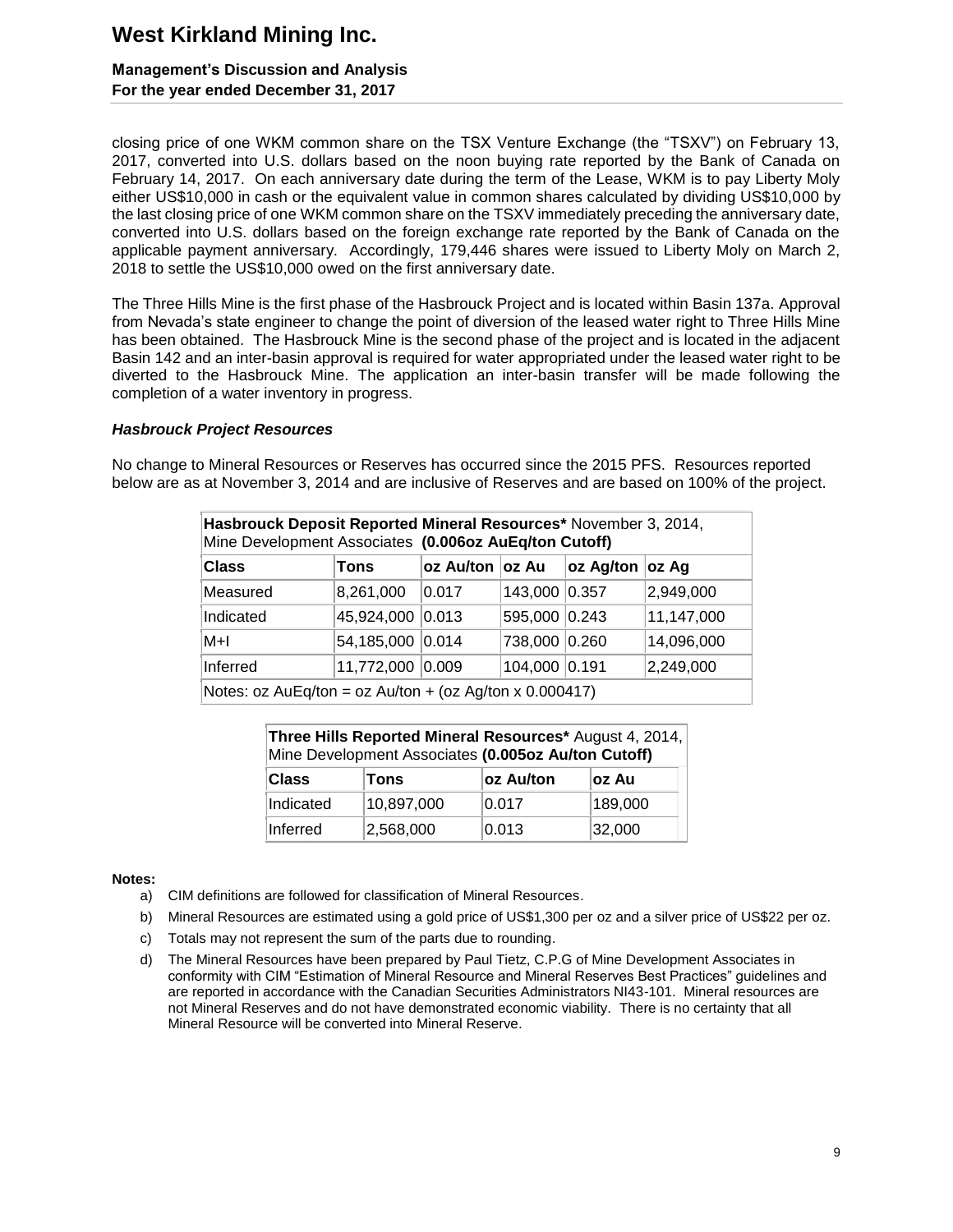# **Management's Discussion and Analysis**

**For the year ended December 31, 2017**

### *Hasbrouck Project Reserves*

The 2015 PFS, Mineral Resource Estimate and Reserves were prepared in conformance with NI 43-101 by MDA. Proven and Probable Reserves (based on 100% of the project) total 45.3 million tons containing 762,000 ounces gold and 10.6 million ounces silver as detailed below**:**

| Hasbrouck Project Reserves* June 3, 2015, Mine Development Associates (1, 2) |          |               |                       |         |           |         |  |  |  |
|------------------------------------------------------------------------------|----------|---------------|-----------------------|---------|-----------|---------|--|--|--|
| <b>Three Hills</b>                                                           |          | <b>K</b> tons | Grade<br>(oz Au/ ton) | K oz Au | oz Ag/ton | K oz Ag |  |  |  |
| 0.005<br>opt  <br>Au cutoff                                                  | Proven   | ۰             |                       |         |           |         |  |  |  |
|                                                                              | Probable | 9,653         | 0.018                 | 175     |           |         |  |  |  |
|                                                                              | P&P      | 9,653         | 0.018                 | 175     |           |         |  |  |  |
| <b>Hasbrouck</b>                                                             |          |               |                       |         |           |         |  |  |  |
| Variable <sup>(3)</sup>                                                      | Proven   | 6,242         | 0.020                 | 127     | 0.410     | 2,562   |  |  |  |
|                                                                              | Probable | 29,374        | 0.016                 | 461     | 0.273     | 8,007   |  |  |  |
|                                                                              | P&P      | 35,617        | 0.017                 | 588     | 0.297     | 10,569  |  |  |  |
| <b>Total Hasbrouck Project</b>                                               |          |               |                       |         |           |         |  |  |  |
| Variable <sup>(3)</sup>                                                      | Proven   | 6,242         | 0.020                 | 127     | 0.410     | 2,562   |  |  |  |
|                                                                              | Probable | 39,028        | 0.016                 | 635     | 0.205     | 8,007   |  |  |  |
|                                                                              | P&P      | 45,270        | 0.017                 | 762     | 0.233     | 10,569  |  |  |  |

### **Notes:**

- 1. The estimation and classification of Proven and Probable Reserves have been prepared by Thomas L. Dyer, P.E., of Mine Development Associates following CIM standards.
- 2. Reserves are estimated based on \$1,225/oz gold and \$17.50/oz silver.
- 3. Cutoff grades used for reserves are: Three Hills 0.005 oz Au/ton, Hasbrouck Upper Siebert 0.008 oz Au/ton, and Hasbrouck Lower Siebert 0.007 oz Au/ton.
- 4. It is MDA's opinion that the sampling, assaying, and security procedures used at Three Hills and Hasbrouck follow industry standard procedures, and are adequate for the estimation of the current Mineral Reserves.
- 5. MDA completed audits of the database, performed a site visit, reviewed QAQC data and confirmed historic assays. After performing their review, they consider the assay data to be adequate for the estimation of the current Mineral Reserves.
- 6. MDA has reviewed and verified the data disclosed in the above table to be in conformity with generally accepted CIM "Estimation of Mineral Resource and Mineral Reserves Best Practices" guidelines in accordance with NI 43-101.

### **3. Liquidity and Capital Resources**

In March 2018, the Company closed a private placement for 22,900,000 common shares at a price of \$0.06 per share for aggregate gross proceeds of \$1,374,000.

In August 2017, the Company closed a non-brokered private placement of 19,300,000 shares at a price \$0.075 per share for gross proceeds of \$1,447,500.

The Company has no sources of operating income at present. The Company's ability to continue as a going concern is dependent upon its ability to raise funds primarily through the issuance of shares or obtain alternative financing, in which it has been successful in the past. In addition, if the Company is to begin construction on the Hasbrouck Project, it will be necessary to obtain additional financing. If the Company is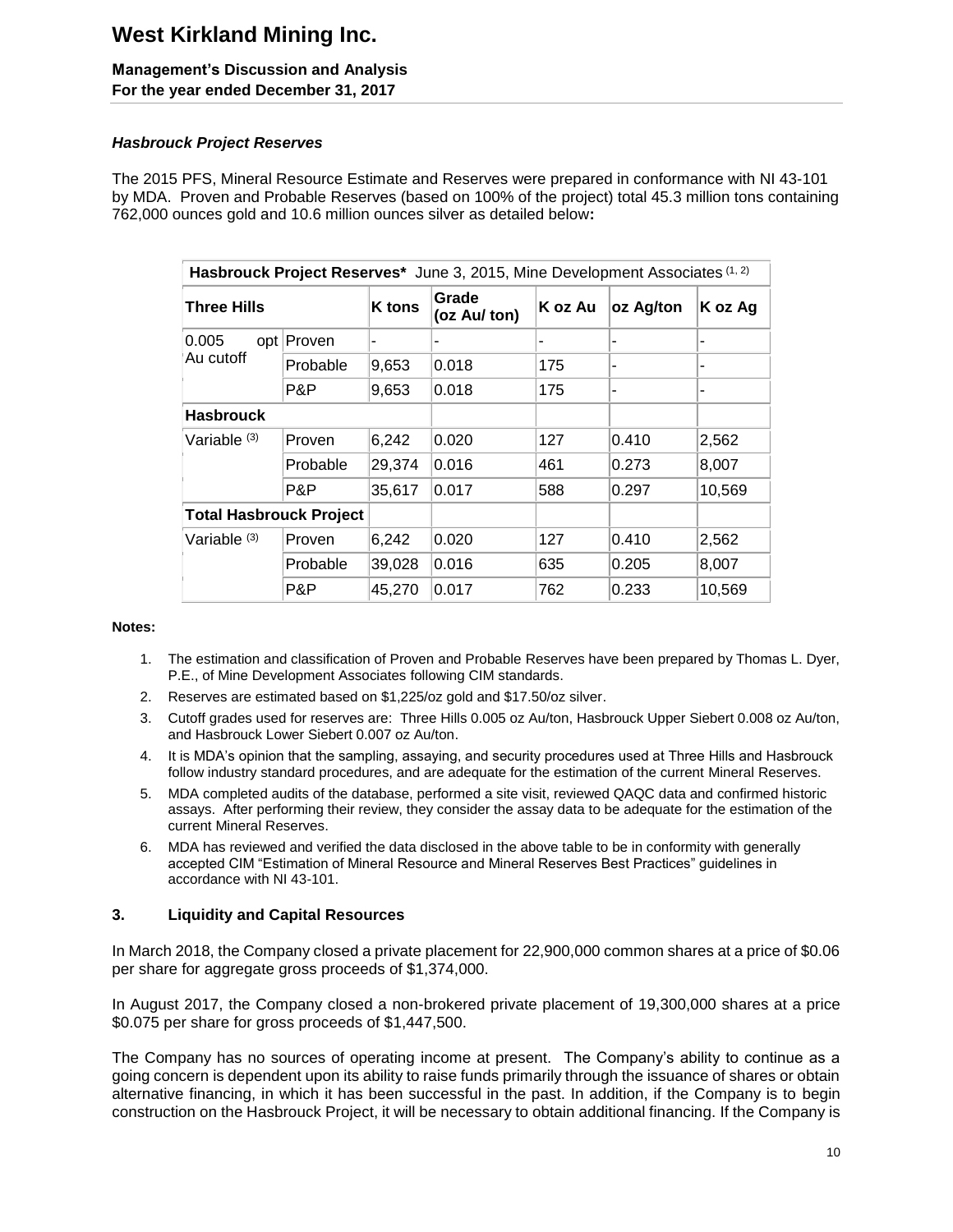### **Management's Discussion and Analysis For the year ended December 31, 2017**

unable to obtain this additional financing, management may be required to curtail development at the Hasbrouck Project.

The Company has proactively taken steps to lower its overhead and staff costs to conserve working capital. The Company plans to increase its level of activity during 2018 to increase the Company visibility in the improving gold market and additional equity and/or debt financing will be required.

The financial statements are prepared on the basis of a going concern which contemplates the realization of assets and satisfaction of liabilities in the normal course of business. If the Company was unable to continue as a going concern, there would be changes in the carrying amounts of assets and liabilities and the statement of financial position classifications used.

### **4. Off Balance Sheet Arrangements**

The Company does not have any special purpose entities nor is it party to any arrangements that would be excluded from the balance sheet.

### **5. Transactions with Related Parties**

The Company paid remuneration for the following items with companies related by way of directors in common:

|                                         |    | 12 months         |    | 12 months         |
|-----------------------------------------|----|-------------------|----|-------------------|
|                                         |    | ended<br>December |    | ended<br>December |
|                                         |    | 31, 2017          |    | 31, 2016          |
|                                         |    |                   |    |                   |
| <b>General Administration</b>           | \$ | 24,000            | \$ | 24,000            |
| Accounting fees                         |    | 48,000            |    | 48,000            |
| Rent                                    |    | 25,200            |    | 25,200            |
| Directors Fees                          |    | 101,379           |    | 114,750           |
| <b>Total Related Party Transactions</b> | S. | 198,579           | S  | 211,950           |

For the year ended December 31, 2017 the Company accrued and paid \$24,000 (December 31, 2016 - \$24,000) for day-to-day administration, reception and secretarial services and \$48,000 (December 31, 2016 - \$48,000) for accounting services; and \$25,200 (December 31, 2016 - \$25,200) for rent to Platinum Group Metals Ltd., a company related by virtue of common directors and officers. Amounts payable at year end include an amount of \$12,201 to Platinum Group Metals (December 31, 2016 - \$28,638).

These transactions are in the normal course of operations and are measured at the exchange amount of consideration established and agreed to by the parties.

### Compensation of Key Management Personnel

|                                                                        | December 31,<br>2017          | December 31,<br>2016          |
|------------------------------------------------------------------------|-------------------------------|-------------------------------|
| Salaries and management fees<br>Directors fees<br>Share-based payments | 273,000<br>101,379<br>193,445 | 334.979<br>114,750<br>186,572 |
| Total compensation of key management personnel                         | 567,824                       | 633,301                       |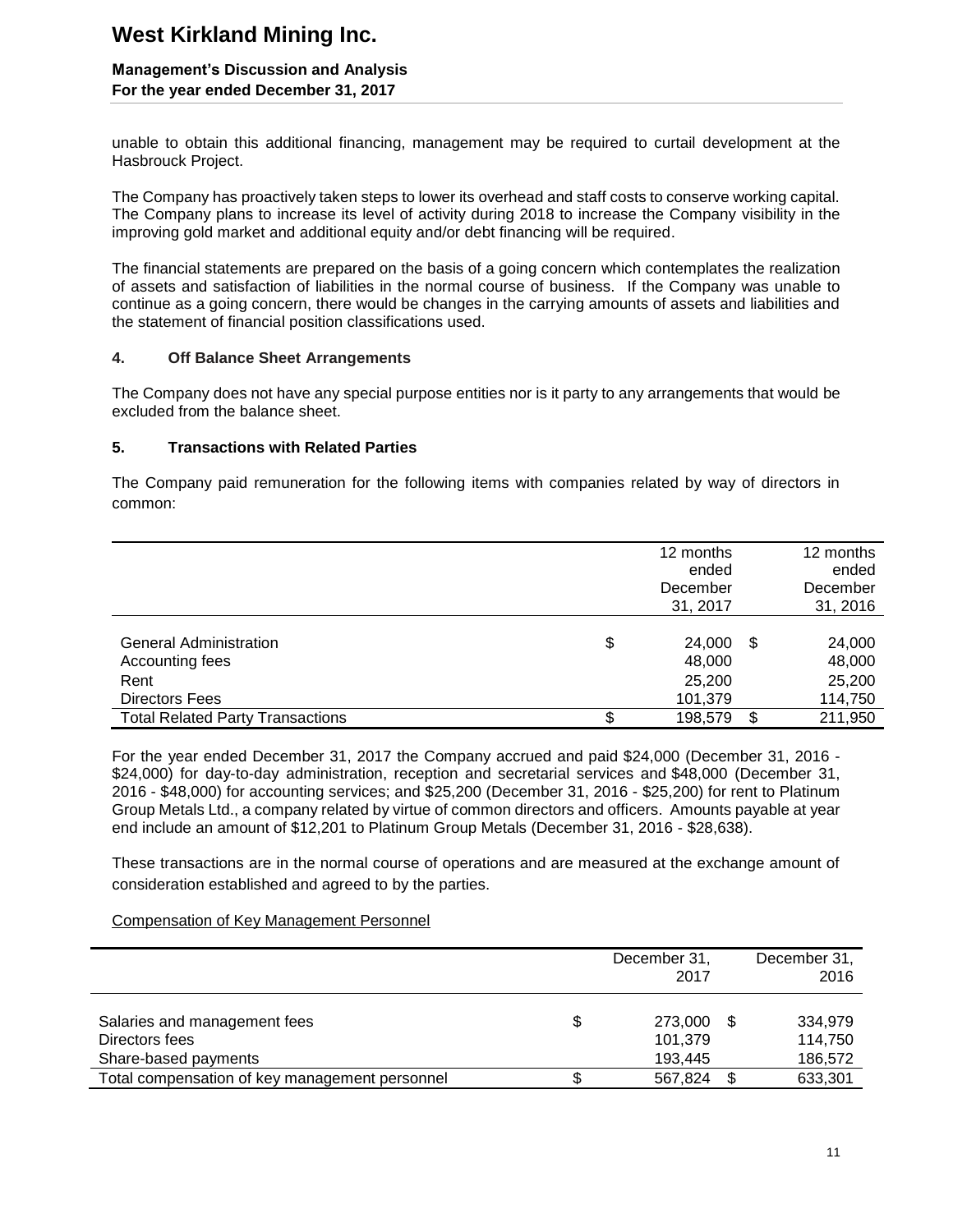### **Management's Discussion and Analysis For the year ended December 31, 2017**

### **6. Proposed Transactions**

As is typical of the mineral exploration and development industry, the Company periodically reviews potential merger, acquisition, investment, joint venture and other opportunities that could enhance shareholder value.

### **7. Critical Accounting Estimates**

The preparation of financial statements in conformity with IFRS requires management to make estimates and assumptions that affect the reported amount of assets and liabilities and disclosure of contingent liabilities at the date of the financial statements, and the reported amounts of revenues and expenditures during the reporting period. Management has identified (i) mineral property acquisition and deferred exploration costs (ii) provision for environmental reclamation and closure costs, (iii) deferred tax provision (iv) share-based compensation and (v) recoverability of its interest in mineral properties as the main estimates for the following discussion. Please refer to Note 2 of the Company's 2017 audited annual consolidated financial statements for a description of the significant accounting policies and critical accounting estimates.

Under IFRS, the Company defers all costs relating to the acquisition and exploration of its mineral properties. Any revenues received from such properties are credited against the costs of the property. When commercial production commences on any of the Company's properties, any previously capitalized costs would be charged to operations using a unit-of-production method. The Company reviews the carrying value of its mineral properties for recoverability when events or changes in circumstances indicate that the properties may be impaired. If such a condition exists and the carrying value of a property exceeds the estimated net recoverable amount, provision is made for impairment in value.

The existence of uncertainties during the exploration stage and the lack of definitive empirical evidence with respect to the feasibility of successful commercial development of any exploration property does create measurement uncertainty concerning the estimate of the amount of impairment and related fair value of any mineral property. The Company relies on its own or independent estimates of further geological prospects of a particular property and also considers the likely proceeds from a sale or assignment of the rights before determining whether or not impairment in value has occurred.

Environmental reclamation and closure costs have been estimated based on the Company's interpretation of current regulatory requirements, however changes in regulatory requirements and new information may result in revisions to estimates. The Company recognizes the fair value of liabilities for reclamation and closure costs in the period in which they are incurred. A corresponding increase to the carrying amount of the related assets is generally recorded and depreciated over the life of the asset.

The deferred tax provision is based on the liability method. Future taxes arise from the recognition of the tax consequences of temporary differences by applying enacted or substantively enacted tax rates applicable to future years to differences between the financial statement carrying amounts and the tax bases of certain assets and liabilities. The Company does not recognize any deferred tax assets unless it is probable that the deferred tax amount will be realized in the foreseeable future.

### **8. Changes in Accounting Policies**

The accounting policies applied in preparation of the consolidated financial statements are consistent with those applied and disclosed in the Company's consolidated financial statements for the year ended December 31, 2016. There were no changes to the Company's accounting policies during the twelve months ended December 31, 2017.

### (i)IFRS 15 *Revenue from Contracts with Customers*

IFRS 15, *Revenue from Contracts with Customers,* which will replace IAS 18, *Revenue*, is effective for fiscal years ending on or after January 1, 2018. The standard contains a single model that applies to contracts with customers. Revenue is recognized as control is passed to the customer, either at a point in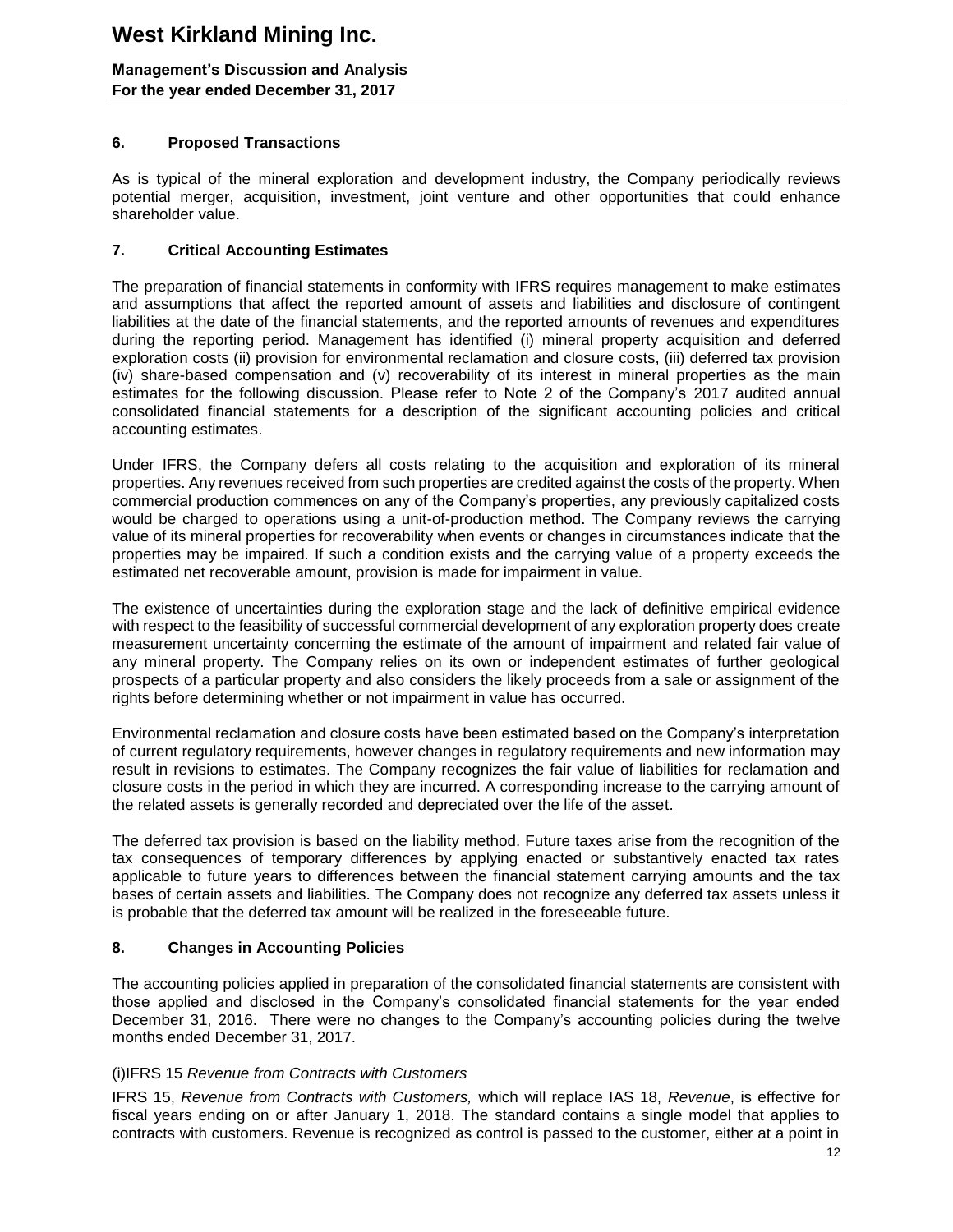### **Management's Discussion and Analysis For the year ended December 31, 2017**

time or over time. New estimates and judgmental thresholds have been introduced, which may affect the amount and/or timing of revenue recognized. The Company does not expect this new standard to have a material impact on the Company's financial statements.

### (ii)IFRS 9, *Financial Instruments*

In July 2014, the IASB issued IFRS 9, *Financial Instruments*, which addresses classification and measurement of financial assets and replaces the multiple category and measurement models for debt instruments in IAS 39, *Financial Instruments: Recognition and Measurement*. Debt instruments will be measured with a new mixed measurement model having only two categories: amortized cost and fair value through profit and loss. The new standard also addresses financial liabilities which largely carries forward existing requirements in IAS 39, with the exception of fair value changes to credit risk for liabilities designated at fair value through profit and loss which are generally to be recorded in other comprehensive income. In addition, the new standard introduces a new hedge accounting model more closely aligned with risk management activities undertaken by entities. The new standard is effective for annual periods beginning on or after January 1, 2018. The Company does not expect this new standard to have a material impact on the Company's financial statements.

### (iii)IFRS 16, *Leases*

The IASB has replaced IAS 17, Leases in its entirety with IFRS 16, Leases ("**IFRS 16**"), which will require lessees to recognize nearly all leases on the balance sheet to reflect their right to use an asset for a period of time and the associated liability to pay rentals. IFRS 16 is effective for annual periods commencing on or after January 1, 2019. The Company is in the process of evaluating the impact the standard is expected to have on our consolidated financial statements.

### **9. Financial Instruments and Other Instruments**

The Company has designated its cash as loans and receivables, and it is measured at cost which approximates fair value. Accounts receivable are classified as loans and receivables and are measured at amortized cost. Reclamation bonds are classified as held to maturity and are measured at amortized cost, adjusted for current exchange rates. Trades payable and other liabilities are classified as other financial liabilities and are recorded at amortized cost. Unless otherwise noted, it is management's opinion that the Company is not exposed to significant interest, currency or credit risks arising from financial instruments. The fair value of these financial instruments approximates their carrying value due to their capacity for prompt liquidation.

### **10. Risks and Uncertainties**

The Company's securities should be considered a highly speculative investment and investors should carefully consider all of the information disclosed in the Company's Canadian regulatory filings prior to making an investment in the Company. For a discussion of risk factors applicable to the Company, see the section entitled "Risk Factors" in the Company's most recent annual information form filed with the Canadian provincial securities regulators.

Without limiting the foregoing, the most significant risks and uncertainties faced by the Company are: the inherent risk associated with mineral exploration and development activities; the uncertainty of mineral resources and their development into mineable reserves; uncertainty as to potential project delays from circumstances beyond the Company's control; as well as title risks; political risks; risks associated with fluctuations in foreign exchange rates; risks associated with fluctuations in metal prices; risks associated with the possible failure to obtain mining licenses and/or obtain the capital required for project and mine development.

### **11. Disclosure on Internal Controls**

Management has established processes to provide them sufficient knowledge to support representations that they have exercised reasonable diligence that (i) the consolidated financial statements do not contain any untrue statement of material fact or omit to state a material fact required to be stated or that is necessary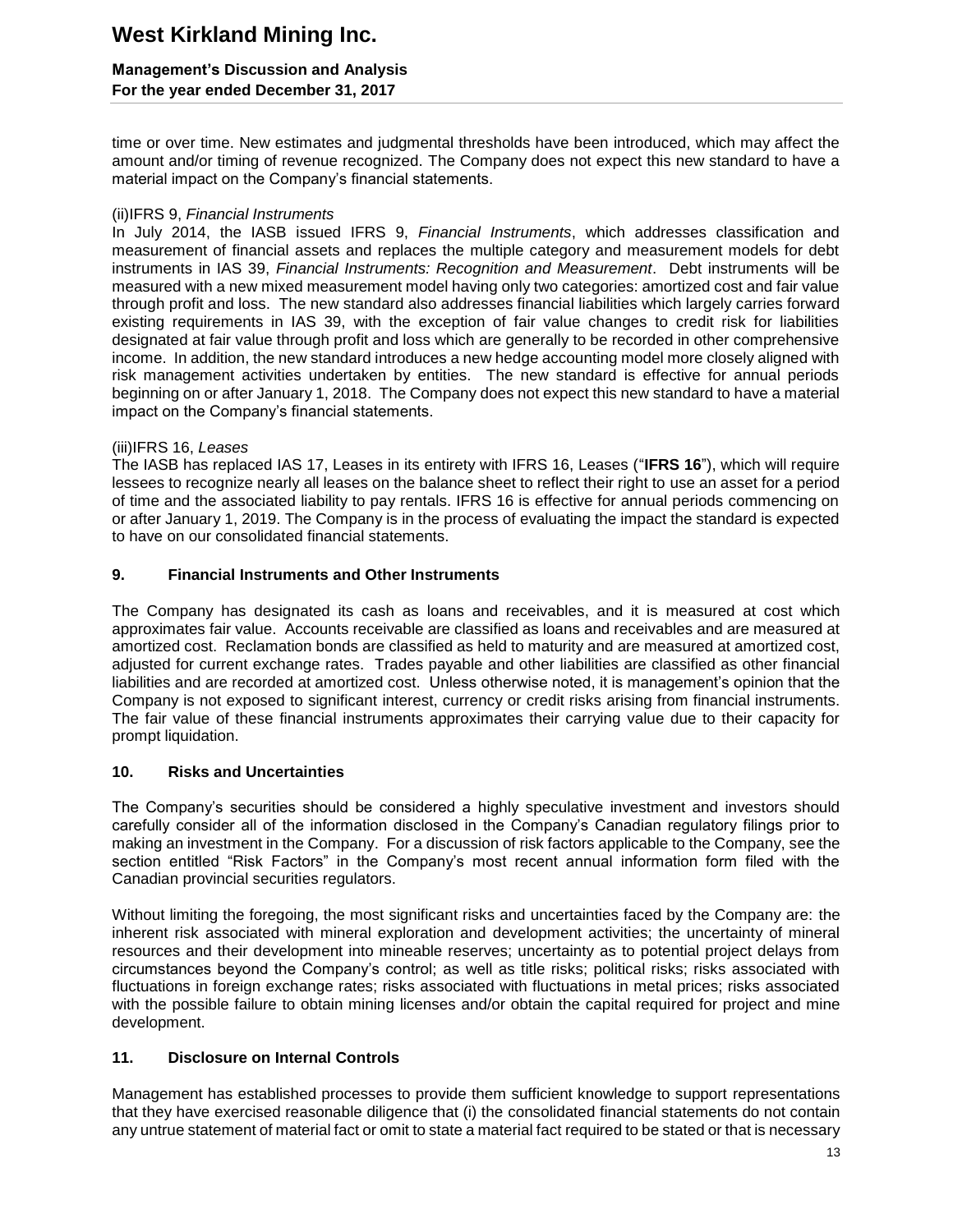### **Management's Discussion and Analysis For the year ended December 31, 2017**

to make a statement not misleading in light of the circumstances under which it is made, as of the date of and for the periods presented by the audited financial statements; and (ii) the consolidated financial statements fairly present in all material respects the financial condition, results of operations and cash flows of the Company, as of the date of and for the periods presented.

In contrast to the certificate required for non-venture issuers under National Instrument 52-109 Certification of Disclosure in Issuers' Annual and Interim Filings ("NI 52-109"), this Venture Issuer Basic Certificate does not include representations relating to the establishment and maintenance of disclosure controls and procedures ("DC&P") and internal control over financial reporting ("ICFR"), as defined in NI 52-109. In particular, the certifying officers filing this certificate are not making any representations relating to the establishment and maintenance of: i) controls and other procedures designed to provide reasonable assurance that information required to be disclosed by the issuer in its annual filings, interim filings or other reports filed or submitted under securities legislation is recorded, processed, summarized and reported within the time periods specified in securities legislation; and ii) a process to provide reasonable assurance regarding the reliability of financial reporting and the preparation of financial statements for external purposes in accordance with the issuer's accounting policies.

The issuer's certifying officers are responsible for ensuring that processes are in place to provide them with sufficient knowledge to support the representations they are making in this certificate. Investors should be aware that inherent limitations on the ability of certifying officers of a venture issuer to design and implement on a cost-effective basis DC&P and ICFR as defined in NI 52-109 may result in additional risks to the quality, reliability, transparency and timeliness of interim and annual filings and other reports provided under securities legislation.

### **12. Outstanding Share Data**

The Company has an unlimited number of common shares authorized for issuance without par value. At December 31, 2017 there were 345,388,947 common shares outstanding, 13,800,000 incentive share options outstanding and 220,940,833 common share purchase warrants outstanding. At April 26, 2018, there were 368,468,393 common shares, 19,550,000 incentive share options and 220,940,833 share purchase warrants outstanding. During the period and subsequent to period end the Company made no changes to the exercise price of outstanding options through cancellation and reissuance or otherwise.

### **13. Outlook**

The Company has been focusing its recent efforts and resources on the potential in the immediate area of the Hasbrouck Project to add resource and reserve ounces of gold and silver. At the same time work has been advancing the engineering and permitting, for the development and operation of the Hasbrouck Project. The Company plans to continue with the required permitting for the larger Hasbrouck pit.

The Option of a 100% working interest in the land of the Tonopah Divide Mining Company provides a district scale exploration opportunity adjacent to the Hasbrouck Project. The Company's near-term objectives are to add potential ounces of resources and reserves to its portfolio in the district. The main targets are within short potential trucking distances to the already designed heap leach pads in the Hasbrouck project. One of the factors that limits the early gold production on the permitted Three Hills part of the project is the modest pit size. A second pit could conceptually add early material to the same capital foot print. The impact of modest amounts of new reserves could be significant if the capital footprint is relatively unchanged.

Exploration results are showing 3,000 feet of gold mineralization at surface at the same grades as the Hasbrouck resources on the next hill. Extensive surface continuous sampling over 20,000 feet is underway to map out the controls and expand the areas of gold mineralization. The objective of the current program is to define clear targets for short surface drilling.

### **Additional Information**

Additional information relating to the Company can also be found on SEDAR.